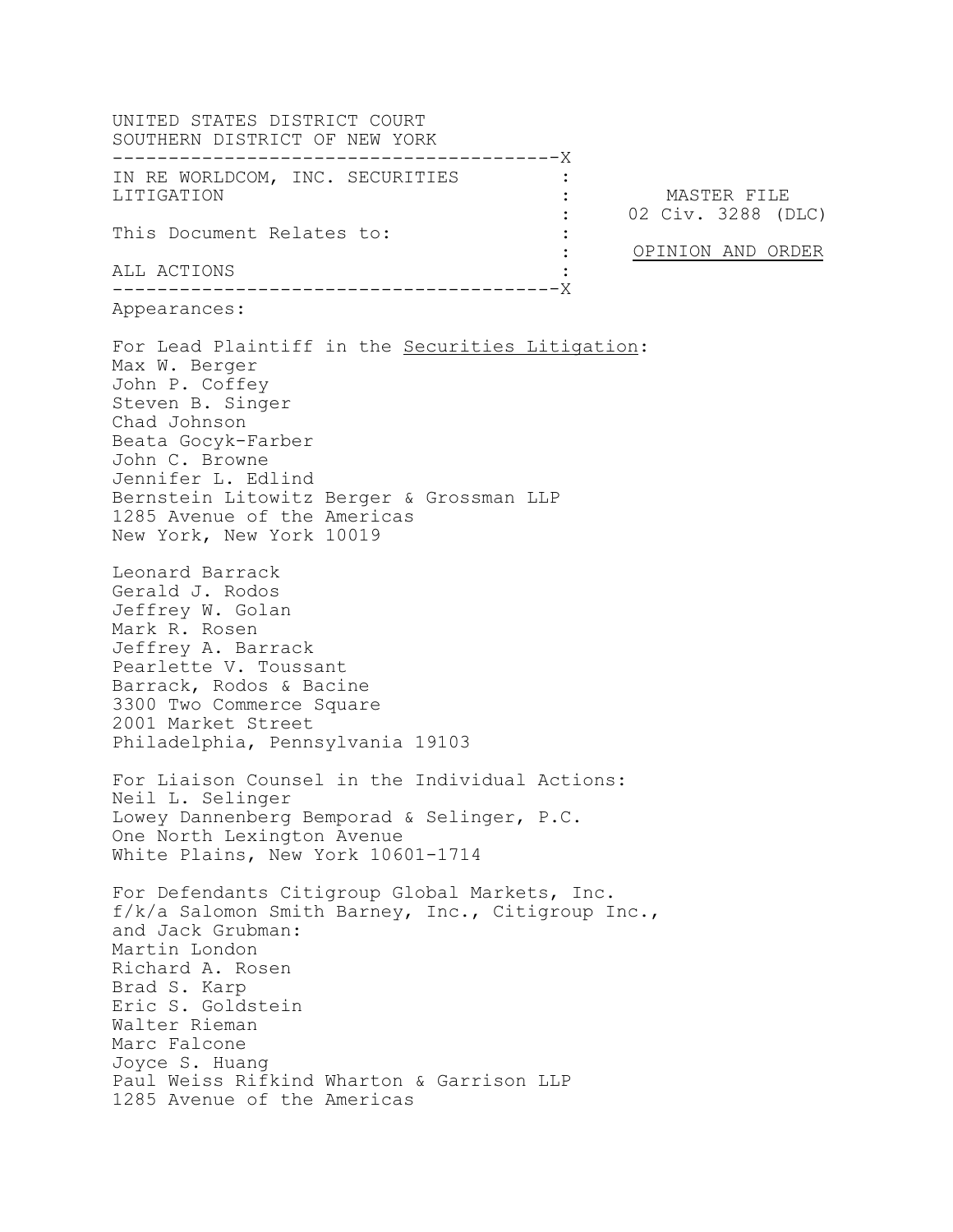Robert McCaw Peter K. Vigeland Wilmer Cutler & Pickering 399 Park Ave. New York, New York 10022 For Defendants JPMorgan Chase & Co., J.P. Morgan Securities Inc., and J.P. Morgan Securities Ltd.: John M. Callagy Robert I. Steiner Christine L. Schessler Kelley Drye & Warren LLP 101 Park Avenue New York, New York 10178 For William H. Miller: Howard B. Prossnitz 200 West Madison Street Suite 2040 Chicago, Illinois 60606 Mark Landau 26 Broadway, 19th Floor New York, New York 10004 Roger J. Bernstein 331 Madison Avenue, 15th Floor New York, New York 10017 For W. Caffey Norman III: Linda Nussbaumm Cohen, Milstein, Hausfeld, & Toll, PLLC 150 East 52 St., 13th Floor New York, New York 10022 Steven J. Toll Joshua Devore Cohen, Milstein, Hausfeld, & Toll, PLLC 1100 New York Avenue NW West Tower, Suite 500 Washington, D.C. 20005 Terry Rose Saudners Thomas A. Doyle Saunders & Doyle 33 North Dearborn Street Suite 1302

Chicago, Illinois 60602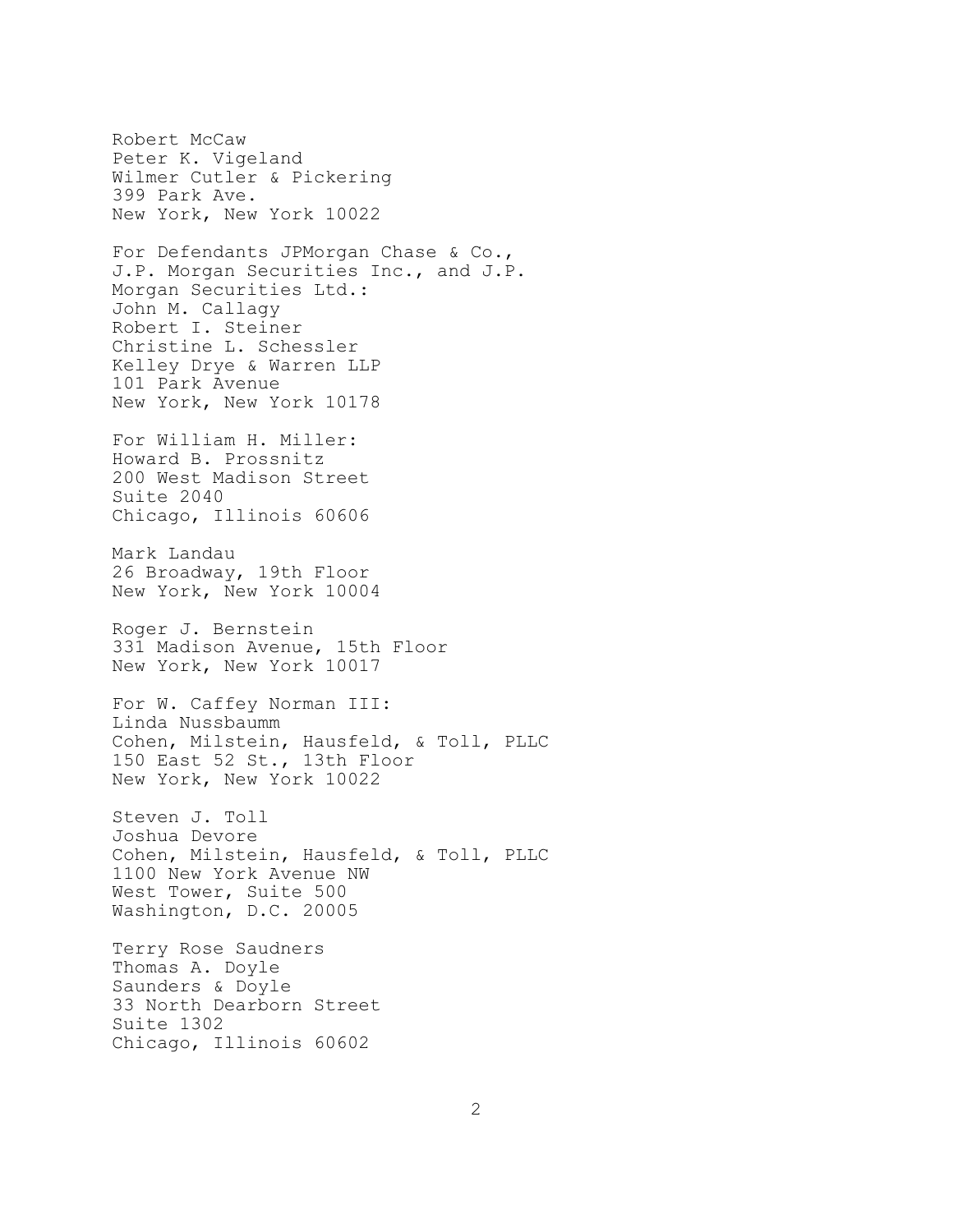Thomas Earl Patton Tighe Patton Armstrong Teasdale, PLLC 1747 Pennsylvania Avenue NW Suite 300 Washington, D.C. 20006 For John Marshall Lusk, Jr.: Chance C. White 1001 West Airline Highway LaPlace, Louisiana 70068 For James J. Savage: John L. Gadow 721 Woodgate Drive Madison, Mississippi 39110 For Steven Helfand Pro Se: 601 Montgomery Street Suite 325 San Francisco, California 94111

DENISE COTE, District Judge:

Lead Plaintiff in the consolidated securities class action arising out of the collapse of WorldCom, Inc. ("WorldCom") petitions for final approval of a partial settlement of the class action. It seeks approval of a \$2.575 billion settlement with Citigroup, Inc., Citigroup Global Markets Inc. f/k/a Salomon Smith Barney Inc. ("SSB"), Citigroup Global Markets Limited f/k/a Salomon Brothers International Limited, and Jack B. Grubman ("Grubman"), a former telecommunications analyst for SSB (collectively "Citigroup Defendants"). It also seeks approval of a proposed plan of allocation of the settlement fund, and an award of attorney's fees, reimbursement of expenses, and creation of a \$5 million fund for the continuation of the litigation against the non-settling defendants.

For the reasons discussed below, the petition is approved. A separate Opinion issued today will address the application by Liaison Counsel for the WorldCom related securities actions filed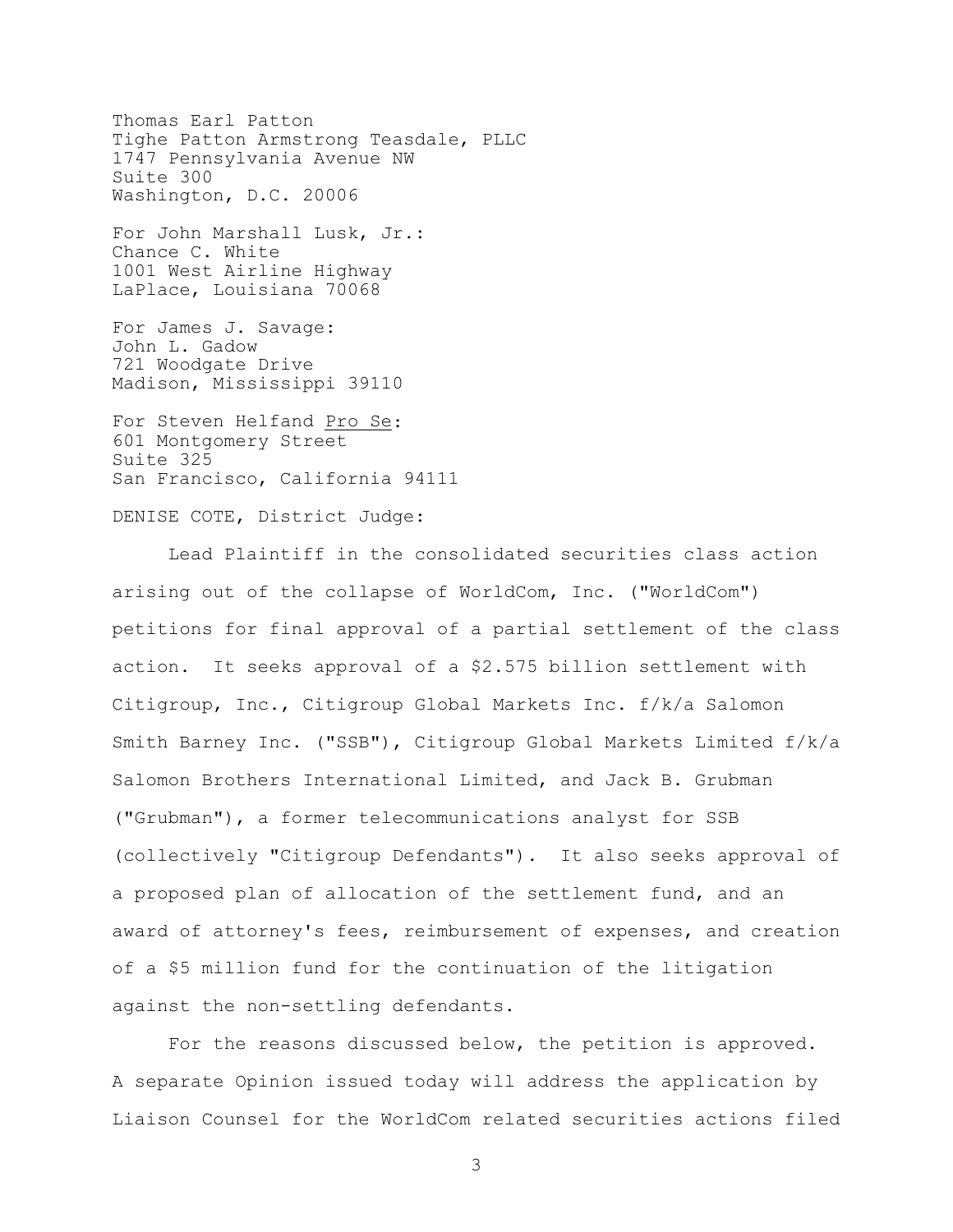by individual plaintiffs as opposed to a class ("Individual Actions"). Liaison Counsel seeks to be partially paid for its time and expenses as Liaison Counsel from the Citigroup Defendants' settlement fund and for a set-off order to be imposed against any recovery in any Individual Action to complete reimbursement of its fees and expenses.

# **Background**

The WorldCom consolidated class action and the Individual Actions have been consolidated for pre-trial purposes in the Securities Litigation. The nature of the claims in the Securities Litigation and the course of the litigation have been the subject of many prior Opinions.<sup>1</sup> Only those events necessary to place in context the requests arising from the Citigroup Defendants' class action settlement are described here.

On June 25, 2002, WorldCom announced a massive restatement of its financial statements. Government investigations and

<sup>&</sup>lt;sup>1</sup> See, e.g., In re WorldCom, Inc. Sec. Litig., 294 F. Supp. 2d 392 (S.D.N.Y. 2003)(deciding motions to dismiss the consolidated class action complaint); In re WorldCom, Inc. Sec. Litig., 219 F.R.D. 267 (S.D.N.Y. 2003) (certifying the consolidated class action); In re WorldCom, Inc. Sec. Litig., 294 F. Supp. 2d 431 (S.D.N.Y. 2003)(deciding a motion to dismiss claims in an Individual Action).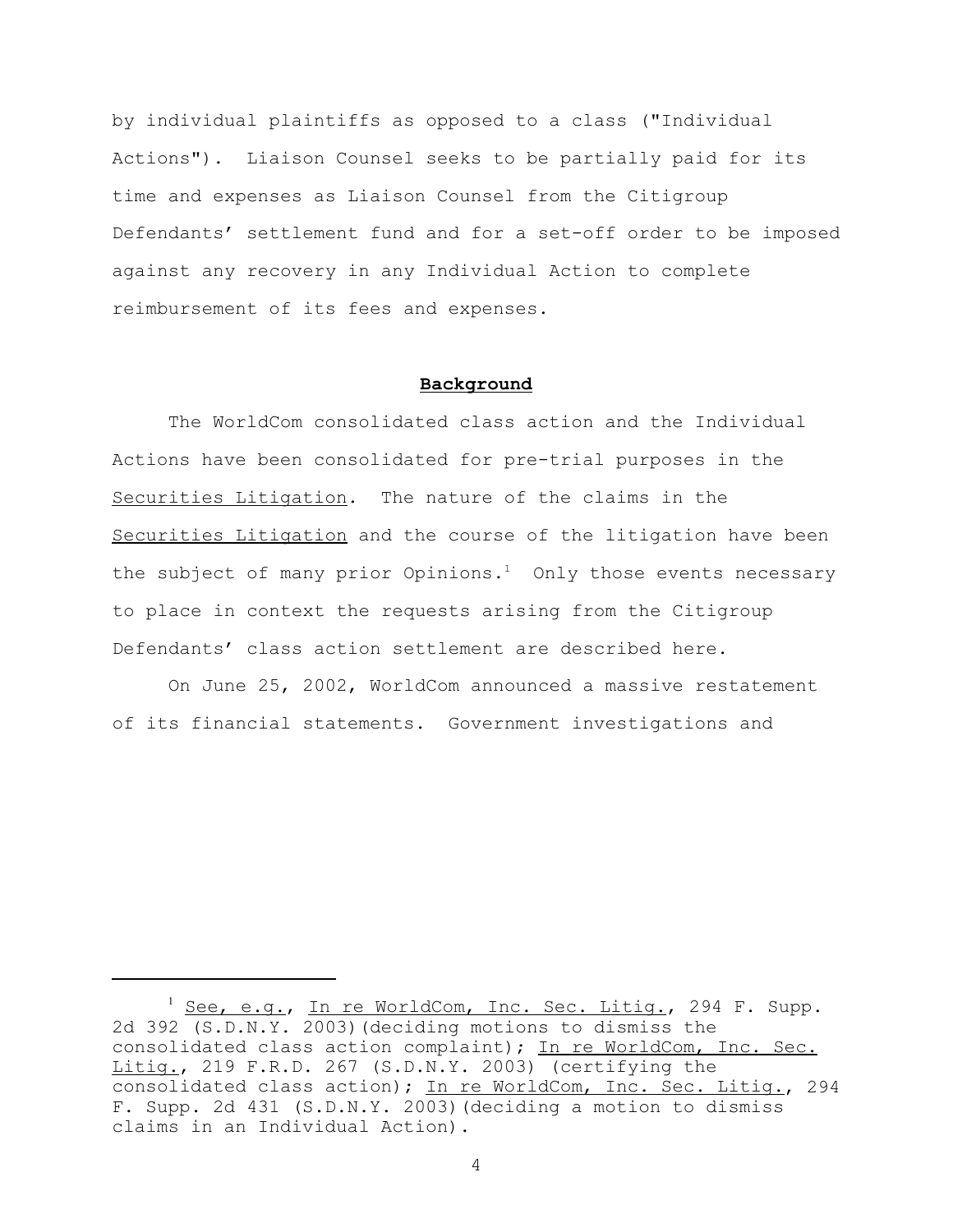criminal indictments quickly followed. $2$  On July 21, WorldCom declared bankruptcy.

The first of many class action lawsuits arising from WorldCom's alleged massive manipulation of its financial reports was filed in this district on April 30, 2002, approximately two months before the dramatic June 25 announcement. The class actions alleged violations of federal securities laws in connection with the trading of WorldCom stock as well as the sale of WorldCom debt securities, including two massive WorldCom bond offerings: its sale of \$5 billion of Notes in May 2000 ("2000 Offering"), and its sale of \$11.8 billion of Notes in May 2001 ("2001 Offering"). The latter was the largest public debt offering in the nation's history.

On August 15, 2002, the class actions were consolidated and the New York State Common Retirement Fund ("NYSCRF") was selected as Lead Plaintiff.<sup>3</sup> During the class period, NYSCRF lost over \$300 million from its WorldCom investments. Lead Plaintiff is represented by Bernstein Litowitz Berger & Grossman LLP and

<sup>&</sup>lt;sup>2</sup> Five former WorldCom executives and employees have pleaded guilty to criminal charges: David F. Myers ("Myers"), Troy Normand, Buford Yates, Jr. ("Yates"), Betty L. Vinson, and Scott Sullivan ("Sullivan"), WorldCom's former CFO. A stay and discovery bar have been in place since December 2002 as to each of these five individuals. In re WorldCom, Inc. Sec. Litig., No. 02 Civ. 3288 (DLC), 2002 WL 31729501 (S.D.N.Y. Dec. 5, 2002). Bernard J. Ebbers ("Ebbers"), WorldCom's former CEO, is scheduled to go to trial on criminal charges in January 2005 for his role in the WorldCom collapse. An Order of April 27, 2004 stayed all WorldCom civil litigation against Ebbers until the final resolution of his criminal trial.

<sup>&</sup>lt;sup>3</sup> Approximately thirty-six class actions have been consolidated through the August 15 Order.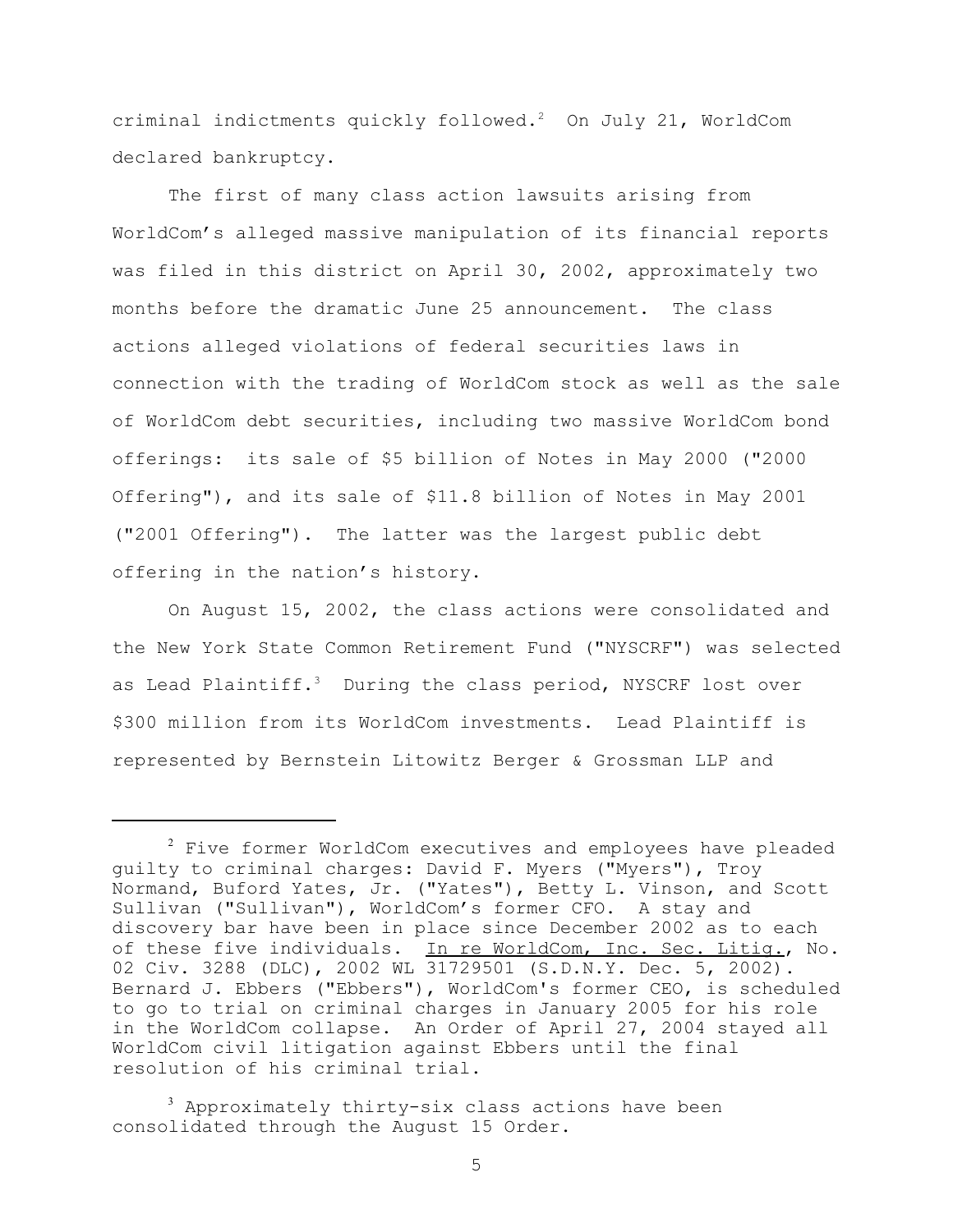Barrack, Rodos & Bacine (collectively "Lead Counsel"). Three named plaintiffs join NYSCRF in alleging claims on behalf the class. Fresno County Employees Retirement Association ("FCERA") purchased \$3.5 million of Notes in the 2001 Offering, and lost over \$11 million as a result of its investment in WorldCom securities; the County of Fresno**,** California ("Fresno") lost over \$5.5 million as a result of its investment in the 2000 Offering; and HGK Asset Management, Inc. ("HGK"), a registered investment advisor and fiduciary to its union-sponsored pension and benefit plan clients, lost over \$29 million as a result of purchases made in the 2000 and 2001 Offerings. Collectively, FCERA, Fresno, and HGK are referred to as the "Additional Named Plaintiffs."

Lead Plaintiff filed a Consolidated Class Action Complaint (the "Complaint") on October 11. On May 19, 2003, the motions to dismiss made by most of the defendants named in that pleading were largely denied.<sup>4</sup> In re WorldCom, Inc. Sec. Litig., 294 F. Supp. 2d 431.

Meanwhile, scores of Individual Actions had been filed in venues across the country. Individual Actions and class actions pending in other federal courts were transferred here by the Judicial Panel on Multi-District Litigation ("MDL Panel"), and consolidated with the WorldCom class actions for pre-trial

<sup>4</sup> Opinions of June 25 and December 3, 2003 addressed motions to dismiss brought by Arthur Andersen LLP ("Andersen")**,** the WorldCom auditor, and its affiliates and partners, and the Audit Committee of WorldCom's Board of Directors. See In re WorldCom, Inc. Sec. Litig., No. 02 Civ. 3288 (DLC), 2003 WL 21488087 (S.D.N.Y. June 25, 2003); In re WorldCom, Inc. Sec. Litig., No. 02 Civ. 3288 (DLC), 2003 WL 23174761 (S.D.N.Y. Dec. 3, 2003).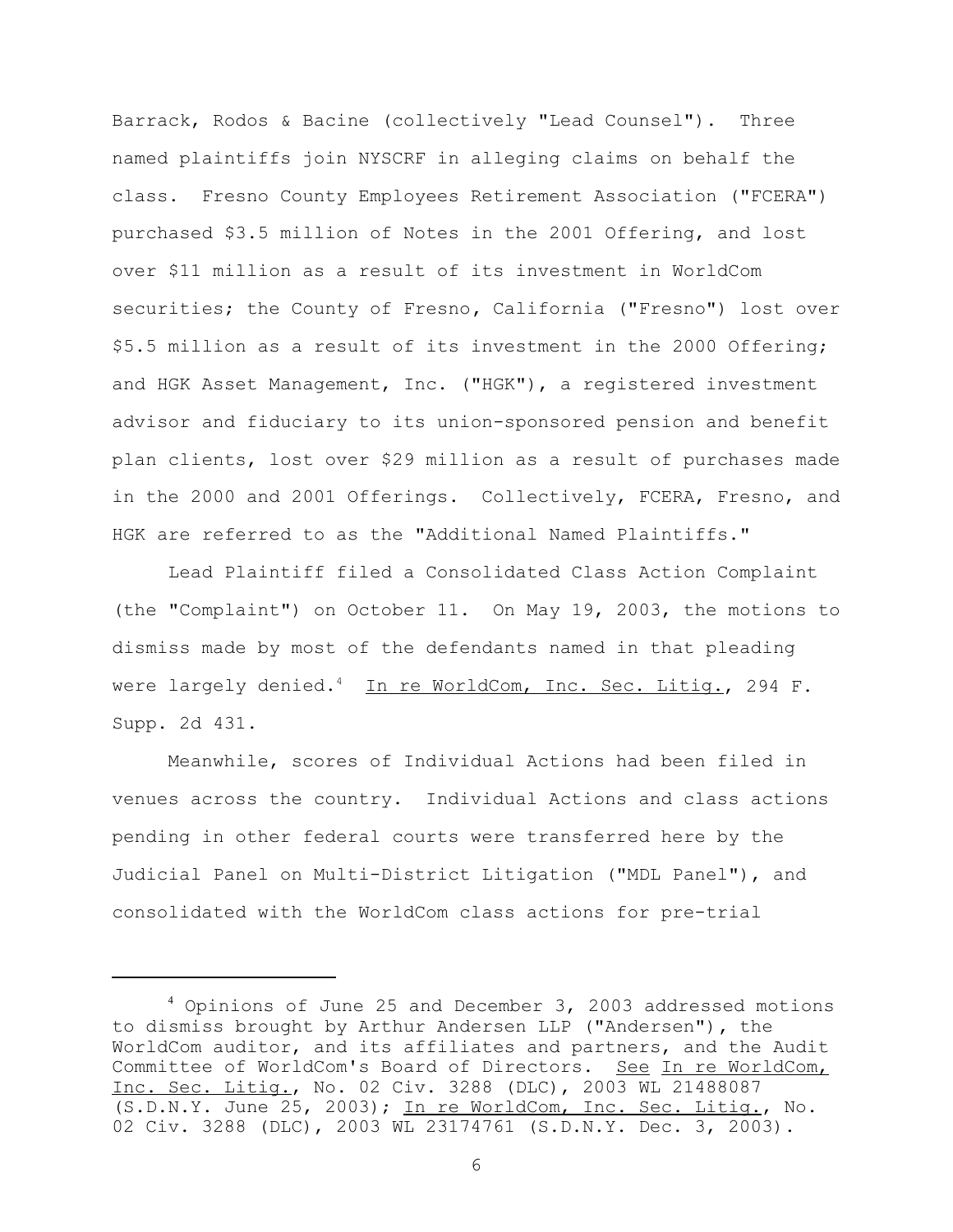purposes through an Order of December 23, 2002. See In re WorldCom, Inc. Sec. Litig., No. 02 Civ. 3288 (DLC), 2002 WL 31867720 (S.D.N.Y. Dec. 23, 2002).

### The Amended Complaint

On August 1, 2003, Lead Plaintiff filed the First Amended Class Action Complaint. On December 1, 2003, Lead Plaintiff filed a Corrected First Amended Class Action Complaint (the "Amended Complaint").<sup>5</sup> The defendants named in the Amended Complaint are WorldCom directors;  $6$  executives,<sup>7</sup> including Ebbers; WorldCom's outside auditor and accountant, Andersen; the underwriters for the 2000 and 2001 Offerings (the "Underwriter Defendants");<sup>8</sup> and the Citigroup Defendants. SSB is listed here

 $6$  Clifford Alexander, Jr., James C. Allen, Judith Areen, Carl J. Aycock, Max E. Bobbitt, Francesco Galesi, Stiles A. Kellett, Jr. ("Kellett"), Gordon S. Macklin, John A. Porter, Bert C. Roberts, Jr., John W. Sidgmore, and Lawrence C. Tucker ("Director Defendants").

 $^7$  Ebbers, Sullivan, Myers, and Yates (the "Officer Defendants").

<sup>&</sup>lt;sup>5</sup> The Amended Complaint added six foreign subsidiaries or affiliates of the underwriters for the 2000 and 2001 Offerings. They are J.P. Morgan Securities Ltd., Salomon Brothers International Ltd. (now known as Citigroup Global Markets Ltd.), Banc of America Securities Ltd., ABN AMRO Bank M.V., Deutsche Bank AG London, and BNP Paribas. An Opinion of March 19, 2004 granted defendants' motion to dismiss the claims against four of these defendants on the ground that they were time barred. See In re WorldCom, Inc. Sec. Litig., No. 02 Civ. 3288 (DLC), 2004 WL 540450, at \*7 (S.D.N.Y. Mar. 19, 2004). The Securities Act claims against Salomon Brothers International Ltd. and J.P. Morgan Securities Ltd. were not dismissed. Id.

<sup>&</sup>lt;sup>8</sup> The Underwriter Defendants consist of SSB, Salomon Brothers International Ltd., JPMorgan Chase & Co. ("J.P. Morgan"), J.P. Morgan Securities Ltd., Banc of America Securities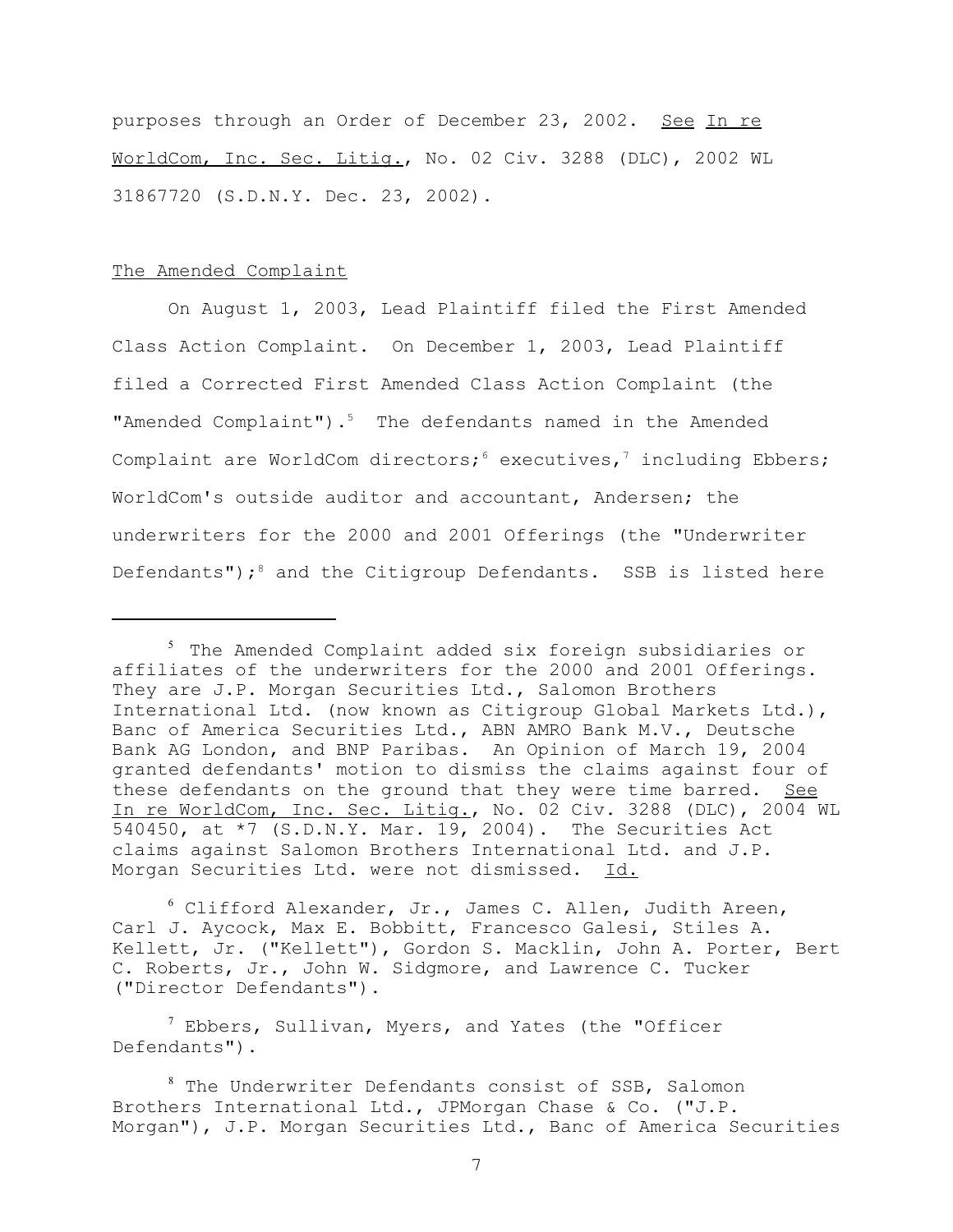as both an Underwriter Defendant and one of the Citigroup Defendants. SSB was the co-lead underwriter with J.P. Morgan for the 2000 and 2001 Offerings. SSB was the book running manager for the 2000 Offering and the joint book runner with J.P. Morgan for the 2001 Offering.

A summary of allegations in the Amended Complaint relevant to this motion follows. The Lead Plaintiff alleges that WorldCom and those affiliated with it misled investors by engaging in a host of illegitimate accounting strategies that obscured losses and inflated the company's earnings. Lead Plaintiff alleges that investors were misled by false information regarding WorldCom's financial state that appeared in analyst reports, press releases, public statements, and filings with the Securities and Exchange Commission ("SEC") during the Class Period, including the registration statements and prospectus statements issued in connection with the 2000 and 2001 Offerings ("Registration Statements").

WorldCom has admitted that its financial statements were overstated by more than \$9 billion from 1999 through the first quarter of 2002. WorldCom's disclosures in 2002 had a disastrous effect on the price of its shares and the value of its Notes.

LLC, Deutsche Bank Securities Inc., now known as Deutsche Bank Alex. Brown Inc., Chase Securities Inc., Lehman Brothers Inc., Blaylock & Partners L.P., Credit Suisse First Boston Corp., Goldman, Sachs & Co., UBS Warburg LLC, ABN/AMNRO Inc., Utendahl Capital, Tokyo-Mitsubishi International plc, Westdeutsche Landesbank Girozentrale, BNP Paribas Securities Corp., Caboto Holding SIM S.p.A., Fleet Securities, Inc., and Mizuho International plc.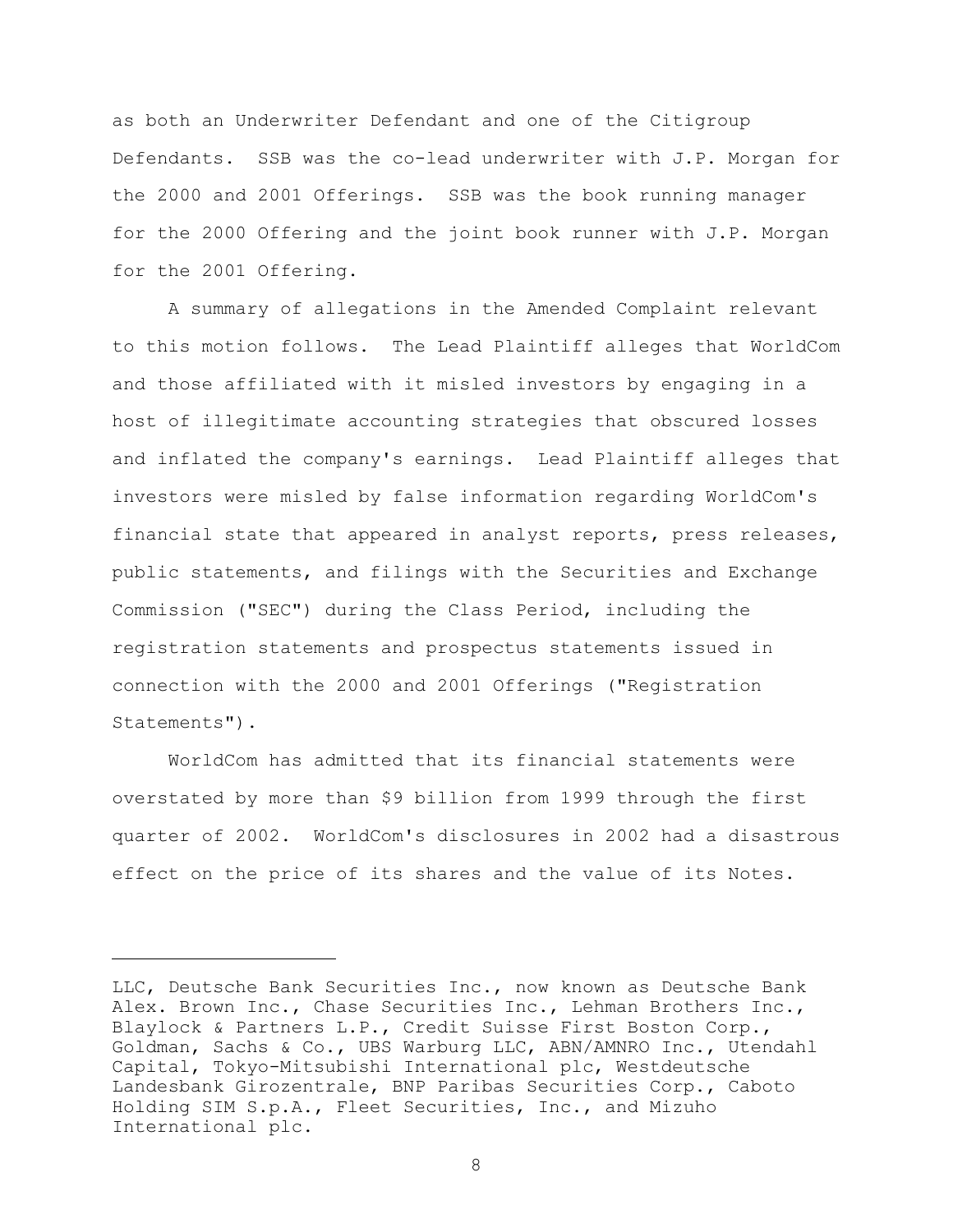The Lead Plaintiff alleges that Underwriter Defendants failed to conduct proper due diligence in connection with the 2000 and 2001 Offerings. It also alleges that the Citigroup Defendants engaged in securities fraud. The center of its allegations against the Citigroup Defendants is that SSB and Grubman on one hand, and WorldCom and Ebbers on the other, had a close and self-serving relationship from which both sides derived substantial benefit. Lead Plaintiff alleges that WorldCom's securities prices were artificially inflated by Grubman's analyst reports. He was SSB's most prominent telecommunications analyst and consistently encouraged investors to acquire WorldCom securities. The Lead Plaintiff asserts that SSB and Grubman issued the aggressively positive analyst reports despite SSB's knowledge that the integrity and objectivity of its research department was compromised by the department's drive to serve the needs of the firm's investment banking division, despite Grubman's knowledge or reckless disregard of the substantial financial problems at WorldCom, and despite the material misstatements or omissions contained in the reports. The Lead Plaintiff has asserted that Grubman modified his valuation model in order to obscure WorldCom's deteriorating finances. The Lead Plaintiff alleges that in exchange for WorldCom's lucrative investment banking business, SSB provided Ebbers and other WorldCom senior executives with valuable IPO shares, and an SSB corporate sibling secretly loaned Ebbers hundreds of millions of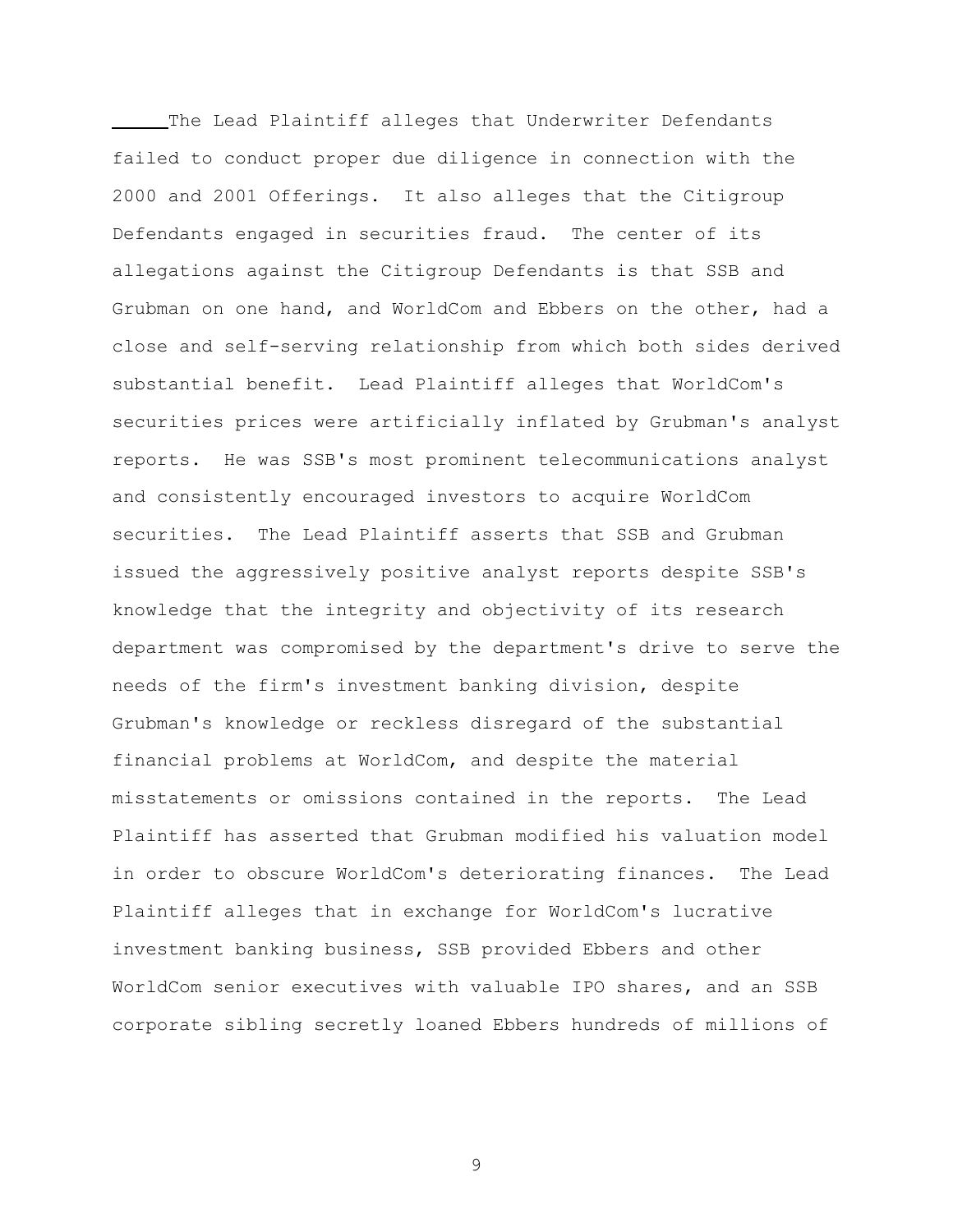dollars, which were secured at least in part by Ebbers's WorldCom stockholdings.<sup>9</sup>

The Amended Complaint asserts claims under Sections 11, 12(a)(2), and 15 of the Securities Act of 1933 ("Securities Act"), and Sections 10(b) and 20(a) of the Securities Exchange Act of 1934 ("Exchange Act"). The Securities Act claims address the 2000 and 2001 Offerings and their Registration Statements. The Lead Plaintiff pleads Securities Act claims against the Officer Defendants, the Director Defendants, Andersen, and the Underwriter Defendants.

The Exchange Act claims arise from alleged misrepresentations and omissions in WorldCom's filings with the SEC, press releases, and Registration Statements for the 2000 and 2001 Offerings, and the SSB analyst reports. The defendants named in the Exchange Act claims include Ebbers, Sullivan, Myers, Yates, Kellett, the Director Defendants who were members of WorldCom's Board of Directors Audit Committee, Andersen, Citigroup, SSB, and Grubman.

## Class Certification

A class was certified under Rule 23(b)(3), Fed. R. Civ. P., on October 24, 2003. See In re WorldCom, Inc. Sec. Litig., 219

<sup>&</sup>lt;sup>9</sup> The interconnections between the various counts, allegations, and defendants in this action have been addressed in prior Opinions. See, e.g., In re WorldCom, Inc. Sec. Litig., 219 F.R.D. at 276-78 (class certification); In re WorldCom, Inc. Sec. Litig., 294 F. Supp. 2d at 423-31 (motion to dismiss); In re WorldCom, Inc. Sec. Litig., No. 02 Civ. 3288 (DLC), 2003 WL 1563412, at \*3 (S.D.N.Y. Mar. 25, 2003) (Citigroup Defendants' motion to sever).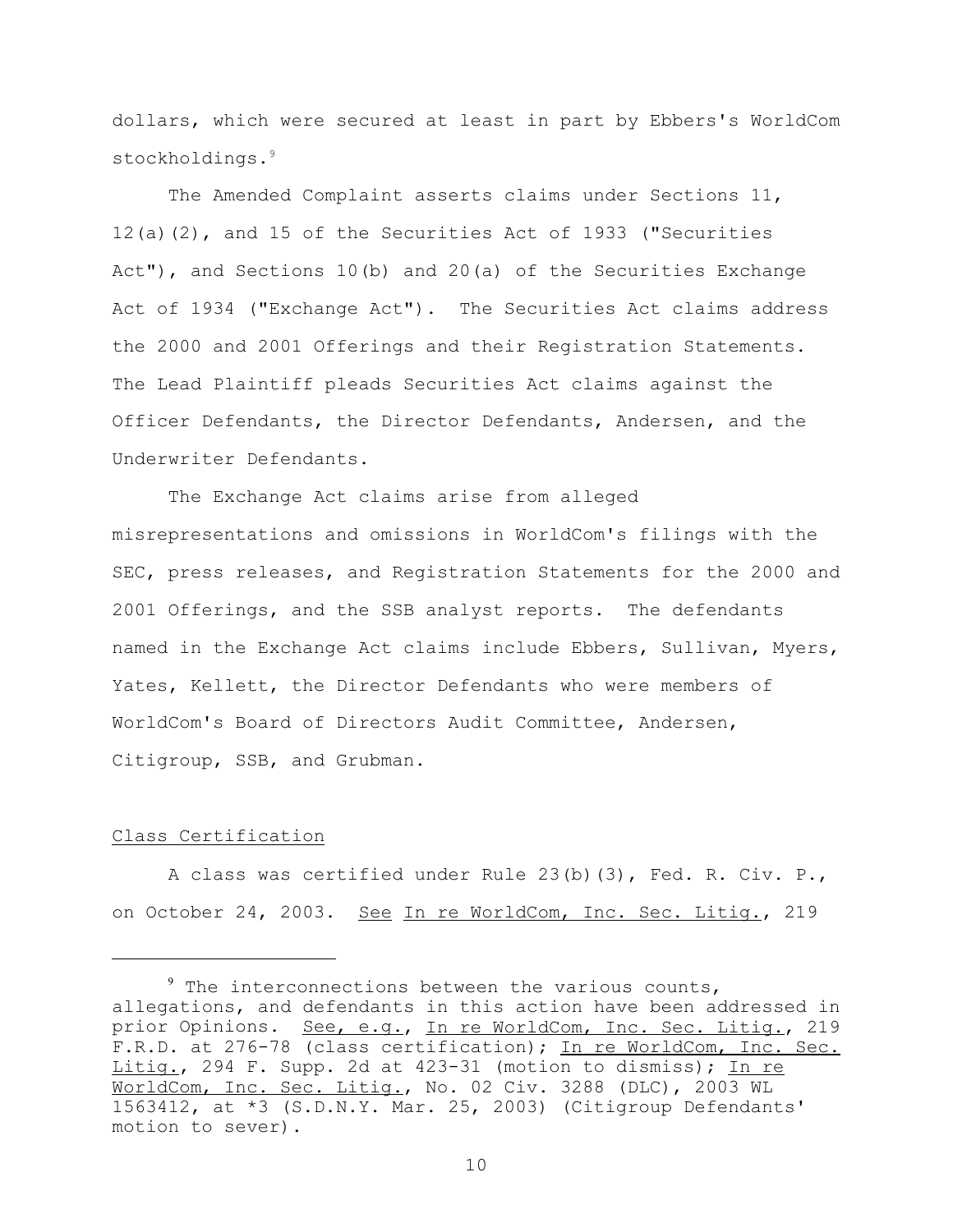F.R.D. 267. The opt out period for the class was set to close on February 20, 2004. $10$  The certified class consists of all persons and entities who purchased or otherwise acquired publicly traded securities of WorldCom during the period beginning April 29, 1999 through and including June 25, 2002, and who were injured thereby. This includes all persons or entities who acquired shares of WorldCom common stock in the secondary market or in exchange for shares of companies acquired by WorldCom pursuant to a registration statement, and all persons or entities who acquired debt securities of WorldCom in the secondary market or pursuant to a registration statement.<sup>11</sup> See id. at 274-75.

 On December 31, 2003, the Court of Appeals for the Second Circuit permitted the Citigroup Defendants to bring an interlocutory appeal of the certification of the class to address the applicability of the fraud-on-the-market doctrine to analysts' opinions. Hevesi v. Citigroup Inc., 366 F.3d 70, 79 (2d Cir. 2004). The Court of Appeals rejected the other requests by defendants for interlocutory review of the class certification decision.

<sup>10</sup> Because of misleading communications with clients and class members by counsel for plaintiffs in certain Individual Actions, in addition to a class notice, a curative notice was sent to all plaintiffs who had filed Individual Actions. See In re WorldCom, Inc. Sec. Litig., No. 02 Civ. 3288 (DLC), 2003 WL 22701242 (S.D.N.Y. Nov. 17, 2003).

 $11$  The class excludes the defendants; members of the families of the individual defendants; any entity in which any defendant has a controlling interest; officers and directors of WorldCom and its subsidiaries and affiliates; and the legal representatives, heirs, successors, or assigns of any such excluded party.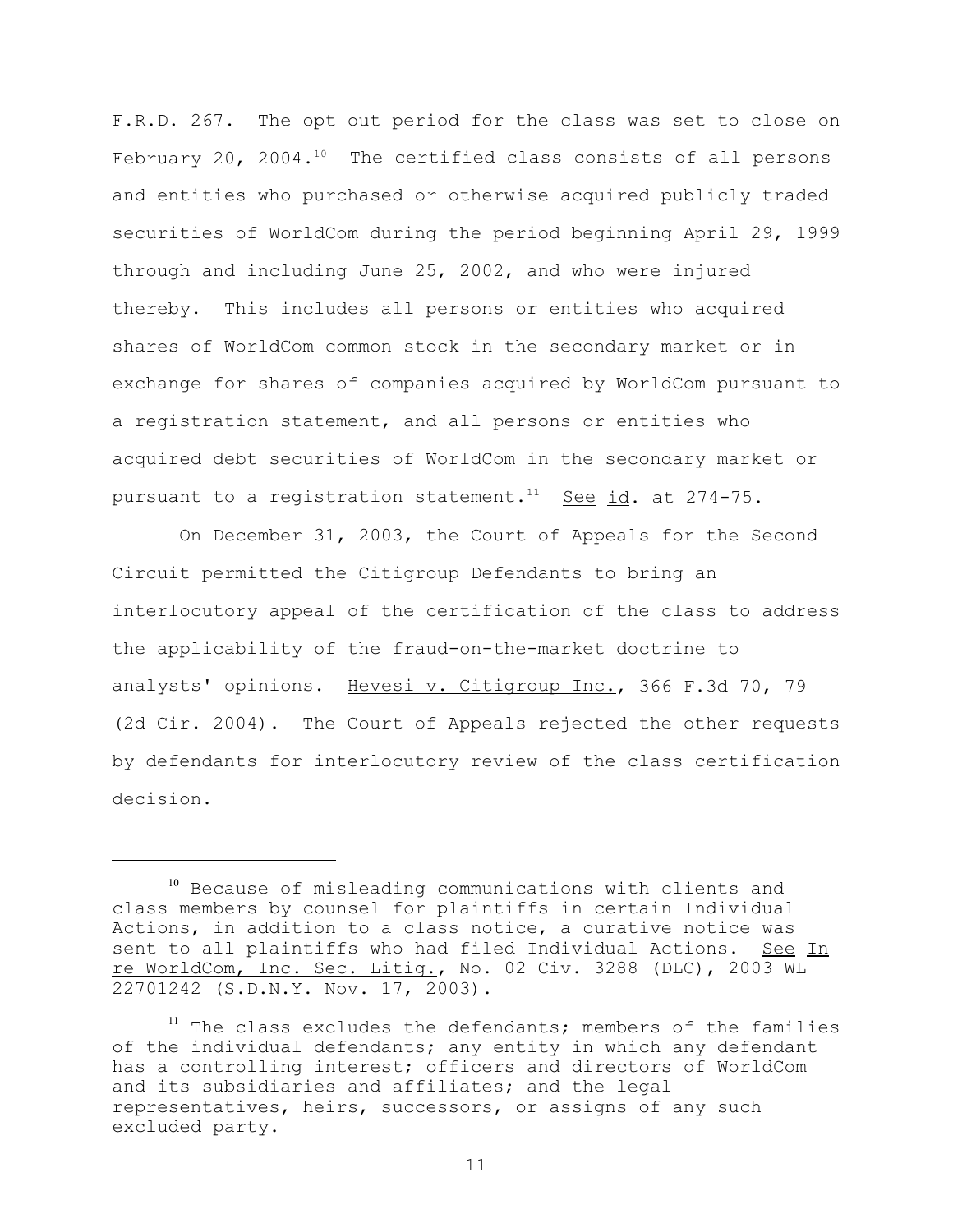### Discovery

With the decision on the first tranche of the motions to dismiss, see In re WorldCom, Inc. Sec. Litig., 294 F. Supp. 2d 431, the discovery stay imposed pursuant to the Private Securities Litigation Reform Act of 1995 ("PSLRA") was lifted and Lead Plaintiff began its discovery efforts in earnest. $12$ Document discovery in the class action was substantially complete by October 10, 2003. Lead Counsel reviewed over ten million pages of documents.

A scheduling order of November 14, 2003 ("November 14 Order") set deadlines for the remainder of the consolidated class action. The November 14 Order provided that the plaintiffs and defendants in the Securities Litigation were each limited to sixty, eight-hour deposition days, excluding the time given to defendants for discovery of the plaintiffs in the Individual Actions. A deposition day could be split into two, four-hour depositions. Substantive depositions of the defendants were scheduled to begin by January 15, 2004, and fact discovery in the Securities Litigation, excluding again the discovery of plaintiffs in the Individual Actions, was scheduled to conclude on June 18, 2004. An Order of May 12, 2004 ("May 12 Order") extended fact discovery until July 9. The schedule for expert

<sup>&</sup>lt;sup>12</sup> Months earlier, the Lead Plaintiff had obtained an order to partially lift the PSLRA stay, and received copies of documents that WorldCom had already produced in connection with various governmental and other investigations of the company. See In re WorldCom, Inc. Sec. Litig., No. 02 Civ. 3288 (DLC), 2003 WL 22953645, at \*2 (S.D.N.Y. Dec. 16, 2003); In re WorldCom, Inc. Sec. Litig., 234 F. Supp. 2d 301 (S.D.N.Y. 2002).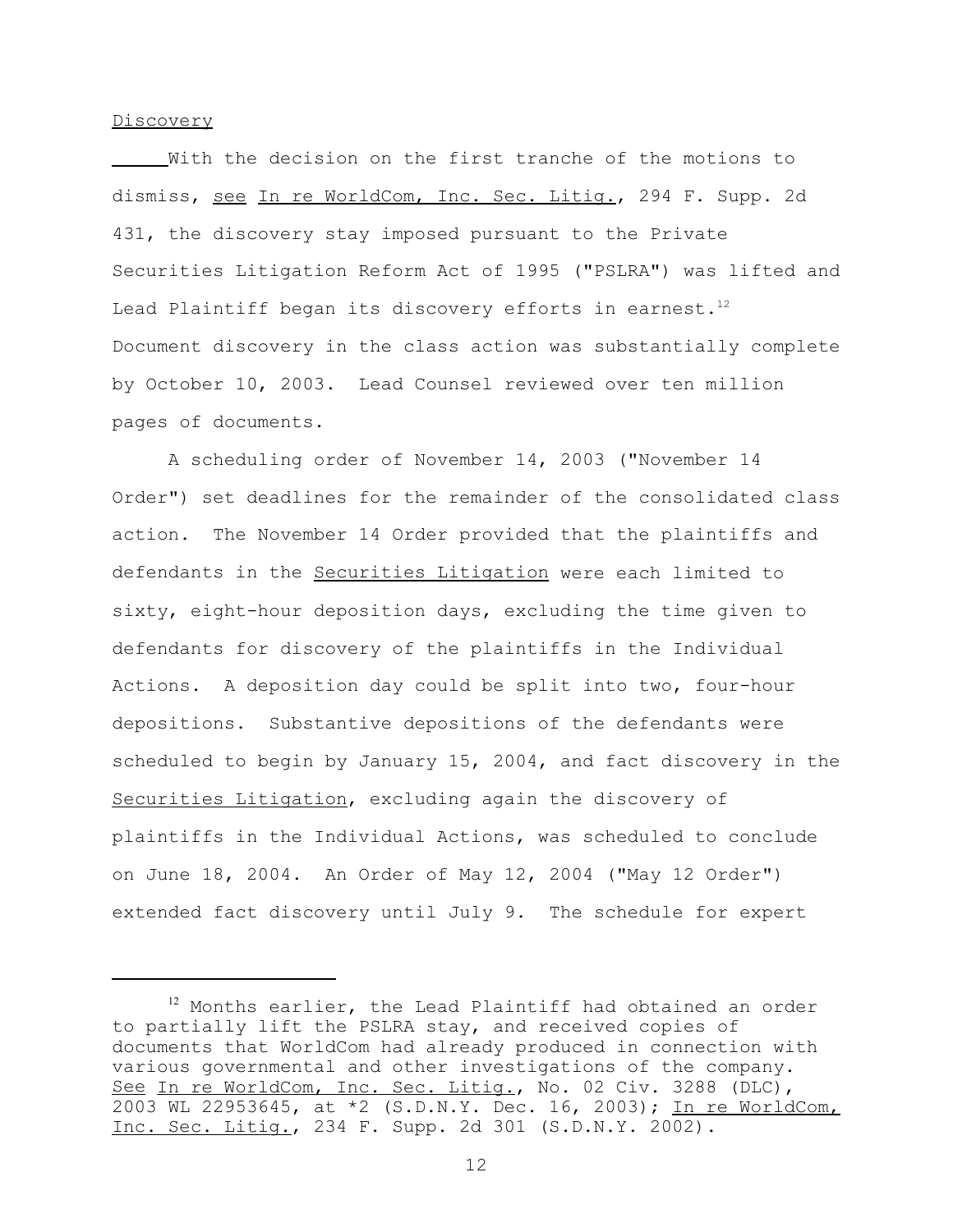discovery and summary judgment practice in the class action, as modified by the May 12 Order, provided that experts would be identified on July 16, and that expert discovery was to conclude on October 22. Summary judgment motions were fully submitted on October 1. The November 14 Order scheduled the consolidated class action trial to begin on January 10, 2005, with the pretrial order due November 12, 2004.

In the Fall of 2003, the United States Attorney's Office for the Southern District of New York (the "Government"), which was conducting the criminal investigations and prosecutions of former WorldCom officers and employees, objected to discovery being taken in the Securities Litigation of certain witnesses the Government planned to call at the then-scheduled criminal trial of Sullivan. The parties were permitted to take the depositions of these Government witnesses following the conclusion of the Sullivan trial, then scheduled to begin February 2, 2004. See In re Worldcom, Inc. Sec. Litig., 2003 WL 22953645, at \*3.

As Sullivan pled guilty, Ebbers was indicted on March 2, 2004. The Government promptly sought to "embargo" the depositions and interrogatories of thirteen witnesses it expected to be critical witnesses at Ebbers' trial. Ebbers' trial was scheduled to begin on November 9, 2004, long after the close of the fact discovery period for the class action. An April 27, 2004 Order stayed all WorldCom civil litigation against Ebbers until the final resolution of his criminal trial. An Opinion of April 15 and an Order of May 7, 2004, granted the Government's request to embargo thirteen witnesses. The April 15 Opinion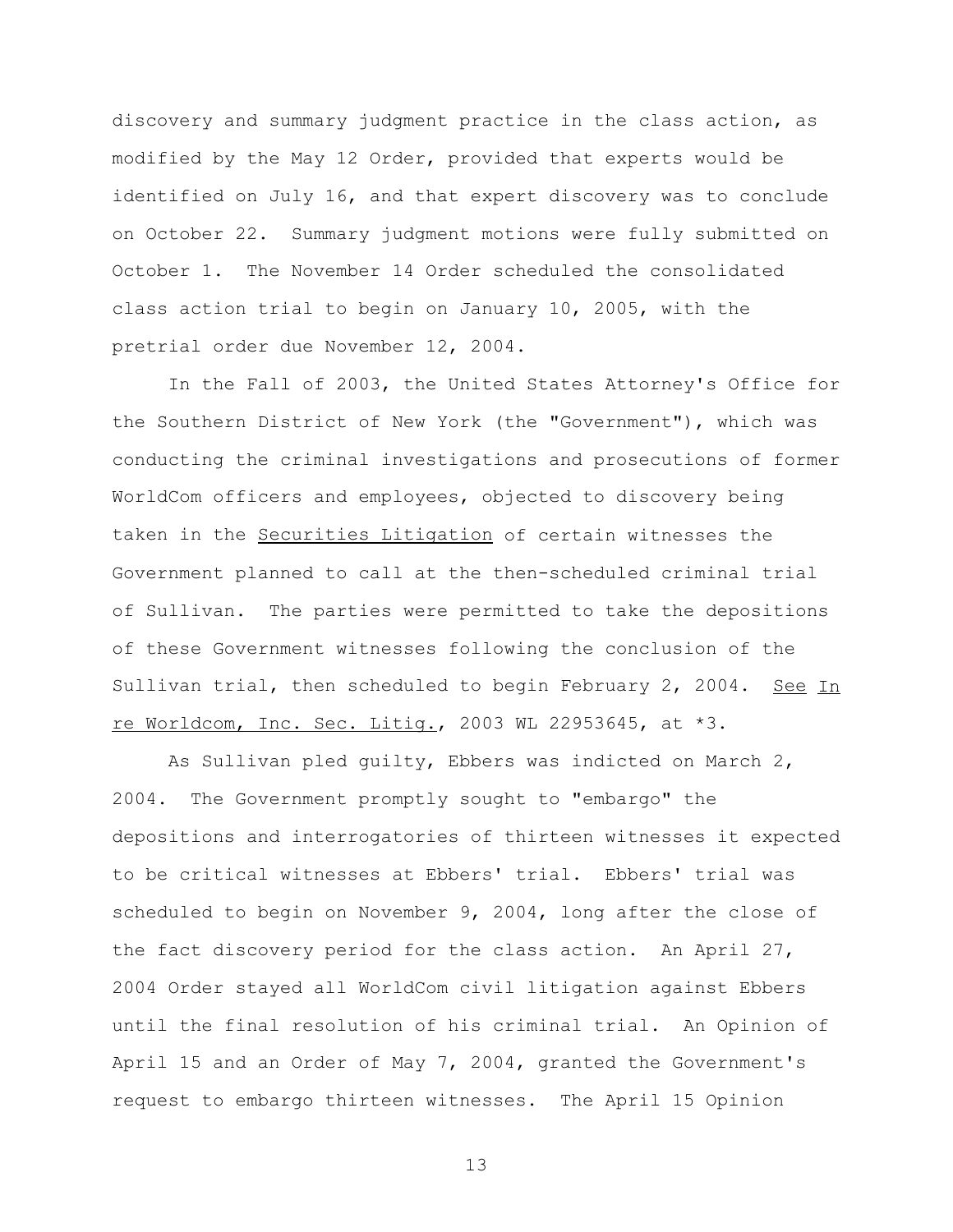determined that the parties would be permitted to save some of their allotted time for deposition discovery for possible depositions of embargoed witnesses in the interval between the Ebbers trial and the commencement of the class action trial, which was to begin on January 10, 2005. In re WorldCom, Inc. Sec. Litig., No. 02 Civ. 3288 (DLC), 2004 WL 802414, at \*7 (S.D.N.Y. Apr. 15, 2004). Another in a series of motions by the defendants to extend the discovery period and class action trial date was also denied.  $Id.$  at \*8. The April 15 Opinion recognized that should the date of Ebbers' criminal trial shift, it would be necessary to revisit the embargoed witness issue. Id. at \*7 n.24. A June 7 Order permitted the defendants and plaintiffs in the Securities Litigation to reserve up to twelve and eight days respectively to depose thirteen embargoed witnesses.<sup>13</sup>

During the deposition period, defendants took a total of 37 depositions, of which 20 were WorldCom witnesses, seven were plaintiff witnesses, $14$  and six were third party witnesses who testified about the recent restatement of WorldCom's financial statements. With few exceptions, the defendants noticed and took

<sup>&</sup>lt;sup>13</sup> An Order of October 7 permitted the Underwriter Defendants and others to begin to notice the depositions of eleven of the thirteen embargoed witnesses. See In re WorldCom, Inc. Sec. Litig., No. 02 Civ. 3288 (DLC), 2004 WL 2254954 (S.D.N.Y. Oct. 7, 2004). The depositions were to commence "on a rolling basis as they become available, three days after the time they have testified in the  $U.S.$  v. Ebbers trial and have been excused" by the trial judge.  $Id.$  at  $*1.$ 

<sup>&</sup>lt;sup>14</sup> The defendants had also taken discovery of plaintiffs during the litigation of the class certification decision.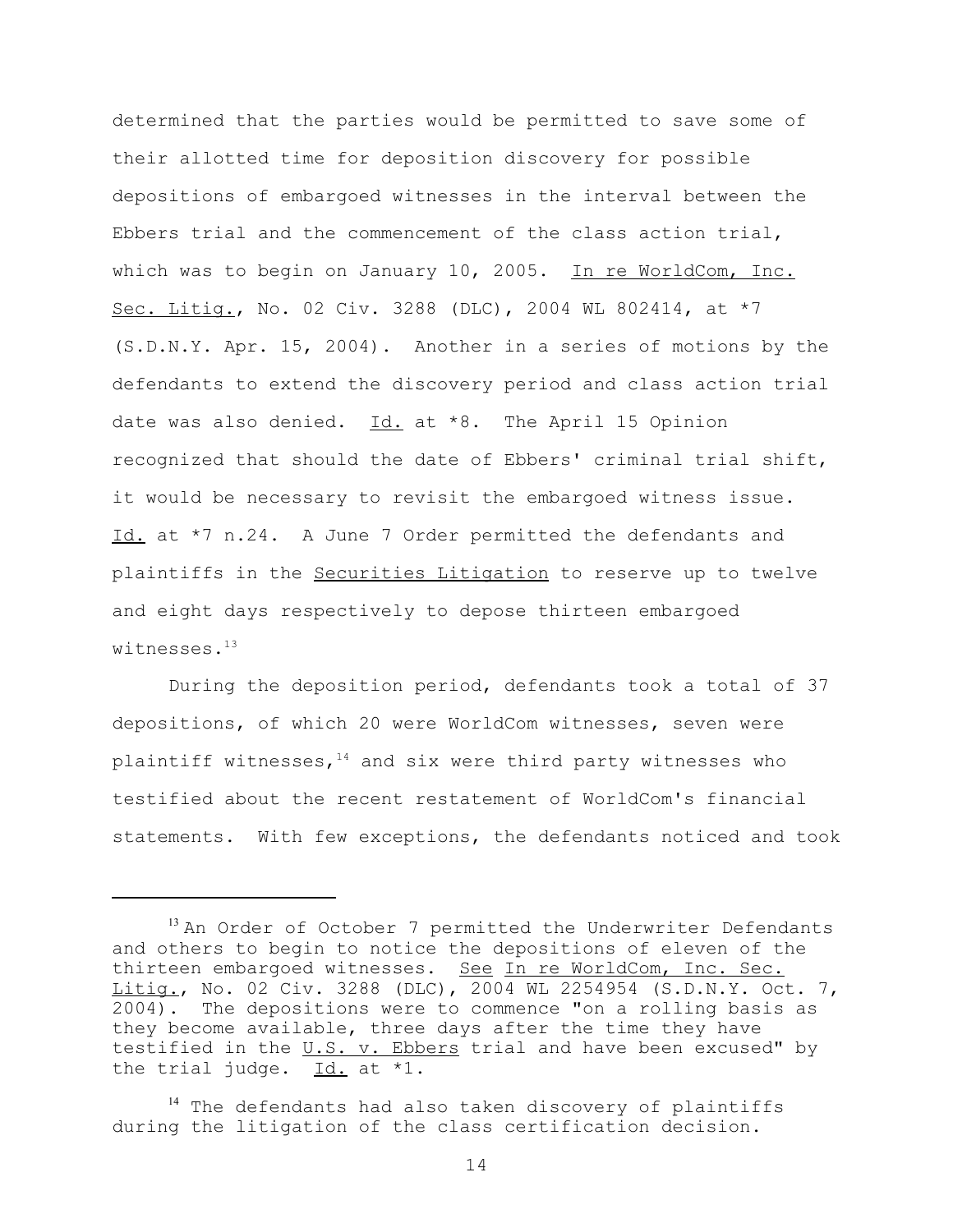these depositions at the very end of the period allotted for fact discovery. Prior to March 2004, defendants had noticed only one deposition, and before May 2004, defendants took only one deposition. For their part, plaintiffs conducted 77 depositions, of which 70 were noticed by Lead Plaintiff. Lead Counsel was lead examiner on the 70 depositions that it noticed. Plaintiffs noticed 71 and conducted 23 depositions before May 2004. Plaintiffs deposed 25 Citigroup Defendants, of which 18 were noticed by Lead Plaintiff.<sup>15</sup> Prior to reaching the settlement with the Citigroup Defendants, Lead Plaintiff had deposed fifteen witnesses associated with the Citigroup Defendants. Plaintiffs also took ten depositions of J.P. Morgan and five of WorldCom witnesses.

On October 19, the judge presiding over the Ebbers' trial granted Ebbers' request for an adjournment of the trial, and moved it to January 17, 2005. In light of the delay in the start of Ebbers' trial, an October 25 Order adjourned the date of the consolidated class action trial in the Securities Litigation to February 28, 2005.

### Opt-Out Period

On December 16, 2003, this Court certified an interlocutory appeal from a denial of remand motions made in certain of the Individual Actions. In re WorldCom, Inc. Sec. Litig., 2003 WL 22953644. The United States Court of Appeals for the Second

<sup>&</sup>lt;sup>15</sup> With the settlement with the Citigroup Defendants, responsibility for further discovery of those defendants was shifted to Individual Action plaintiffs.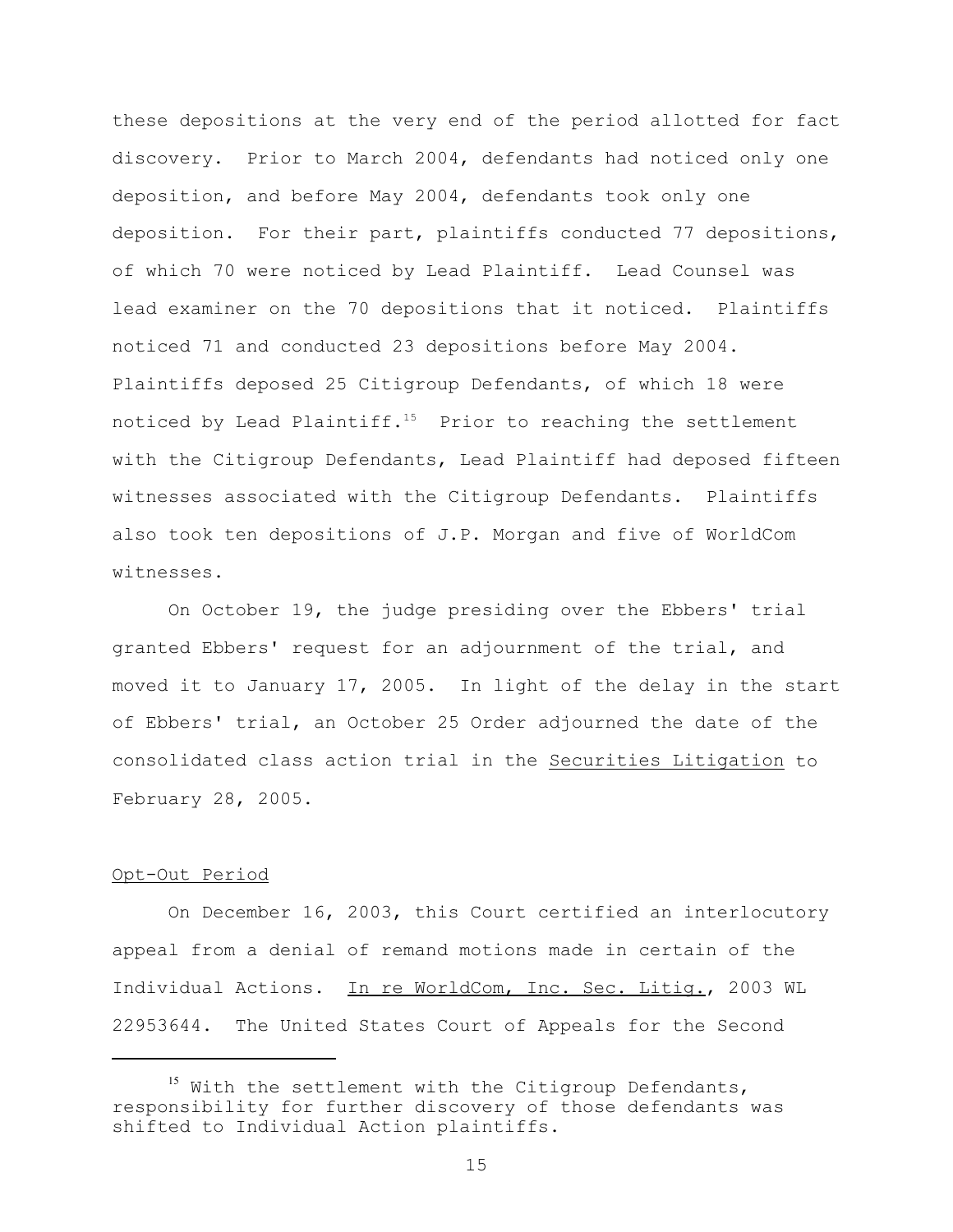Circuit accepted the appeal and issued an Order of February 3, 2004 ("February 3 Order") extending the opt out period for the class action to no earlier than thirty days after its mandate issued. Class members originally had until February 20, 2004 to mail their requests for exclusion from the class.

On May 11, 2004, the Second Circuit affirmed this Court's remand decision, finding that individual state court lawsuits, brought against WorldCom's officers and directors under the Securities Act, were properly removed to federal court on the ground that they were "related to" the WorldCom bankruptcy estate. See California Public Employees' Retirement System v. WorldCom, Inc., 368 F.3d 86 (2d Cir. 2004). By Order of June 15, 2004, the Court of Appeals vacated the February 3 Order and an Order of this Court dated July 16, 2004 ("July 16 Order"), extended the deadline for a class member to request exclusion from the class to September 1, 2004.

Because the affirmance of the remand decision and the settlement with the Citigroup Defendants were important new events in the history of the Securities Litigation, those who had already opted out of the class were given an opportunity to rejoin the class. The July 16 Order established September 1 as the deadline for persons to revoke a prior request to be excluded from the class and as the deadline for Individual Action plaintiffs to seek to voluntarily withdraw their cases and to remain as members of the class.<sup>16</sup>

<sup>16</sup> Many of the Individual Actions that were filed had timebarred claims or claims that were otherwise flawed. See In re WorldCom, Inc. Sec. Litig., 294 F. Supp. 2d 392; In re WorldCom,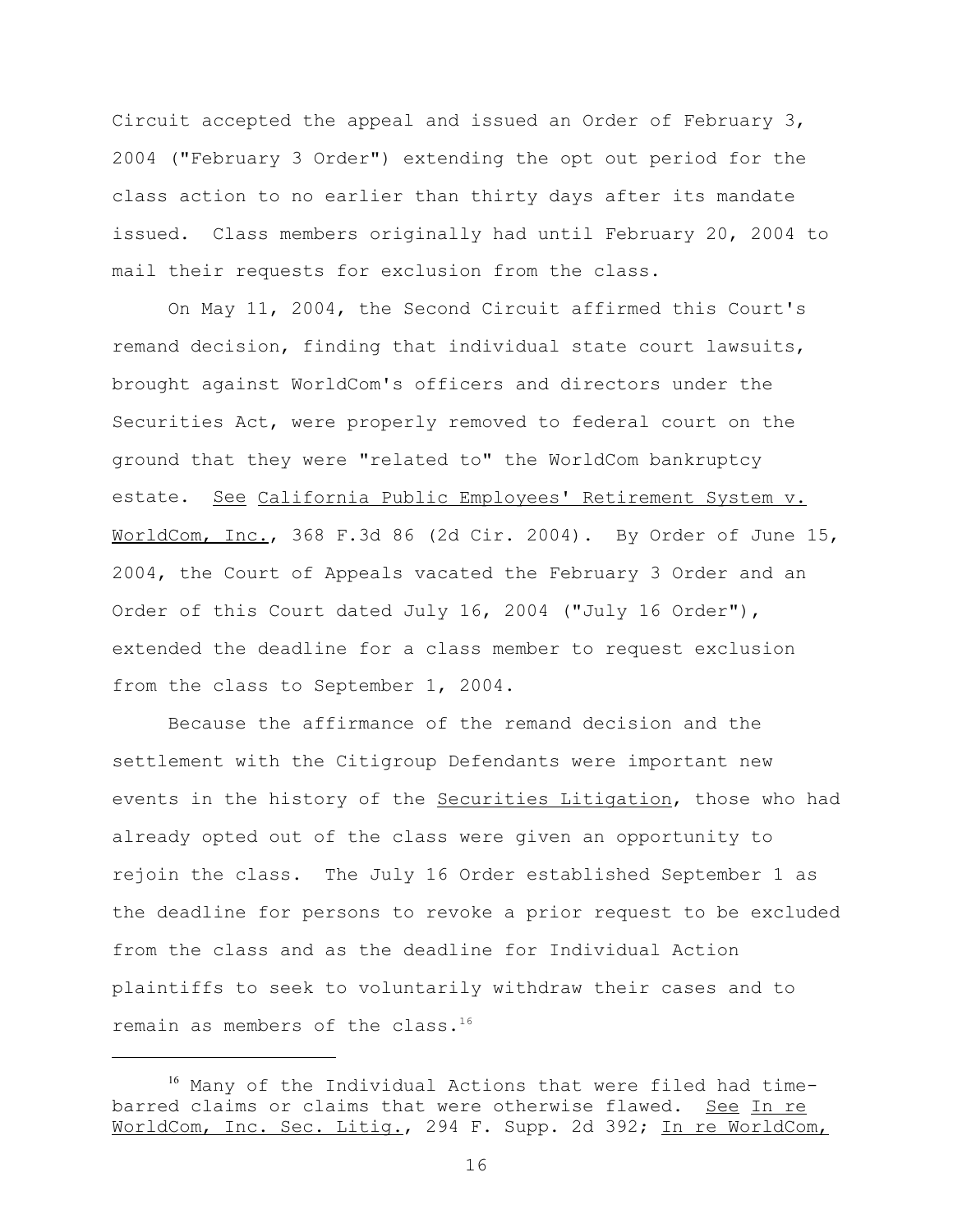## Settlement Negotiations

On November 7, 2002, the Court ordered the parties in the Securities Litigation to participate in settlement negotiations under the supervision of the Honorable Michael H. Dolinger, United States Magistrate Judge of the Southern District of New York. The initial discussions with the Citigroup Defendants, as with all other defendants, were not fruitful. On September 22, 2003, the Court ordered the parties to engage in further settlement negotiations under the joint supervision of the Honorable Robert W. Sweet, United States District Judge for the Southern District of New York, and Magistrate Judge Dolinger. These two judicial officers and the parties in the Securities Litigation have invested a significant amount of time over the intervening months in settlement negotiations. In May 2004, on the eve of the argument before the Court of Appeals on the Citigroup Defendants' challenge to class certification<sup>17</sup> and with the substantial assistance of the two judicial officers

Inc. Sec. Litig., 308 F. Supp. 2d 214 (S.D.N.Y. 2004)**;** In re WorldCom, Inc. Sec. Litig., No. 02 Civ. 3288 (DLC), 2004 WL 692746 (S.D.N.Y. Apr. 2, 2004).Through Opinions and Orders of January 26 and April 12, 2004, these plaintiffs were given the opportunity to dismiss their actions with prejudice voluntarily in order to remain members of the class. In the event that they choose not to do so, they were barred from all recovery on their previously dismissed claims.See In re WorldCom, Inc. Sec. Litig., No. 02 Civ. 3288 (DLC), 2004 WL 768561 (S.D.N.Y. Apr. 12, 2004); In re WorldCom, Inc. Sec. Litig., No. 02 Civ. 3288 (DLC), 2004 WL 169343 (S.D.N.Y. Jan. 26, 2004); In re WorldCom, Inc. Sec. Litig., No. 02 Civ. 3288 (DLC), 2004 WL 113484 (S.D.N.Y. Jan. 26, 2004).

<sup>&</sup>lt;sup>17</sup> The SEC had filed an amicus brief in the appeal before the Second Circuit that argued for affirmance of the class certification decision.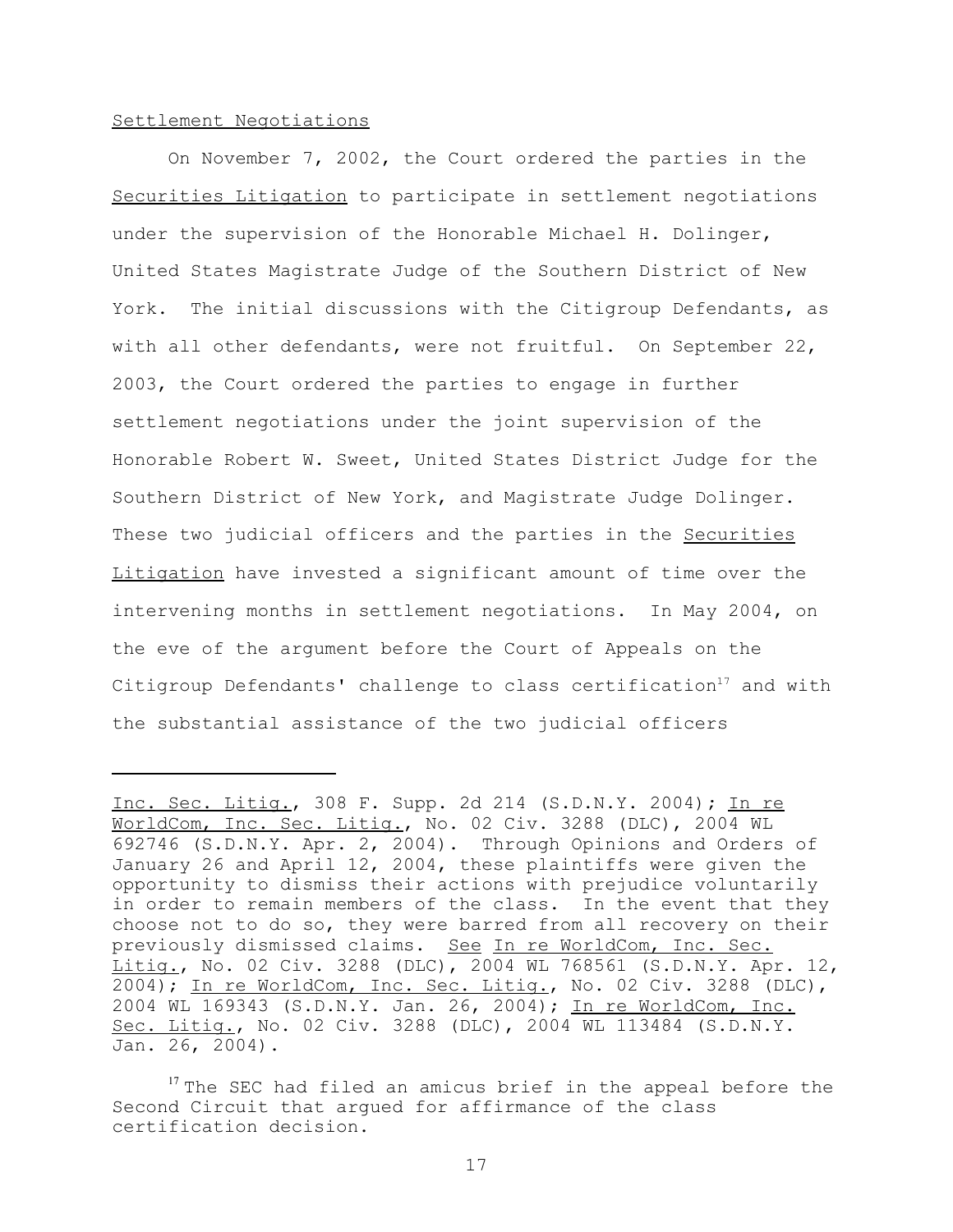supervising settlement discussions, the Lead Plaintiff and the Citigroup Defendants reached a settlement. Face-to-face negotiations before Judge Sweet by Alan C. Hevesi, Comptroller of the State of New York ("Comptroller Hevesi") and Charles Prince, CEO of Citigroup, in the latter stages of the settlement process greatly facilitated the settlement. The two judicial officers each signed a statement released on May 10, 2004 with the memorandum of understanding between the Lead Plaintiff and the Citigroup Defendants endorsing the settlement. It reads:

Pursuant to appointment by the Honorable Denise L. Cote, United States District Judge, we have presided over the extensive negotiations between the Parties that led to this Agreement. We can state based on our discussions with the Parties and the information made available to us, that this Settlement was negotiated in good faith and the Settlement and the allocation between the Securities Act and Exchange Act claims are in the public interest.

(Emphasis supplied.)

#### Settlement Terms

On July 1, Lead Plaintiff and the Additional Named Plaintiffs entered into a stipulation of settlement (the "Agreement") with the Citigroup Defendants. The Agreement created a maximum settlement fund of \$2,650,000,000 in cash, plus interest. Under the terms of the Agreement, the settlement fund would be reduced in the event that more than 1.5% of class members recovering from any one of three allocation classes opt out of the settlement.<sup>18</sup> For purposes of these calculations, the

 $18$  The formula for measuring the number of opt outs that triggers a reduction in the amount of the settlement fund is expressed as follows: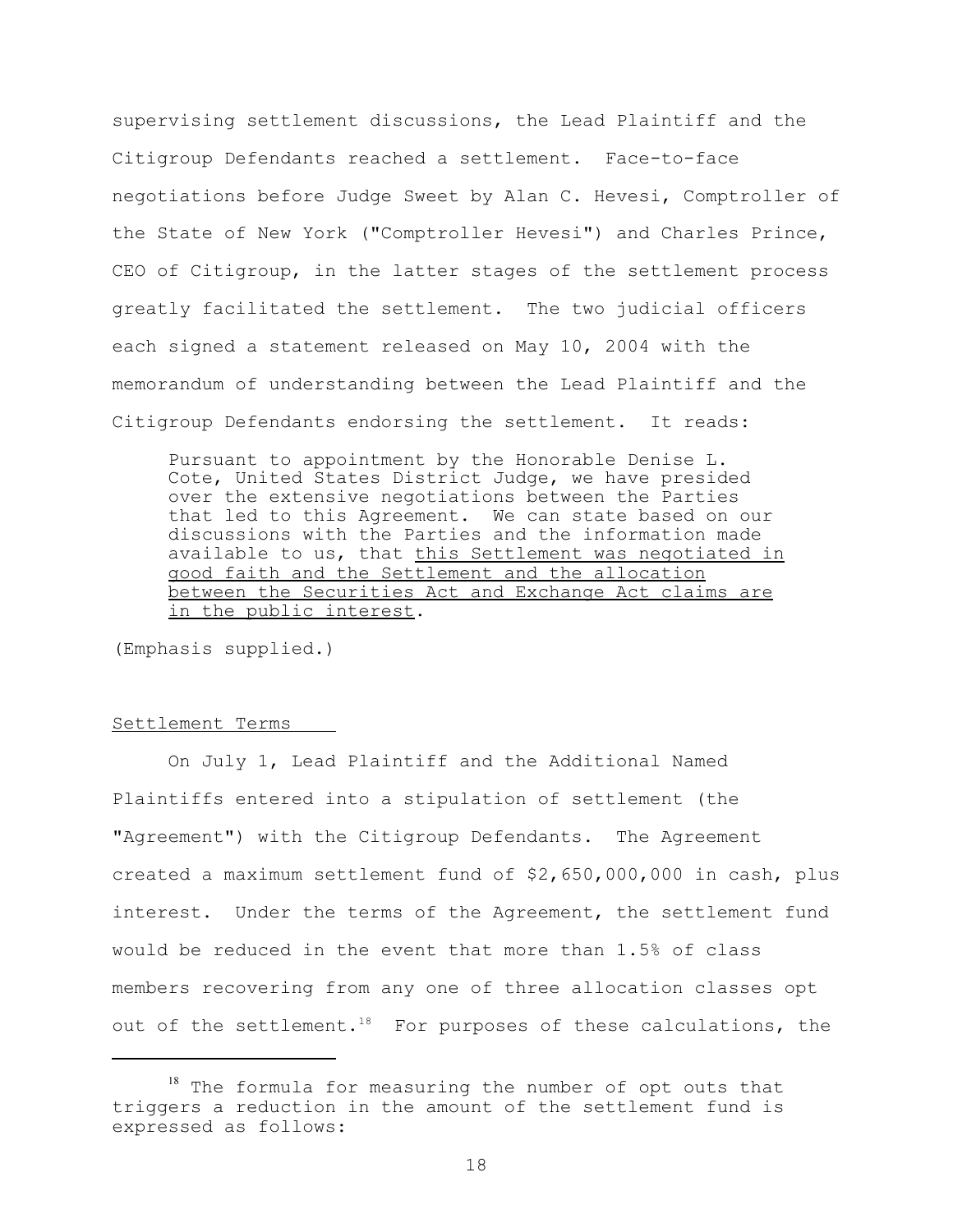WorldCom security holdings of certain investors that had filed Individual Actions as of the date of the Stipulation are excluded.

The entire settlement amount (after deduction of Courtapproved costs, expenses and attorney's fees), plus interest, will be distributed to class members who timely submit valid

<sup>(</sup>i) that portion of the settlement fund allocated to members of the Class who purchased shares of WorldCom stock will be reduced by X% -- with "X" equal to the sum total of the number of shares of common stock held by class members who opt out of the class (the "Stock Opt-Outs"), expressed as a percentage of the number of shares of all publicly held common stock of WorldCom outstanding net of shares held by WorldCom insiders as of June 25, 2002, as reported on WorldCom's most recent report to the SEC as of June 25, 2002, minus one and one-half (1½%) percent; provided that, in the foregoing equation, if "X" is a negative number, "X" shall be deemed to be zero  $(0)$ ; (ii) that portion of the settlement fund allocated to members of the class who purchased May 2000 WorldCom notes will be reduced by Y% -- with "Y" equal to the sum total of the face value of all May 2000 notes held by class members who opt out of the class (the "May 2000 Debt Opt-Outs"), expressed as a percentage of the total face value of all May 2000 notes issued pursuant to the May 2000 offering and not redeemed, minus an amount equal to one and one-half (1½%) percent of the total face value of all May 2000 notes issued by WorldCom pursuant to the May 2000 Offering; provided that in the foregoing equation, if "Y" is a negative number, "Y" shall be deemed to be zero  $(0)$ ; and (iii) that portion of the Settlement Amount allocated to members of the class who purchased May 2001 WorldCom notes will be reduced by Z% -- with "Z" equal to the sum total of the face value of all May 2001 notes held by class members who opt out of the Class (the "May 2001 Debt Opt-Outs"), expressed as a percentage of the total face value of all May 2001 notes issued pursuant to the May 2001 Offering, minus an amount equal to one and one-half (1½%) percent of the total face value of all May 2001 notes issued by WorldCom pursuant to the 2001 Offering; provided that, in the foregoing equation, if "Z" is a negative number, "Z" shall be deemed to be zero (0).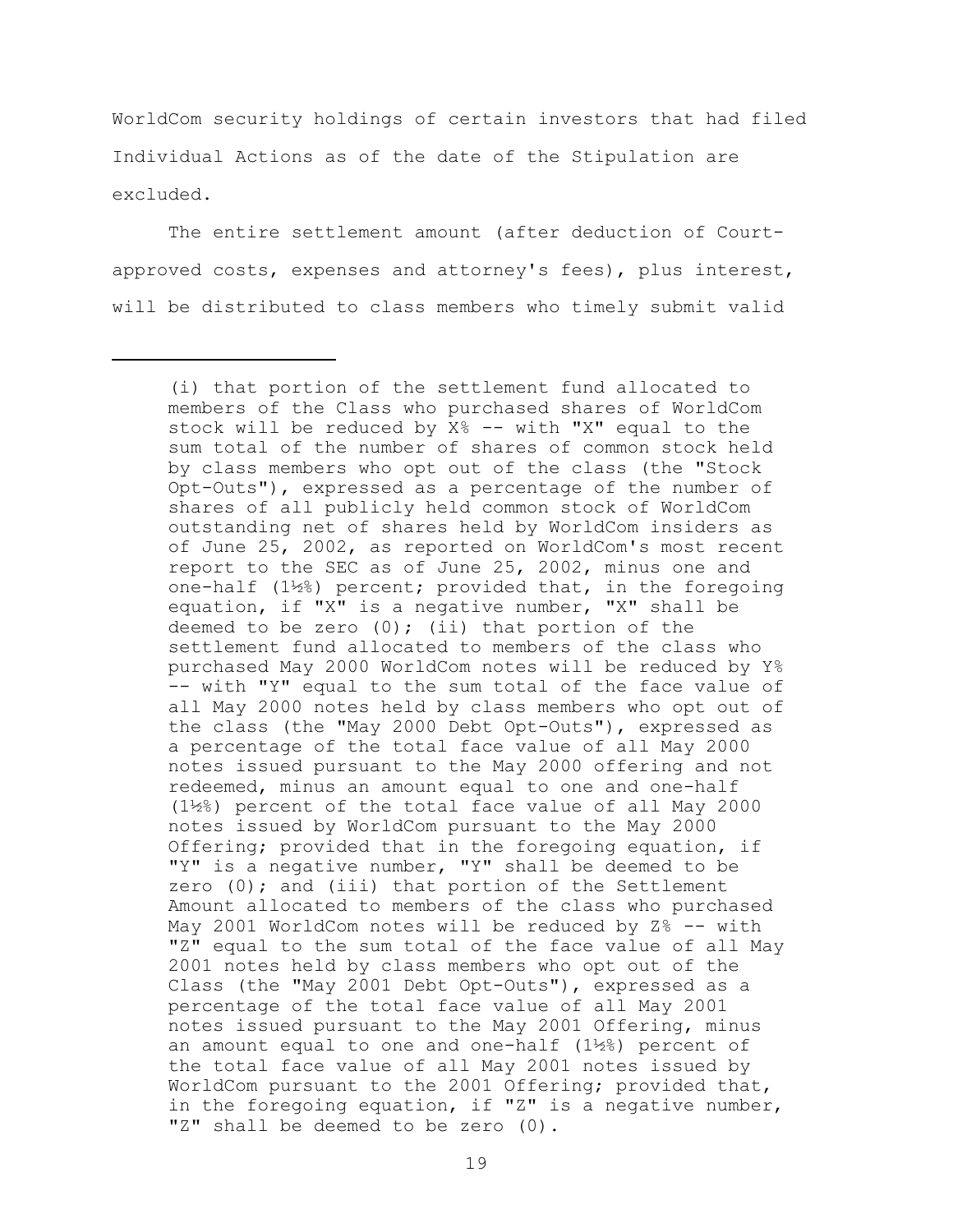proofs of claim. Proofs of claim are to be postmarked by March 4, 2005. There will be no reversion to the Citigroup Defendants of any portion of the settlement amount.

The Agreement is conditioned on the entry of a bar order against any claims by non-settling parties, including any of the foreign affiliates of the Underwriter Defendants through which May 2001 Notes were distributed. The bar order in the proposed judgment states that the non-settling persons

are hereby permanently BARRED, ENJOINED and RESTRAINED from commencing, prosecuting, or asserting any claim for indemnity or contribution against the Citigroup Releasees (or any other claim against the Citigroup Releasees where the injury to the Non-Settling Entity/Individual is the Non-Settling Entity's/Individual's liability to the Lead Plaintiff, Named Plaintiffs and other Class Members), arising out of or related to the claims or allegations asserted by Lead Plaintiff and the Named Plaintiffs in the Complaint. . . . Provided, however, that the Bar Order stated in this paragraph shall not apply to claims that may be asserted by Non-Settling Entities/Individuals in cases of persons who timely opted out of the Class and did not revoke their request for exclusion by September 1, 2004. The Non-Settling Entities/Individuals will be entitled to judgment credit in the amount that is the greater of the amount allocated in the Settlement to claims for which a Non-Settling Entity/Individual may be found liable for common damages or, for each such claim, the proportionate share of the Citigroup Defendants' fault as proven at trial.

(Emphasis supplied.) In addition to dismissing with prejudice all of the class members' claims against the Citigroup Defendants asserted in the Amended Complaint, the Agreement also bars class members from pursuing any other claims against the Citigroup Defendants relating to investments in WorldCom securities. It grants

the release by Lead Plaintiff, the Named Plaintiffs and all Class Members of all claims of every nature and description, known and unknown, arising out of or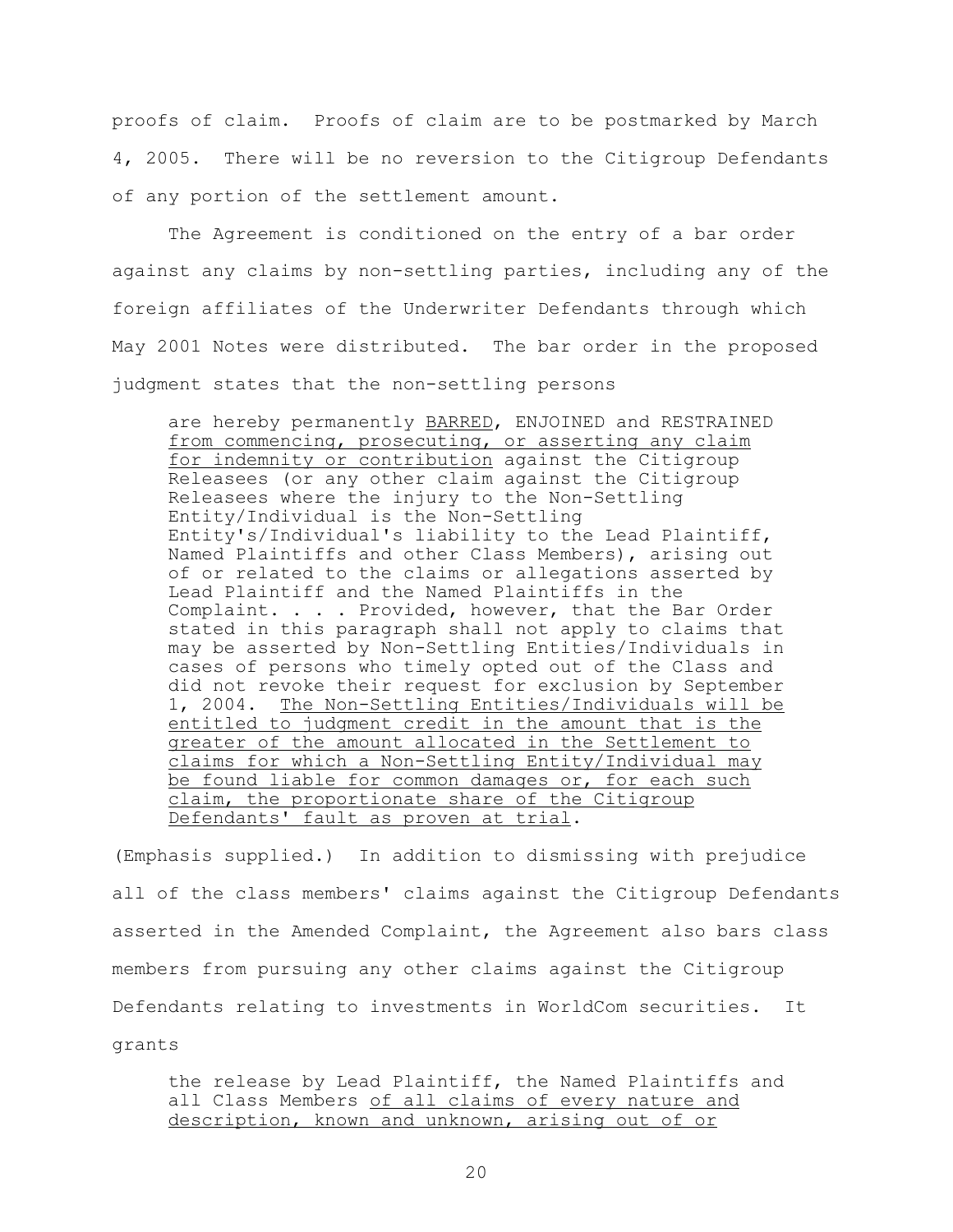relating to investments (including, but not limited to, purchases, sales, exercises, and decisions to hold) in securities issued by WorldCom, and/or in options or derivative instruments based in whole or in part on the value of securities issued by WorldCom (including Targeted Growth Enhanced Terms Securities ("TARGETS") with respect to MCI WorldCom, Inc. issued by an SSB affiliate and GOALs issued by UBS AG),  $19$  including without limitation all claims arising out of or relating to any analyst research reports or other statements made or issued by the Citigroup Defendants concerning WorldCom, any disclosures, registration statements or other statements by WorldCom, as well as all claims asserted by or that could have been asserted by any member of the class in the action against the Citigroup releasees.<sup>20</sup>

(Emphasis supplied.)

## Plan of Allocation

The Agreement provides for an allocation of the settlement fund (the "Plan of Allocation") among class members. The Plan of Allocation provides that funds will be taken from the settlement fund to pay the costs of, among other things, providing notice to class members, administering the settlement, reimbursing Lead Plaintiff and Lead Counsel as well as other counsel for expenses

<sup>&</sup>lt;sup>19</sup> TARGETS are the subject of another class action arising out of the WorldCom collapse -- In re TARGETS Securities Litigation, 03 Civ. 9490 (DLC). See In re WorldCom, Inc. Sec. Litig., No. 02 Civ. 3288 (DLC), 2004 WL 1435356 (S.D.N.Y. June 28, 2004); In re WorldCom, Inc. Sec. Litig., No. 02 Civ. 3288 (DLC), 2004 WL 344023 (S.D.N.Y. Feb. 25, 2004). The parties to the TARGETS action represent that they have reached an agreement to settle. GOALs, which are also securities linked to the performance of WorldCom stock, are the subject of a class action lawsuit as well –- In re Painewebber Goals Securities Litigation, 03 Civ. 1052 (DLC). See In re WorldCom, Inc. Sec. Litig., 303 F. Supp. 2d 385 (S.D.N.Y. 2004).

 $20$  The Agreement represents that it does not preclude any class member from making a claim for funds that are available from the WorldCom bankruptcy, WorldCom's settlement with the SEC, or any other regulatory agency fund.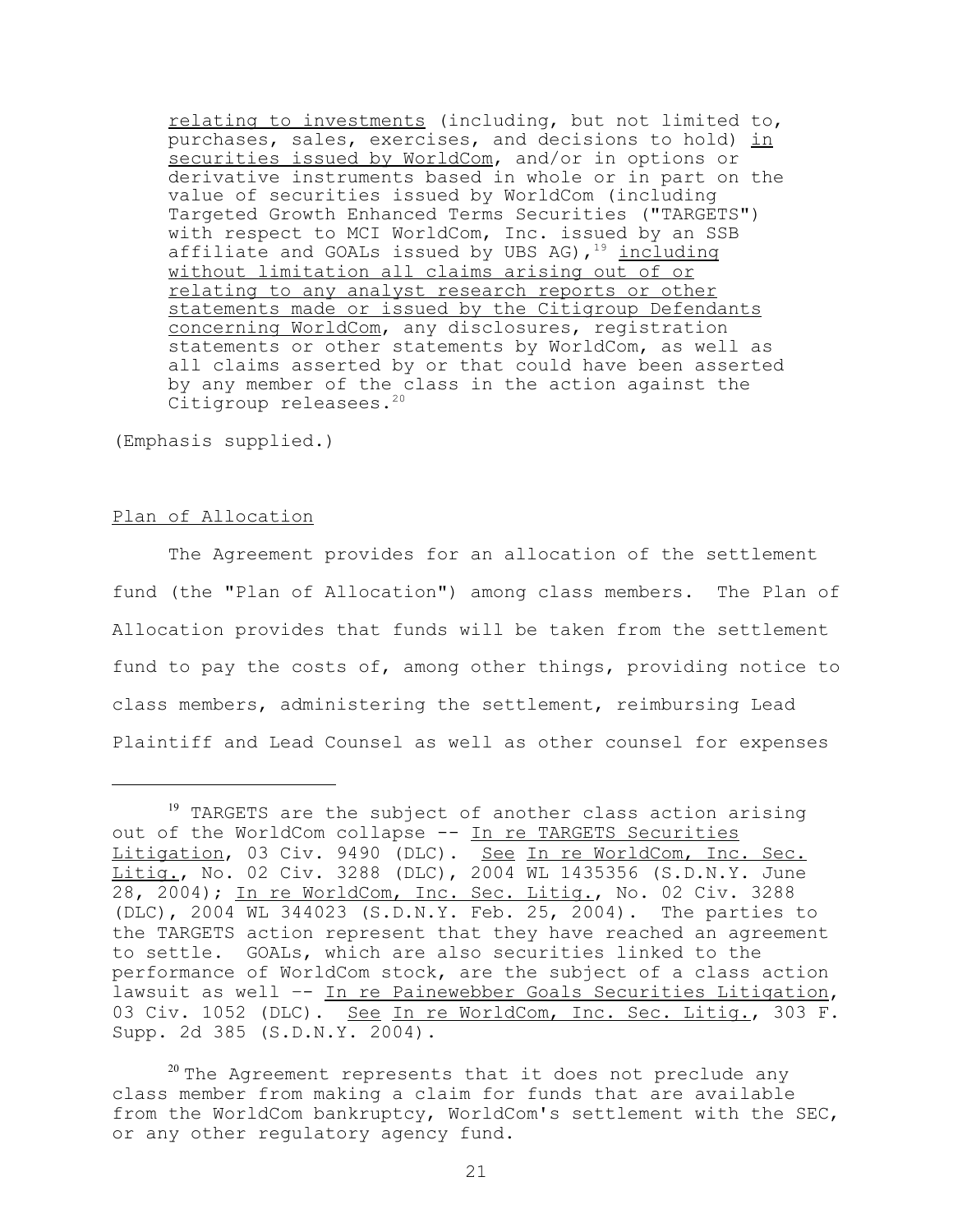incurred in connection with the class action, and paying Lead Counsel's fees. The Plan of Allocation gives 13.02% of the net settlement fund to claims asserted under the Securities Act by purchasers of the May 2000 Notes; 41.33% to claims asserted under the Securities Act by purchasers of the May 2001 Notes; and the remainder, or 45.65%, to claims asserted under the Exchange Act. This last category includes class members who purchased during the class period WorldCom common stock and publicly-traded WorldCom debt securities that had been issued prior to the beginning of the class period. In arriving at the allocation among those with Exchange Act claims and claims arising from the 2000 and 2001 Offerings, Lead Plaintiff and the Additional Named Plaintiffs considered their damage analyses, and the probability of success on each claim.

The recovery of individual class members will depend on when class members purchased and sold WorldCom securities. The Lead Plaintiff calculates that, of the 2.96 billion shares outstanding, approximately 2.49 billion shares of WorldCom common stock were capable of being traded during the class period. As calculated as of the date of the fairness hearing, under the Plan of Allocation approximately \$1.18 billion will go to class members with Exchange Act claims, and the average recovery per share from the settlement is anticipated to be approximately \$0.52. There were approximately \$15.3 billion worth of bonds issued by WorldCom in the 2000 and 2001 Offerings that were outstanding at the end of the class period. Approximately \$1.45 billion of the settlement fund will be for the Securities Act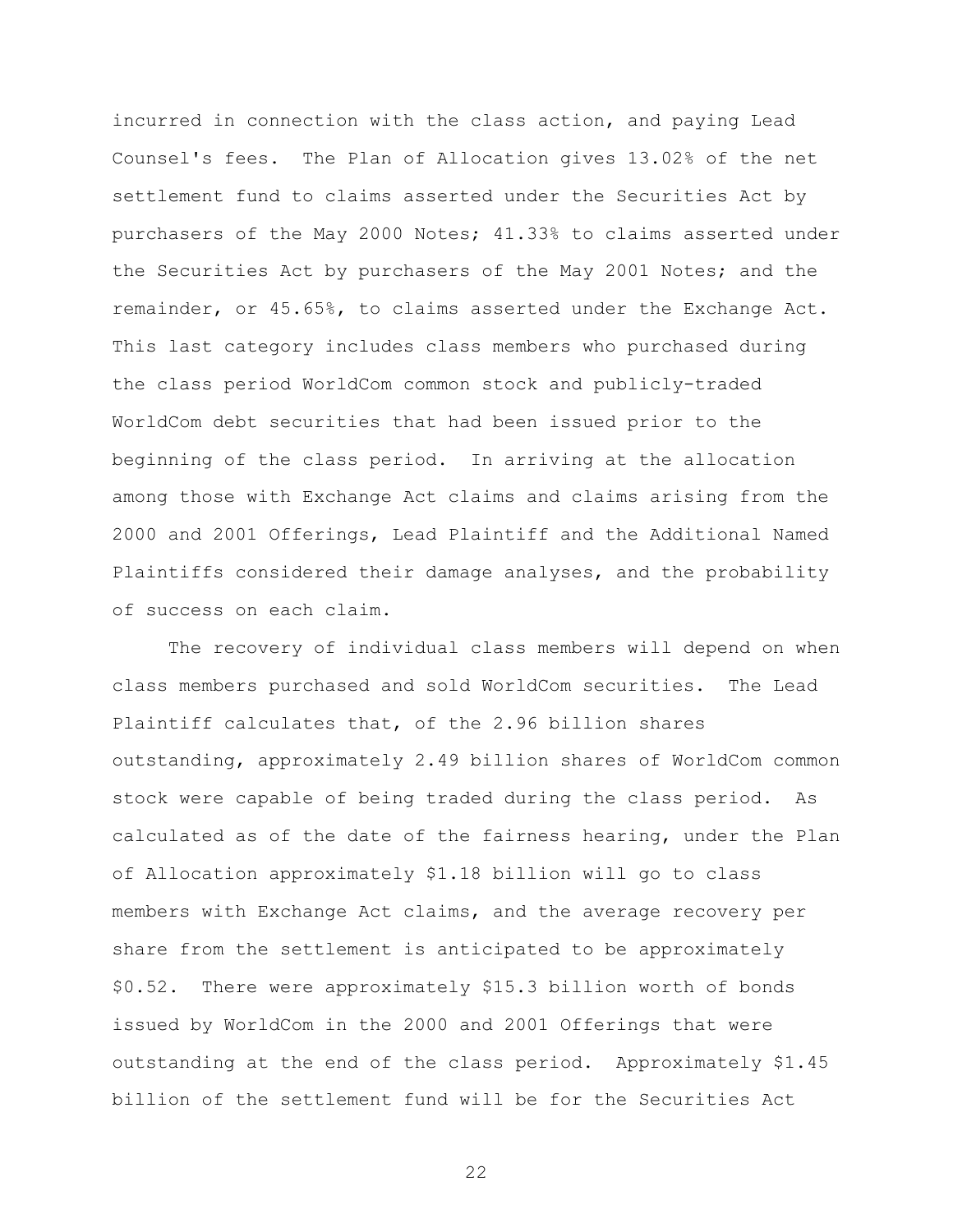claims for these bondholders resulting in an average recovery of approximately \$123.16 per \$1000 face amount of these bonds.

## Notice to the Class

On July 16, the Court preliminarily approved the settlement. The notice of settlement ("Notice") thereafter provided to the class described the history of the litigation, the terms of the settlement, the risks of going forward with the action against the Citigroup Defendants, the Plan of Allocation, and the attorney's fees and expenses for which Lead Counsel would be seeking payment. In connection with this last issue, the Notice explained that Lead Counsel will be applying for fees not in excess of \$144.5 million, which constituted 5.45% of the projected \$2.65 billion settlement fund. The Notice also informed the class that Lead Counsel would apply for payment of expenses not to exceed \$16 million, or \$0.003 per share and \$0.57 per \$1000 face amount of each bond, and a payment for anticipated expenses in further prosecution of the case against the nonsettling defendants in the amount of \$10 million.

The Notice explained that there would be a fairness hearing on November 5, 2004.<sup>21</sup> Objections to the settlement, Plan of Allocation, as well as to attorney's fees and expenses were due October 8.<sup>22</sup>

 $21$  Papers in support of the settlement, Plan of Allocation, and attorney's fees and expenses were submitted on September 24.

 $22$  Lead Counsel and the Citigroup Defendants submitted reply papers in support of the settlement, Plan of Allocation, and attorney's fees on October 22 and 25, respectively.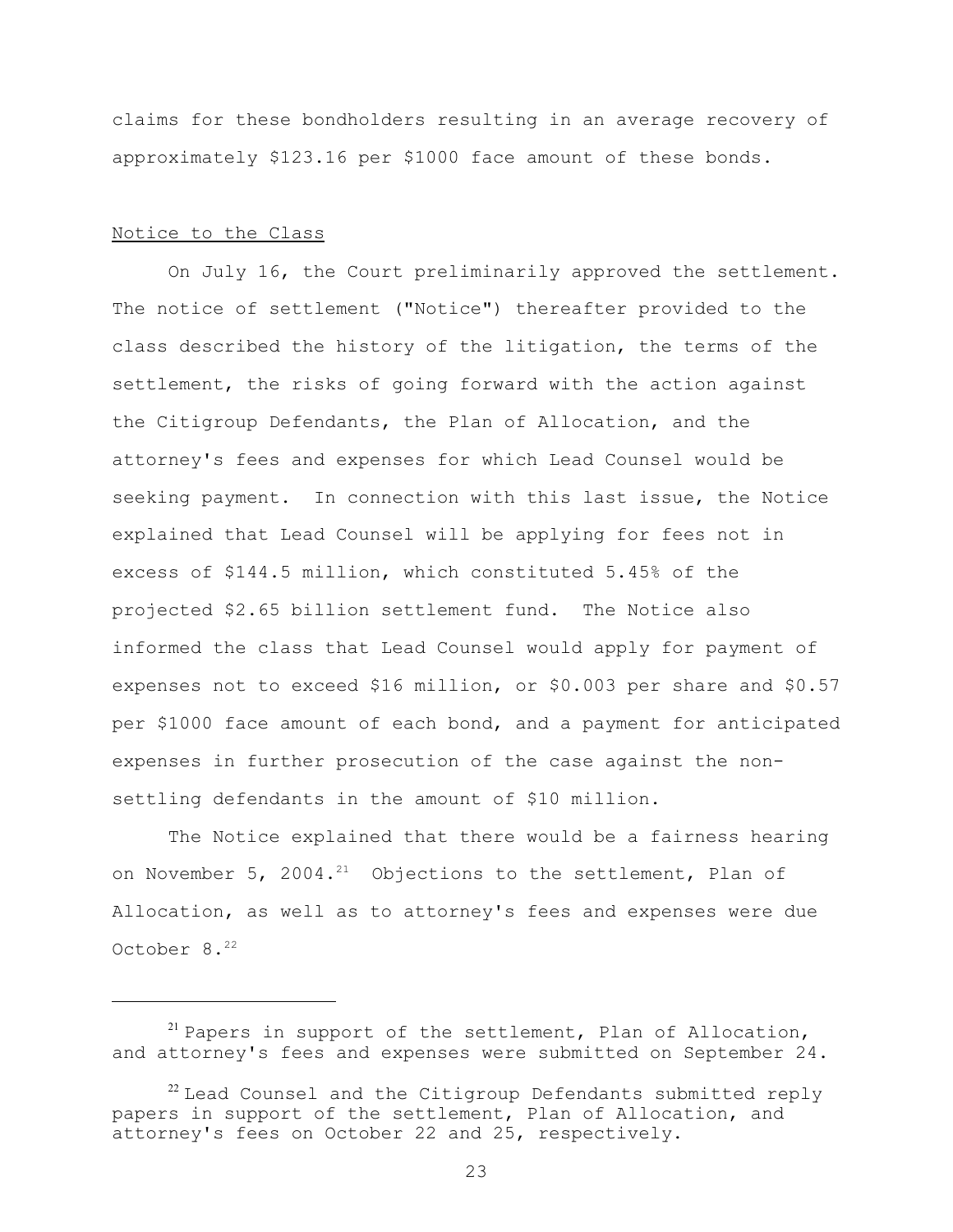As of September 8, the claims administrator had mailed out over 4,100,000 packets containing the Notice and proof of claim form to class members. A summary notice ("Summary Notice") was published on August 10 in the Wall Street Journal, on August 11 in the New York Times, and distributed over PR Newswire on August 12 and the Bloomberg News Service on August  $16.^{23}$  The Notice and proof of claim were placed on the websites maintained by Lead Counsel and the claims administrator.

During this time, other mailings were also made in connection with the class action. On July 30, over 12,000 packets were mailed to those who had previously requested exclusion from the class. These mailings included a special notice ("Special Notice") and a form to permit recipients to revoke their previous request for exclusion. In addition, Liaison Counsel has mailed 267 packets to plaintiffs and certain counsel who had filed an Individual Action that was still pending. The packets contained a second notice ("Second Individual Action Notice") tailored to the issues that those parties needed to consider.

### Close of Opt-Out Period: Reduction of Settlement Fund

As noted, the opt-out period for the class action closed on September 1, 2004. As of September 13, the claims administrator

 $23$  The efforts made to have the Dow Jones Newswire publish the Summary Notice were unavailing.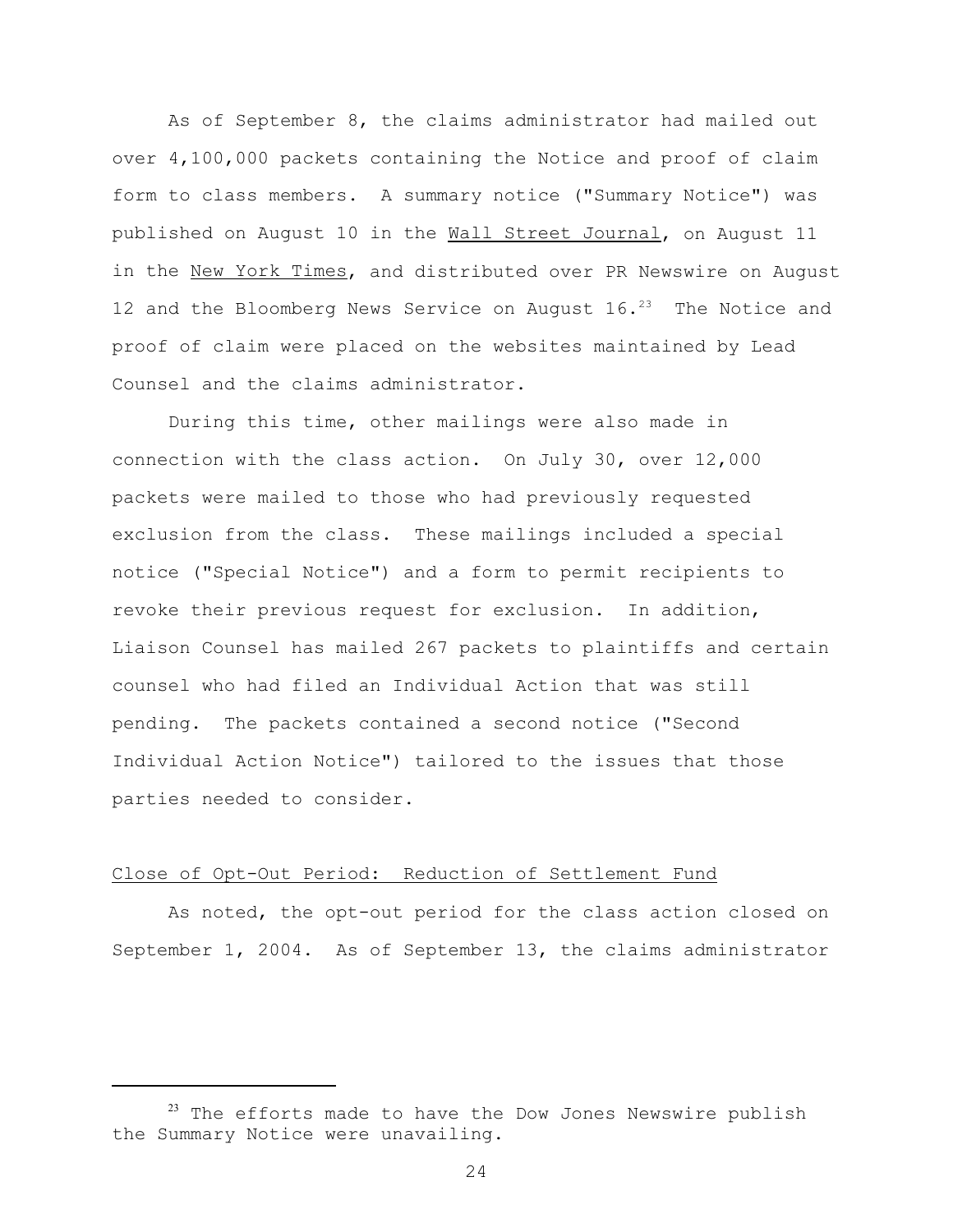had received 14,978 timely requests for exclusion from the consolidated class action. <sup>24</sup>

The settling parties have agreed that pursuant to the settlement reduction formula in the Agreement, the settlement fund should be reduced by \$75 million to \$2.575 billion.<sup>25</sup> This represents a reduction of 2.8% of \$2.65 billion settlement fund. Judges Sweet and Dolinger signed a statement approving this reduction that reads as follows: "the Parties have negotiated this reduction to the Settlement Amount in good faith and . . . this reduction in the Settlement Amount is reasonable and consistent with the terms" of the Agreement.

# The Reaction of the Class to the Notice

Of the millions of WorldCom class members, there were only six timely objections by putative members of the class. The objectors are Rinis Travel Service, Inc. Profit Sharing Trust ("Rinis Travel"), Maitri Banerjee ("Banerjee"), James J. Savage ("Savage"), John Marshall Lusk ("Lusk"),<sup>26</sup> Steven Helfand

 $24$  According to the claims administrator, 579 of these requests for exclusion do not contain corresponding signatures. In addition, 406 of those requesting exclusion filed proofs of claim without revoking their exclusion request.

<sup>&</sup>lt;sup>25</sup> The \$75 million reduction is composed of \$58 million in the amount paid to settle the Securities Act claim brought with respect to the 2001 Offering, and \$17 million in the amount paid to settle the Exchange Act claims.

<sup>&</sup>lt;sup>26</sup> Savage and Lusk, whose counsel appeared at the fairness hearing**,** also seek to intervene in the consolidated class action pursuant to Rule 24, Fed. R. Civ. P. A class member does not need to intervene in order to have his objections addressed.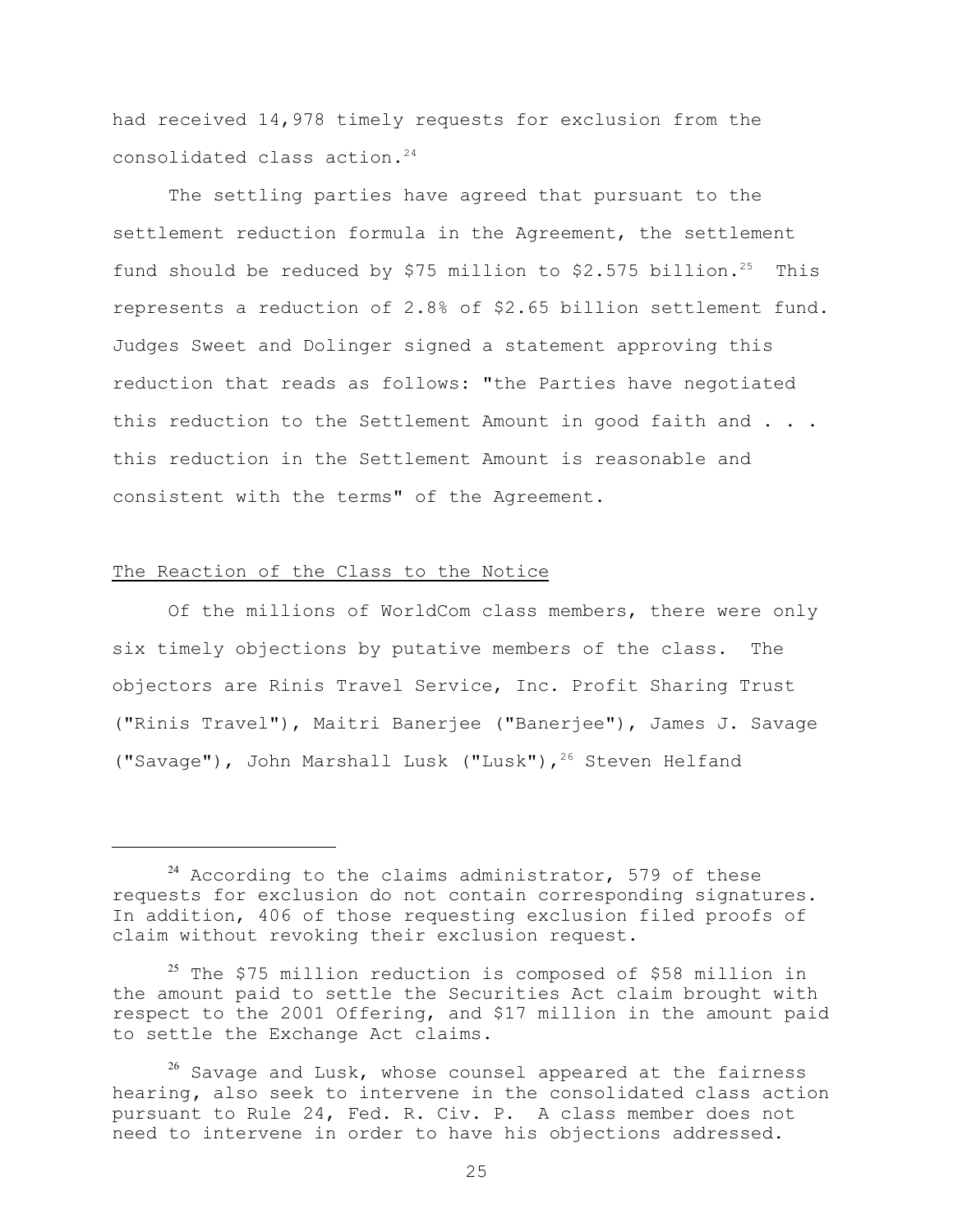("Helfand"), $27$  and W. Caffey Norman III ("Norman"). $28$  Their objections can be summarized as follows. They object to the size of the settlement and that the Plan of Allocation favors bondholders. They contend that the Notice was not sufficiently clear, and in particular that it did not explain the precise benefit to be received by each shareholder and bondholder.<sup>29</sup> They disagree with the amount of attorney's fees and expenses requested, as well as with the request by Lead Counsel for \$10 million for costs of the litigation going forward. One objector asserts that the proof of claim form is overly burdensome.

 Norman has filed a class action lawsuit that is pending in this district. See Norman v. Salomon Smith Barney, Inc., No. 03 Civ. 4391 (GEL) (the "Norman Action"). Norman objects to the scope of the release in the Agreement and proposed judgment, and the impact it will have on his lawsuit.

A co-defendant, J.P. Morgan, has objected to certain provisions in the proposed judgment. Its objections relate to

<sup>28</sup> Rinis Travel, Savage, and Lusk have not provided proof of membership in the class.

 $29$  Savage claims that he did not receive a Notice. The claims administrator, however, states that a Notice and proof of claim form was mailed to Savage between August 2 and August 12, 2004, and was not returned to the claims administrator as undeliverable. In any event, the failure of some class members to receive a Notice does not necessarily mean that notice of the settlement was inadequate or not in compliance with Rule 23, Fed. R. Civ. P. See In re Agent Orange Prod. Liab. Litig., 818 F.2d 145, 169 (2d Cir. 1987); Weinberger v. Kendrick, 698 F.2d 61, 71- 72 (2d Cir. 1982). The notice given here was fully in compliance with Rule 23, Fed. R. Civ. P.

 $27$  Helfland filed a notice of intent to appear at the fairness hearing.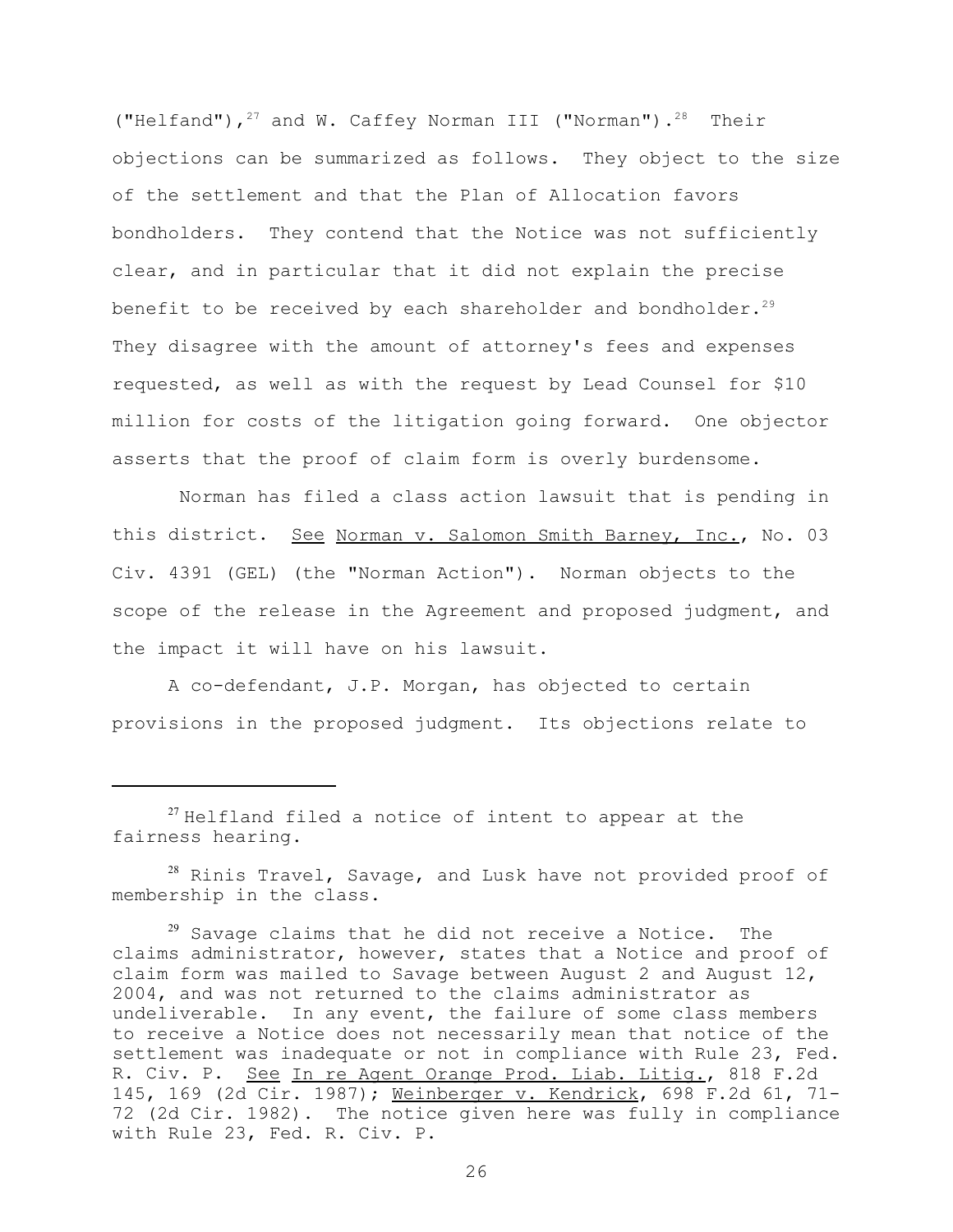the Plan of Allocation, its right to obtain reimbursement of defense costs from the Citigroup Defendants, and the extent to which the Citigroup Defendants will be required to cooperate in the class action trial against the non-settling Underwriter Defendants.<sup>30</sup>

Untimely objections were submitted by Babson Capital Management LLC ("Babson"), and jointly by Richard Entenmann ("Entenmann") and Shari Galitzer ("Galitzer"). The Babson objection, dated November 2, requests that the definition of the Class be expanded to include sellers of credit default swaps ("CDS's"). The Entenmann and Galitzer objection, dated November 1, objects that the release is too broad, and that the Notice should have been sent to their attorneys as well as to them.

### Fairness Hearing

A fairness hearing was held on November 5. The following counsel addressed the Court: Lead Counsel; Liaison Counsel for the Individual Actions; counsel for the Citigroup Defendants; counsel for the Individual Actions brought by the law firm Lerach Coughlin Stoia Geller Rudman & Robbins; counsel for Individual Action plaintiffs in Public Employees Retirement System of Ohio v. Ebbers, No. 03 Civ. 338 (DLC); counsel for plaintiff in Miller v. Salomon Smith Barney Inc., No. 02 Civ. 7018 (DLC); counsel for J.P. Morgan; and counsel for objectors Lusk, Savage, Entenmann, Galitzer, and Norman. In addition, objector Helfand appeared pro

<sup>&</sup>lt;sup>30</sup> An objection filed by Ina Rosenblum on behalf of a putative class in In re TARGETS Securities Litigation, No. 03 Civ. 9490 (DLC), was withdrawn on October 20.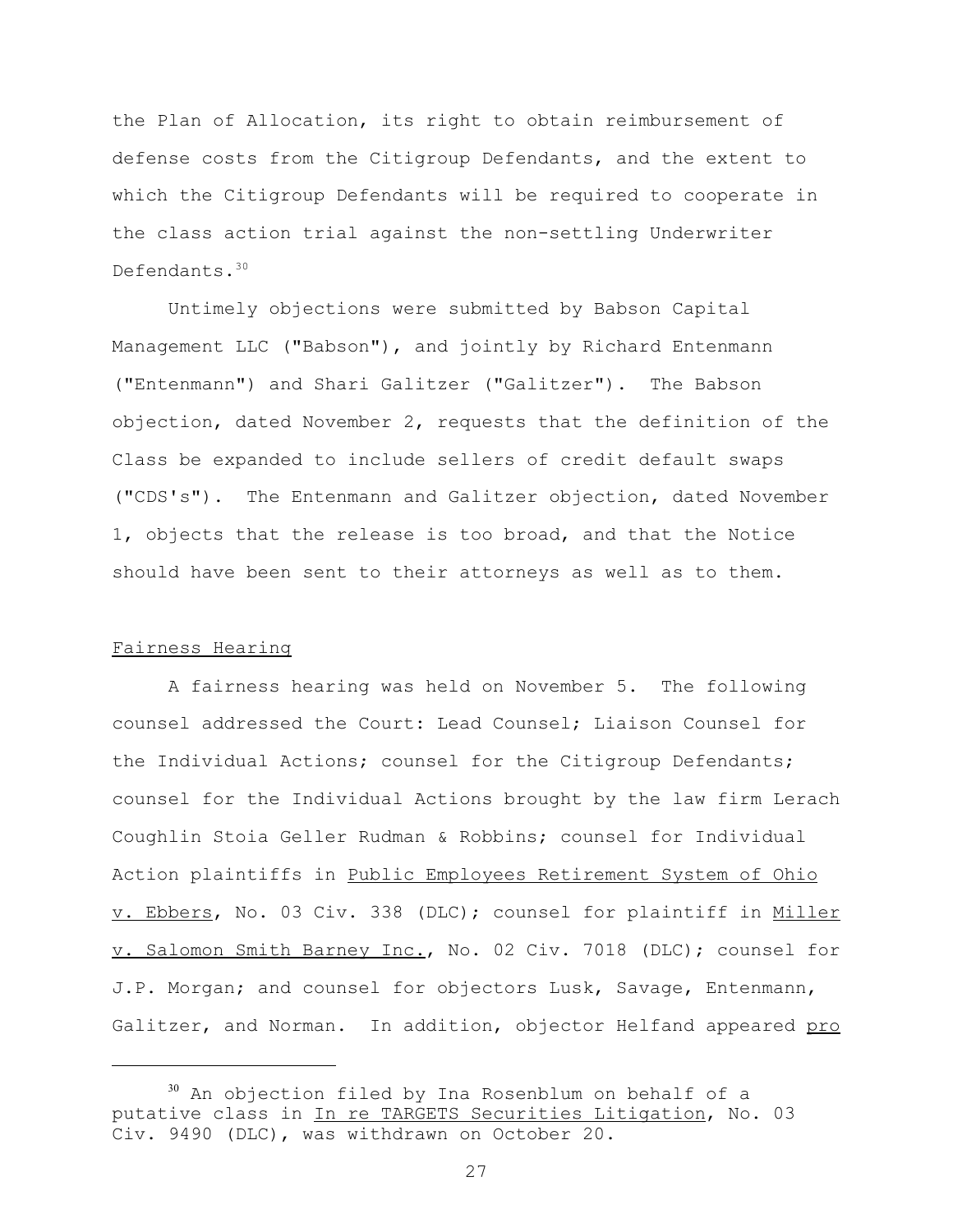se and addressed the Court. Counsel for the non-settling defendants and plaintiffs in various other Individual Actions made appearances and were given the opportunity to be heard. Comptroller Hevesi attended the fairness hearing in support of the Agreement.

## **Discussion**

# Judicial Approval of Class Action Settlements Under Rule 23(e)

Rule 23(e), Fed. R. Civ. P., mandates court approval of any settlement of a class action. The standard to be applied in determining whether to approve a class action settlement is well established and has recently been described by this Court in an Opinion issued in connection with the approval of a settlement reached in the related WorldCom ERISA Litigation. See In re WorldCom ERISA Litig., No. 02 Civ. 4816 (DLC), 2004 WL 2338151, at \*5-6 (S.D.N.Y. Oct. 18, 2004). That discussion of the standard is incorporated herein. In brief, the district court must "carefully scrutinize the settlement to ensure its fairness, adequacy and reasonableness, and that it was not a product of collusion," D'Amato v. Deutsche Bank, 236 F.3d 78, 85 (2d Cir. 2001) (citation omitted), and yet "stop short of the detailed and thorough investigation that it would undertake if it were actually trying the case," City of Detroit v. Grinnell Corp., 495 F.2d 448, 462 (2d Cir. 1974).

A district court determines a settlement's fairness "by examining the negotiating process leading up to the settlement as well as the settlement's substantive terms." D'Amato, 236 F.3d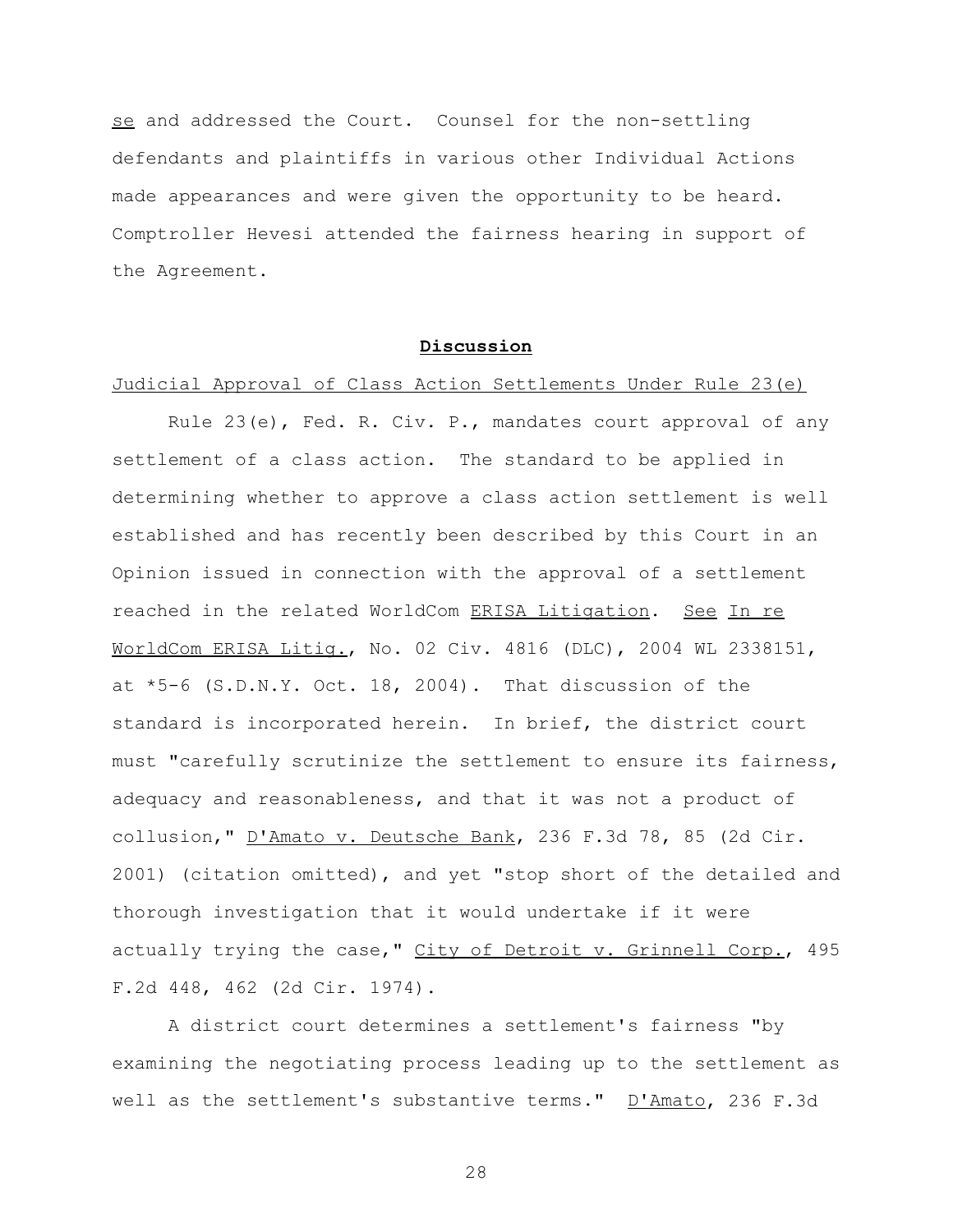at 85. In evaluating the substantive fairness of a settlement, a district court must consider factors enumerated initially in Grinnell:

(1) the complexity, expense and likely duration of the litigation, (2) the reaction of the class to the settlement, (3) the stage of the proceedings and the amount of discovery completed, (4) the risks of establishing liability, (5) the risks of establishing damages, (6) the risks of maintaining the class action through the trial, (7) the ability of the defendants to withstand a greater judgment, (8) the range of reasonableness of the settlement fund in light of the best possible recovery, [and] (9) the range of reasonableness of the settlement fund to a possible recovery in light of all the attendant risks of litigation.

D'Amato, 236 F.3d at 86 (citation omitted). Finally, public policy favors settlement, especially in the case of class actions.

The settlement was the result of extensive arm's-length negotiations, supervised at critical junctures by two experienced judicial officers. The litigation is complex and, despite extensive court-supervision, expensive. Although a trial date has been set, and is readily approaching, it is reasonable to expect that there will be appeals from any verdict, and that the litigation will continue beyond the trial itself. The class has reacted favorably to the settlement. The number of objections, given the size of the class, is de minimis. The dearth of objections is itself evidence of the fairness of the settlement. See Grinnell, 495 F.2d at 462. The settlement was reached months after document discovery had been exchanged and in the midst of depositions. All parties were in an excellent position to evaluate the strength and weaknesses of their cases.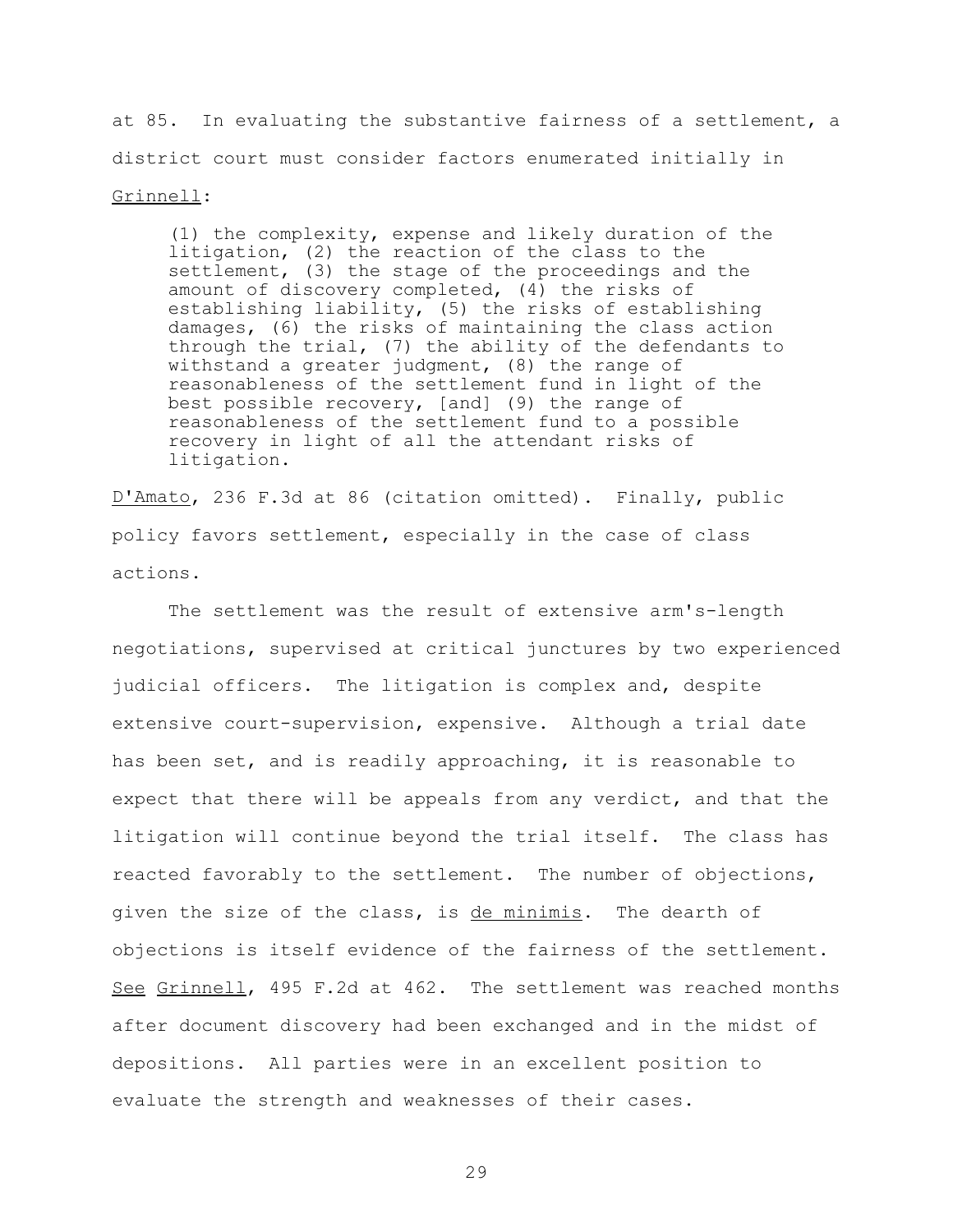The Citigroup Defendants have articulated numerous defenses to both the Securities Act and Exchange Act claims against them, including whether they acted with scienter, whether they conducted reasonable due diligence in connection with the 2000 and 2001 Offerings, whether the alleged omissions are actionable under the federal securities laws, and whether the alleged misrepresentations and omissions caused the losses of which Lead Plaintiff complains. The parties dispute vigorously the appropriate economic models for determining the amounts by which WorldCom common stock and bonds were allegedly artificially inflated (if at all) during the Class Period and the effect of various market forces influencing the trading prices of WorldCom common stock and bonds. At any trial the Citigroup Defendants would also have the right, under the proportionate fault doctrine, to shift responsibility for Exchange Act damages through evidence that others were more responsible for the class' damages.<sup>31</sup>

This settlement recognizes that there were significant risks on the part of both the class and the Citigroup Defendants with respect to both liability and damages. There was also some risk that the Court of Appeals would have remanded the interlocutory appeal on the class certification decision for further fact finding to the extent that class certification was based on

<sup>&</sup>lt;sup>31</sup> The Citigroup Defendants only have proportional liability on the claims brought against them under Section 10(b) of the Exchange Act unless it is determined that they "knowingly" violated the statute. See 15 U.S.C. § 78u-4(f); In re WorldCom, Inc. Sec. Litig., 2004 WL 802414, at \*7; In re WorldCom, Inc. Sec. Litig., 308 F. Supp. 2d at 228.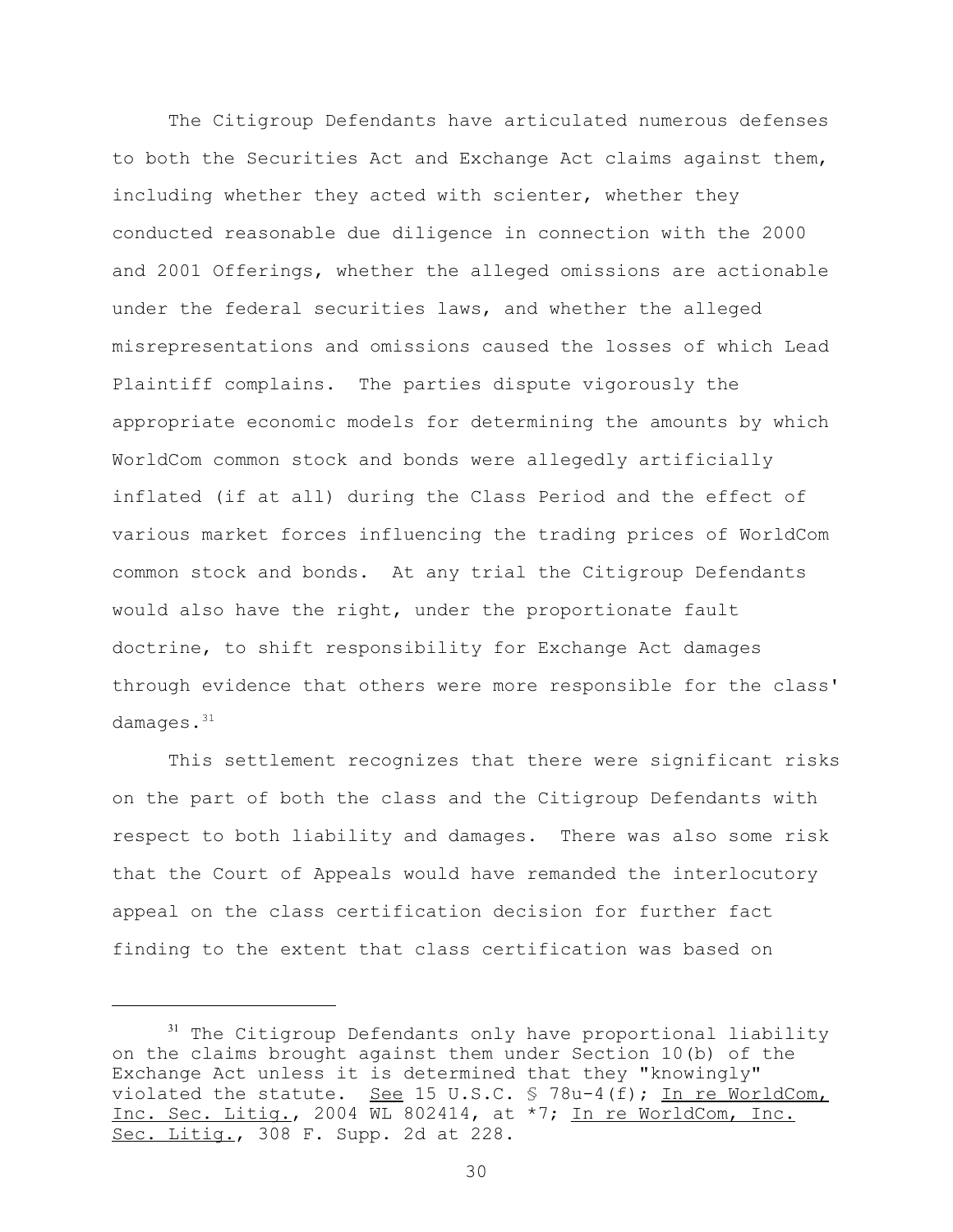liability for the Grubman analyst reports. The Citigroup Defendants could theoretically pay a larger amount in settlement, but the settlement amount to which they have agreed is so large that it is of historic proportions. It is the second largest securities class action settlement in United States history, and the largest by far with respect to an entity that was not the issuer of the securities.

Considering each of the Grinnell factors, the Court has no hesitation in finding that this is a favorable settlement for the class and falls well within the range of reasonableness when considered in light of the best possible recovery for the class and the risks of litigation.The settlement for \$2.575 billion is approved as fair, adequate and reasonable.

### Objections by Class Members

Banerjee in particular objects that the recovery per share, minus attorney's fees and costs, is too small a recovery for WorldCom shareholders. While the recovery is only a fraction of shareholders' losses, for the reasons already explained, it is fair and reasonable in the circumstances. In fact, following the \$75 million reduction of the settlement fund as a result of optouts, the recovery per share for WorldCom shareholders rose from 48 cents to 52 cents. Neither Banerjee nor any of the other objectors address the substantial legal obstacles to recovery by shareholders in this action and the magnitude of this settlement in light of those obstacles.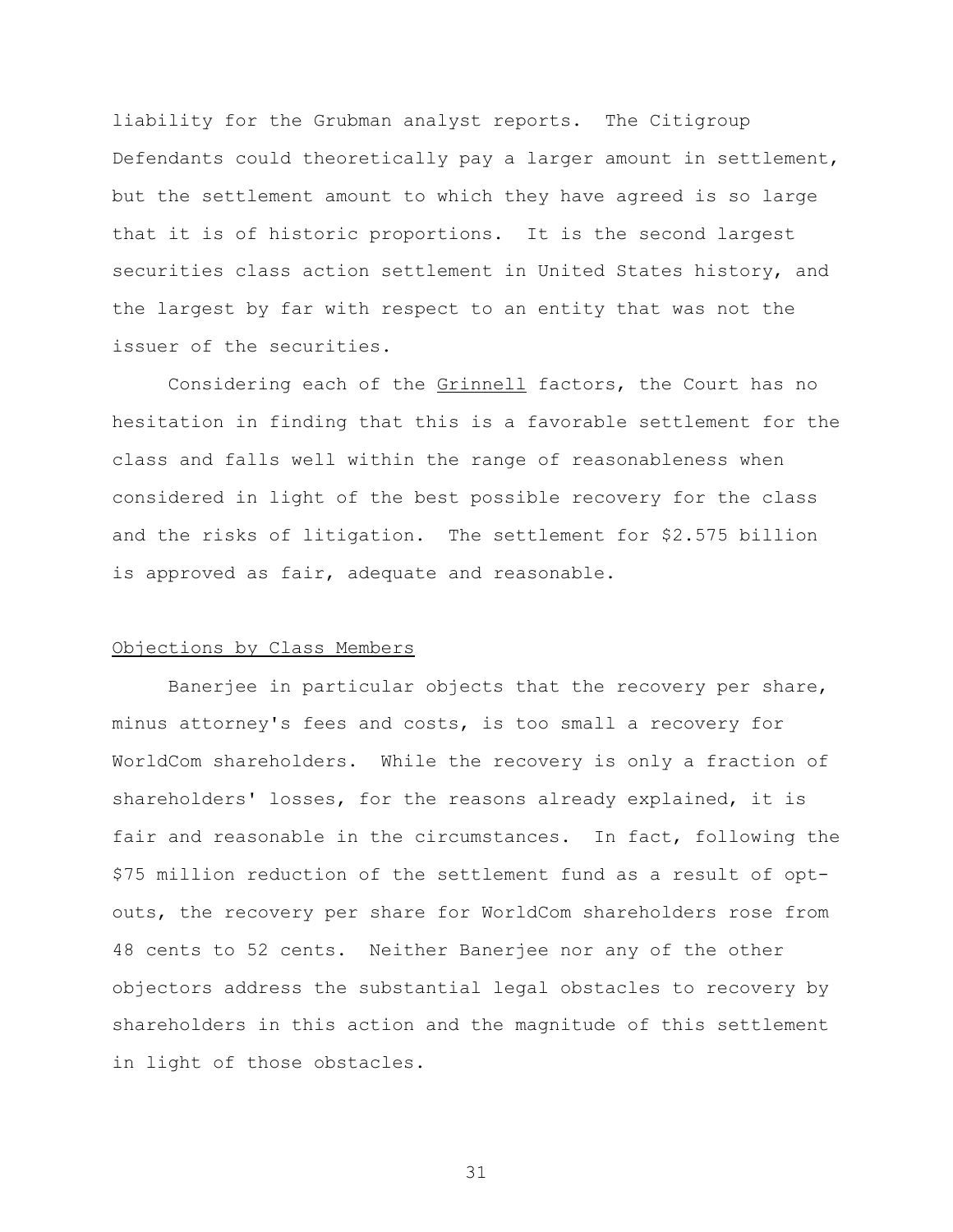Some objectors complain that the Notice did not adequately explain the benefits of the settlement to the class members. The Court and the parties expended substantial effort to make the Notice comprehensive and yet comprehensible. The benefits to the class are described in significant detail. There is no basis to find a flaw in this regard.

Some of the objections appear to address the formula for reducing the maximum settlement fund through a calculation of the number of opt-outs. The reduction formula was described in the Notice. The settling parties had good reason to include this provision in the Agreement. In return for this protection for the Citigroup Defendants in the event many class members filed requests to be excluded from the class, the Citigroup Defendants gave up all right to escape from the settlement. The reduction formula also set a threshold of 1.5% for exclusions from each portion of the allocated funds. Until that threshold was passed, there was no reduction in the settlement fund. As it has turned out, the overall reduction is not substantial and has no effect whatsoever on the recovery of those class members who purchased the Notes in the 2000 Offering.

To the extent that the objectors argue that the Agreement should not be approved without a more detailed plan for the distribution of the settlement fund, this contention is without merit.<sup>32</sup> The Plan of Allocation was sufficiently developed for

<sup>32</sup> Savage and Lusk contend that \$335 million of the settlement fund is "unallocated". This objection appears to reflect confusion about the impact of the Court's dismissal with prejudice of certain Individual Actions that had filed timebarred claims. See In re WorldCom, Inc. Sec. Litig., 294 F.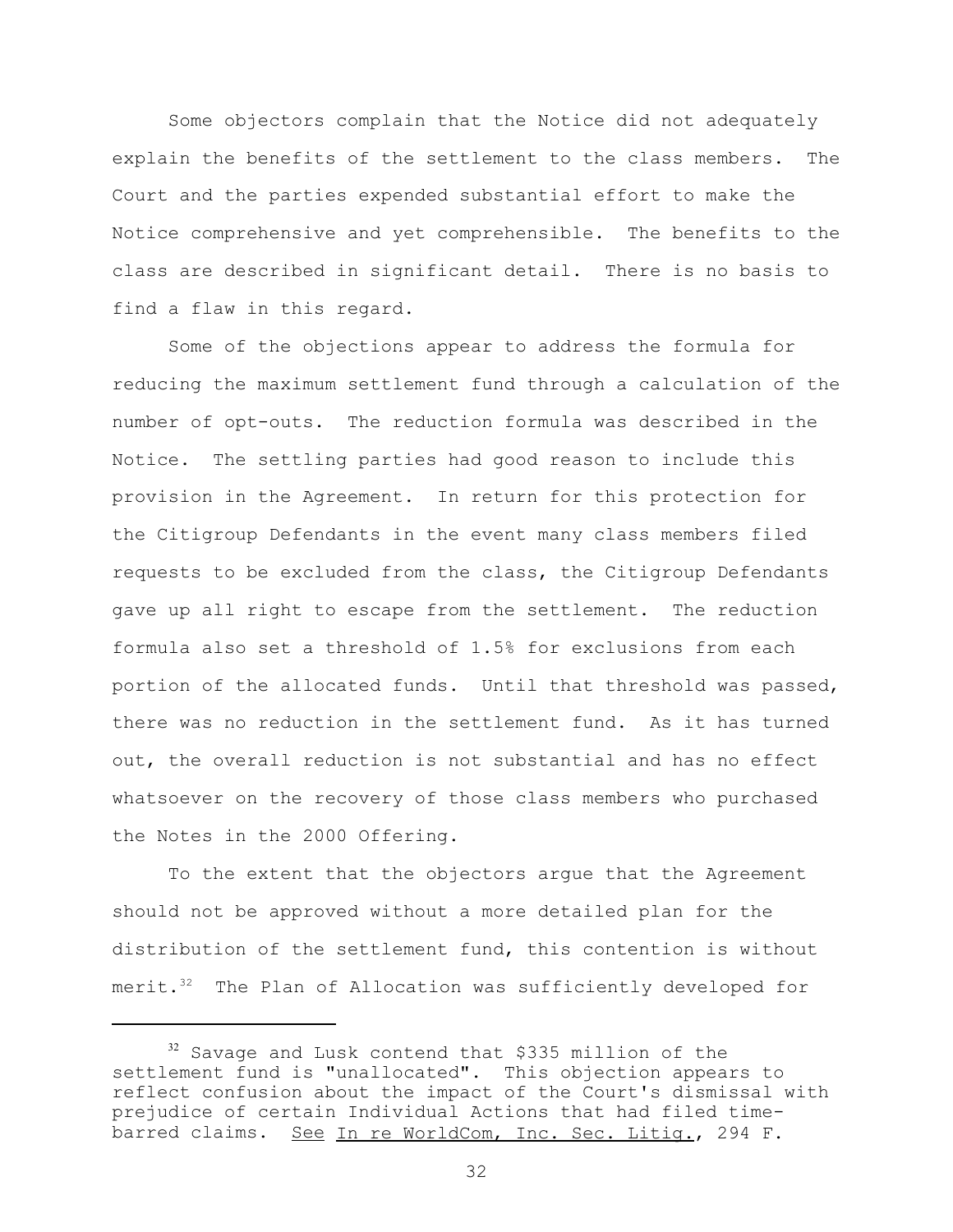there to be fair notice of the division of proceeds between those with Securities Act and those with Exchange Act claims.

The objection to the length and complexity of the proof of claim form is also meritless. Over 170,000 class members have already filed proof of claim forms seeking a distribution from the settlement. The information that claimants are required to submit is necessary in order for a fair distribution of the settlement proceeds. For example, merely holding securities is not actionable under federal securities law. See Blue Chip Stamps v. Manor Drug Stores, 421 U.S. 723, 749 (1975); In re WorldCom Inc., Sec. Litig., 366 F. Supp. 2d 310, 319 (S.D.N.Y. 2004). Asking class members to provide only the amounts and type of WorldCom securities they held would be insufficient to establish a right to recover from the settlement fund.

Lusk asserts that class members should not be required to document their trading losses and to sign the proof of claim form under penalty of perjury. Both of these provisions are important in helping to insure that the settlement fund is distributed to class members who deserve to recover from the fund.

Norman's objection to the settlement -- that it would release a portion of the claims Norman brings in his putative class action lawsuit -- must also be rejected. In his lawsuit, Norman alleges that in administering the Global Portfolio Management ("GPM") Accounts program, SSB did not provide the GPM

Supp. 2d 392; In re WorldCom, Inc. Sec. Litig., 308 F. Supp. 2d 214**;** In re WorldCom, Inc. Sec. Litig., 2004 WL 692746.There is no portion of the settlement fund that is "unallocated." The entire amount allocated to the May 2000 bond purchasers will be paid to purchasers of the May 2000 bonds.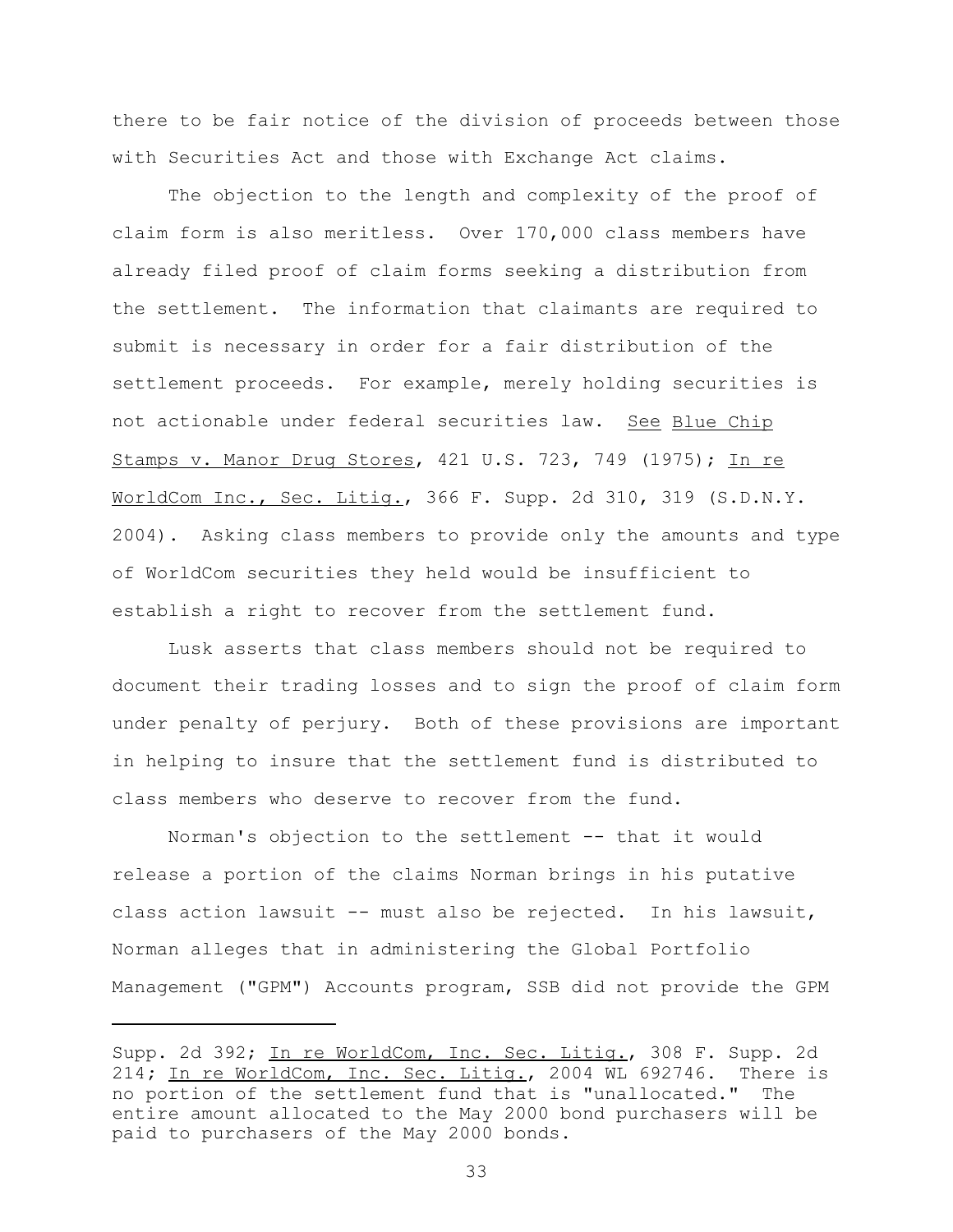account holders with the candor that SSB owed to them.<sup>33</sup> Norman asserts that he acquired 200 shares of WorldCom stock in 1999 through his GPM account. Norman objects to the scope of the release in the Agreement and proposed judgment at least to the extent that it would bar claims for restitution of fees paid by account holders to SSB or for punitive damages relating to the WorldCom investments in GPM accounts. At the fairness hearing, Norman's counsel asserted that he had not yet decided on his theory of damages and may also pursue recovery for losses sustained in trading in WorldCom securities. What he asks, therefore, is that the release carve out the entirety of the Norman litigation.

"[I]n order to achieve a comprehensive settlement that would prevent relitigation of settled questions at the core of a class action, a court may permit the release of a claim based on the identical factual predicate as that underlying the claims in the settled class action even though the claim was not presented and might not have been presentable in the class action." TBK Partners, Ltd. v. Western Union Corp., 675 F.2d 456, 460 (2d Cir. 1982) (emphasis supplied); see also In re Baldwin United Corp., 770 F.2d 328, 336-37 (2d Cir. 1985); Weinberger, 698 F.2d at 77. Thus, a settlement may "prevent class members from subsequently asserting claims relying on a legal theory different from that

<sup>&</sup>lt;sup>33</sup> In the Norman Action, Norman purports to represent a class of persons who maintained GPM accounts with SSB during the period of January 3, 1998 through August 15, 2002. Norman invested in WorldCom securities through his GPM accounts. The GPM program was designed to give SSB discretion to invest for GPM account holders in securities that were followed and rated a "one" or "two" by SSB research analysts.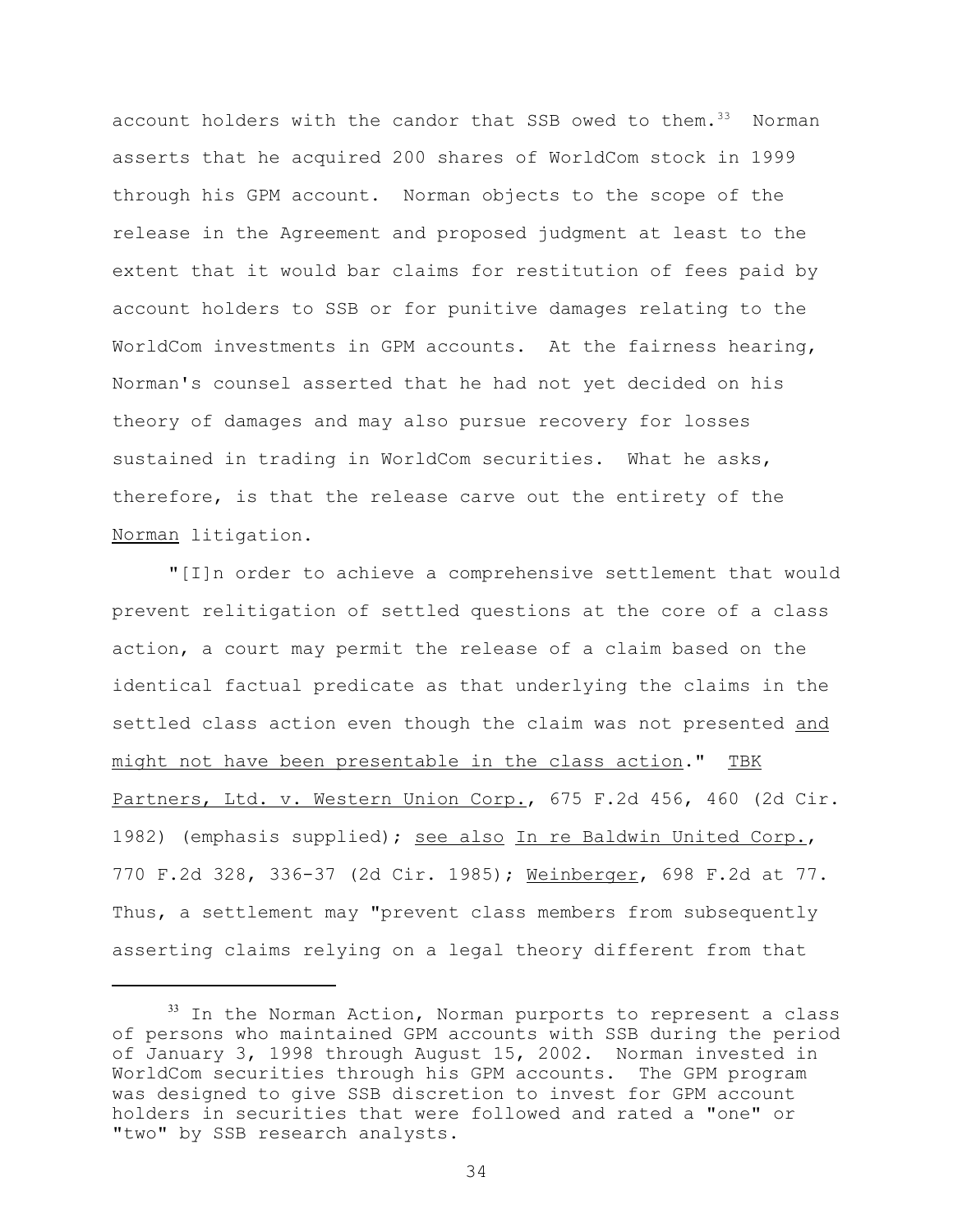relied upon in the class action complaint but depending upon the very same set of facts." Nat'l Super Spuds, Inc. v. New York Mercantile Exch., 660 F.2d 9, 18 n.7 (2d Cir. 1981); see also Matsushita Elec. Indus. Co., Ltd. v. Epstein, 516 U.S. 367, 382 (1996). It is essential, however, that there be adequate notice of the effect of the release and compensation for released claims. Super Spuds, 660 F.2d at 16, 18. See also TBK Partners, 675 F.2d at 460-62; Weinberger, 698 F.2d at 77; In re Action Houses Antitrust Litig., No. 00 Civ. 648 (LAK), 2001 WL 170792, at \*13 (S.D.N.Y. Feb. 22, 2001).

Even though Norman asserts common law and statutory theories of liability that have not been raised as part of the class action, see Norman v. Salomon Smith Barney Inc., No. 03 Civ. 4391 (GEL), 2004 WL 1287310, at \*1 (S.D.N.Y. June 9, 2004), the Agreement may be approved as fair. Norman relies upon the same underlying factual allegations against SSB that are at the heart of the Amended Complaint, Norman has had adequate notice of this litigation and the effect of the release, and those GPM account holders who suffered losses from trading in WorldCom securities will be compensated for those losses from this settlement. As Norman admits, the alleged bias and bad faith in SSB's research reports form the "core" of his pleading.<sup>34</sup> The release is also

<sup>&</sup>lt;sup>34</sup> The Norman class action complaint alleges that:

Salomon's analysts provided biased and tainted favorable research reports and gave favorable ratings to the stocks of companies in which managed account assets were invested, including numerous telecommunication stocks, as part of an effort to obtain huge investment banking fees. Salomon managed its clients' GPM accounts by investing in the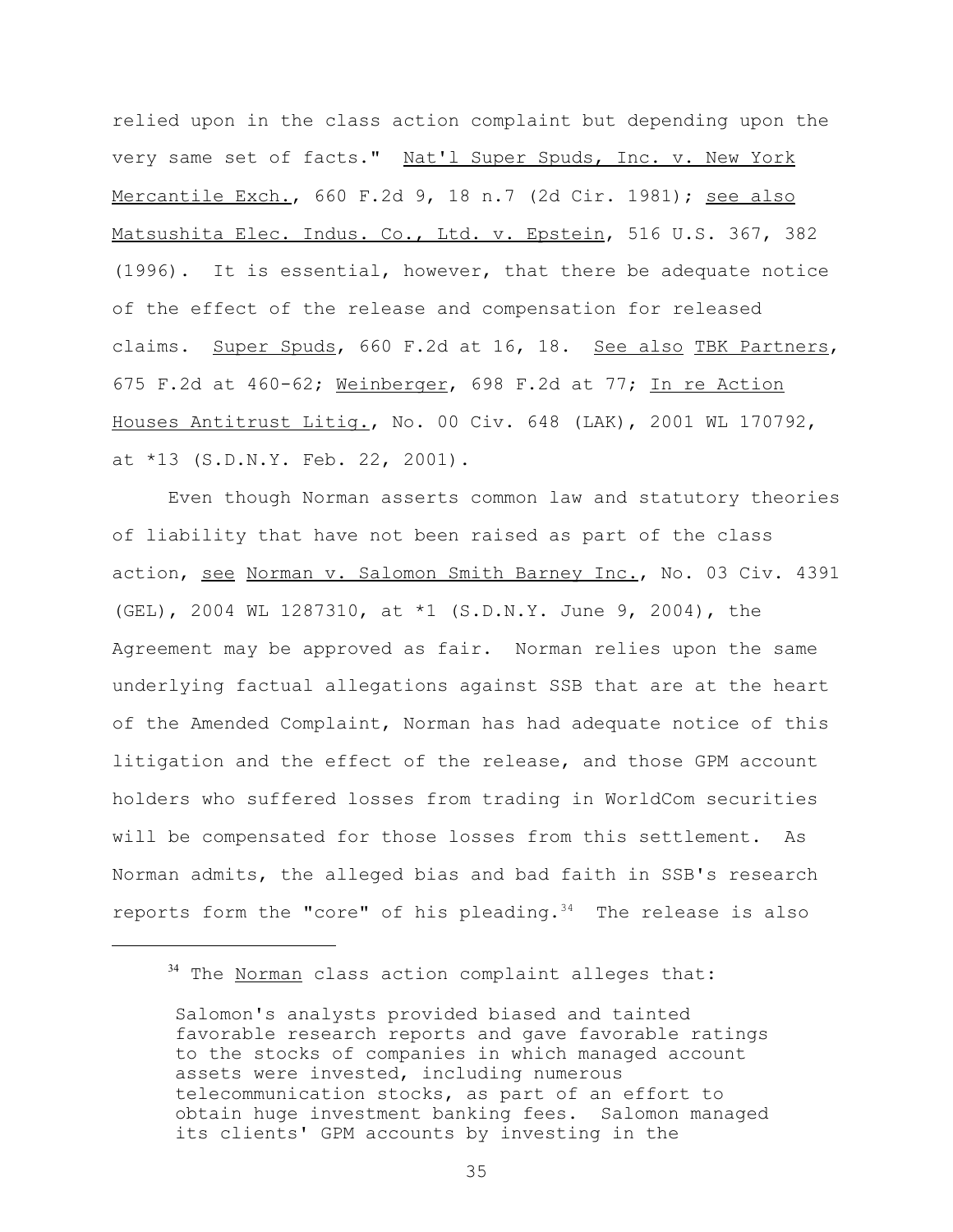fair in that it does not purport to bar any claims asserted in the Norman Action that are based on purchases of securities other than WorldCom. Nor does it completely bar the Norman plaintiffs from seeking recovery of management fees paid to SSB as part of the GPM program. It appears that the WorldCom settlement release would only prevent a putative Norman class member from seeking rescission of fees, punitive damages, or any other relief based upon their WorldCom losses. As a member of the WorldCom class who did not elect to opt out, the Agreement compensates Norman for his WorldCom securities trading losses. It would be patently unfair to permit Norman and the putative Norman class to receive compensation for the same losses arising from the same underlying conduct twice –- once in the class action and again in the Norman Action.

Norman's objection that the Notice did not fairly and adequately disclose these issues to the class is also without merit. The Notice informed class members that in order to

securities of these companies based on recommendations by analysts whose independence had been compromised. Thus, Salomon's biased and self-serving research and recommendations determined the investment choices made in managing GPM accounts. . . . Salomon never disclosed to plaintiff or the members of the Class that the research and ratings on which its account management was based were not independent but rather were motivated by Salomon's economic interests.

In addition, the Norman complaint makes substantial allegations with respect to Grubman's conduct, the provision of IPO shares to corporate executives in return for investment banking business, and the knowledge and role that SSB and its executives and officers had regarding the corrupt research practices. The complaint seeks actual damages and full restitution for trading losses.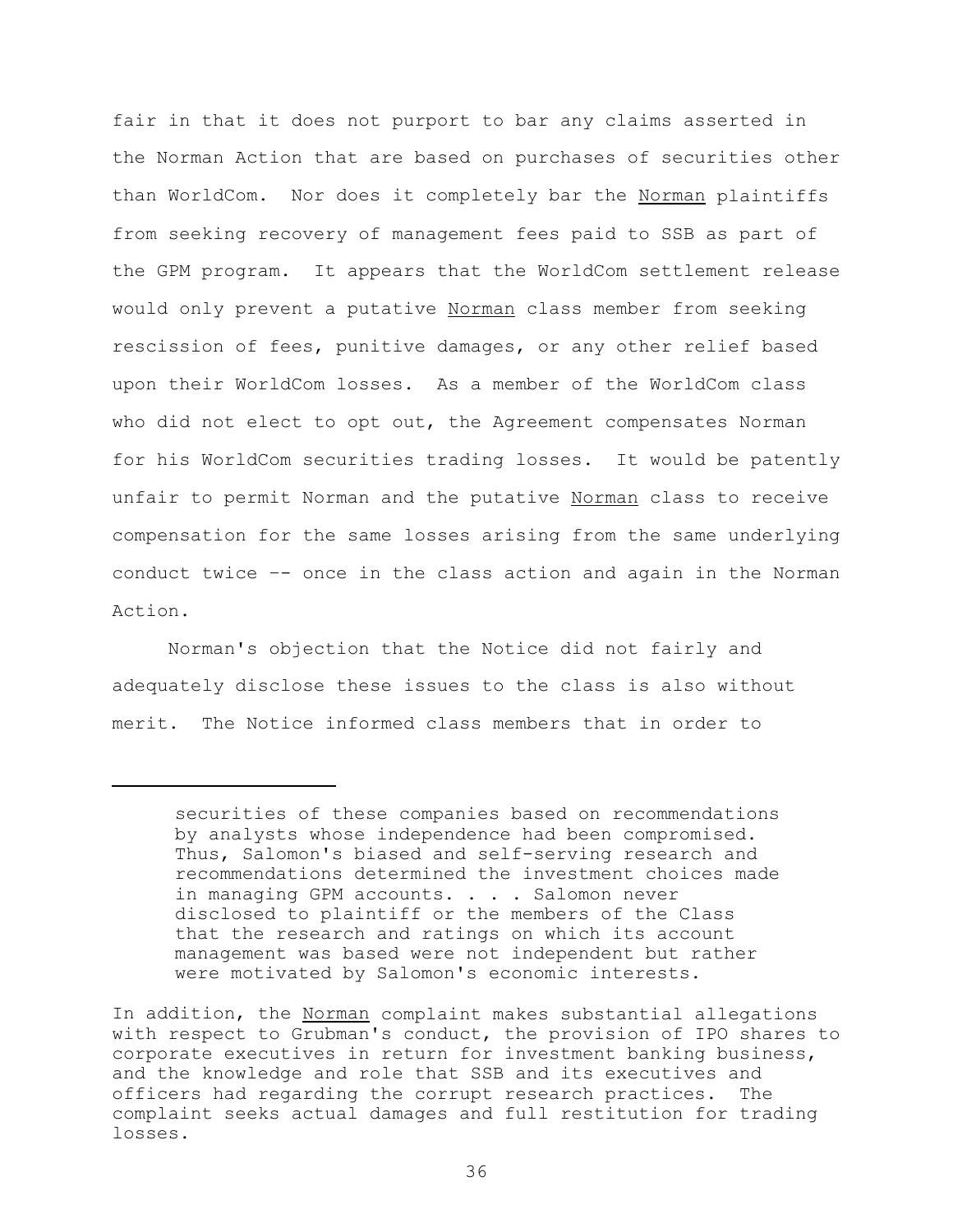participate in the WorldCom settlement, they would have to release "all claims of every nature and description, known and unknown, arising out of or relating to investments . . . in securities issued by WorldCom." If a member of the putative Norman class believed she would have been better served by pursuing her WorldCom related claims in the Norman action, that person could have "opted out" of the consolidated class action. As noted, Norman himself did not opt out of the WorldCom class action.<sup>35</sup>

## J.P. Morgan Objections

J.P. Morgan has made three objections. They are each rejected.

# 1. Plan of Allocation

J.P. Morgan questions whether the Plan of Allocation has correctly divided the settlement fund between the Securities Act and Exchange Act claims. As already noted, the Plan of Allocation divides the settlement fund between the losses suffered under the Securities Act from purchases of WorldCom bonds in the 2000 and 2001 Offerings, and the losses suffered under the Exchange Act from trading either stock or bonds in the

<sup>35</sup> Norman initially disclaimed any desire to address his concerns through an amendment to the Plan of Allocation. In a reply memorandum dated November 4, Norman seeks to reserve his right to press, either now or in connection with the issuance of a more detailed allocation plan, for a set-aside for those shareholders who participated in the GPM program. This request does not affect the Plan of Allocation. Norman may renew this request when Lead Counsel submits a more detailed plan of allocation.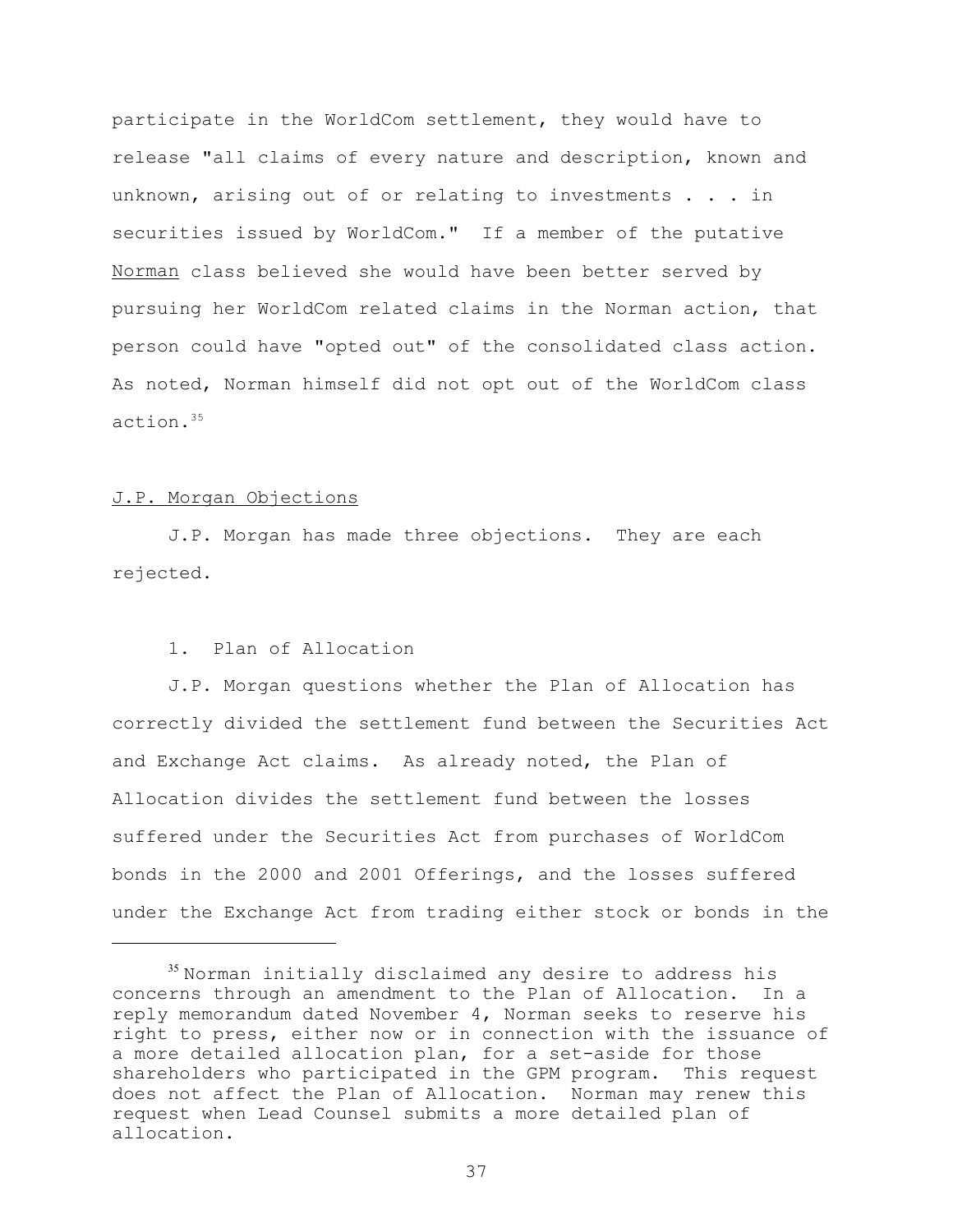secondary market. The former receive approximately 55% of the fund; the latter receive approximately 45%. The Citigroup Defendants are paying over \$1.4 billion toward the Securities Act claims. J.P. Morgan and the remainder of the non-settling Underwriter Defendants are defendants solely in the Securities Act claims as a result of their work on the two Offerings. They have an interest in as large an allocation as possible from the settlement to the Securities Act claims since one measurement of their judgment credit is affected by that allocation amount. The judgment reduction formula that accompanies the order barring them from suing the Citigroup Defendants for contribution and indemnification gives them a credit against any judgment entered against them at the class action trial of the greater of (a) the amount from the settlement fund that is allocated to the Securities Act claims for which the non-settling underwriters may be found liable, or (b) the proportionate share of the Citigroup Defendants' fault, as found at trial.

The Plan of Allocation is entitled to approval. The Plan of Allocation has the explicit endorsement of the two federal judges who have supervised the extensive settlement discussions in this action. Two of the Additional Named Plaintiffs are pension funds that suffered extensive losses from their holdings in the 2000 and 2001 Offerings, and they have approved the allocation. Many members of the class are substantial public and private pension funds who also suffered mammoth losses from their investments in these two offerings. None of these class members, despite being directly affected by the allocation of 45% of the settlement fund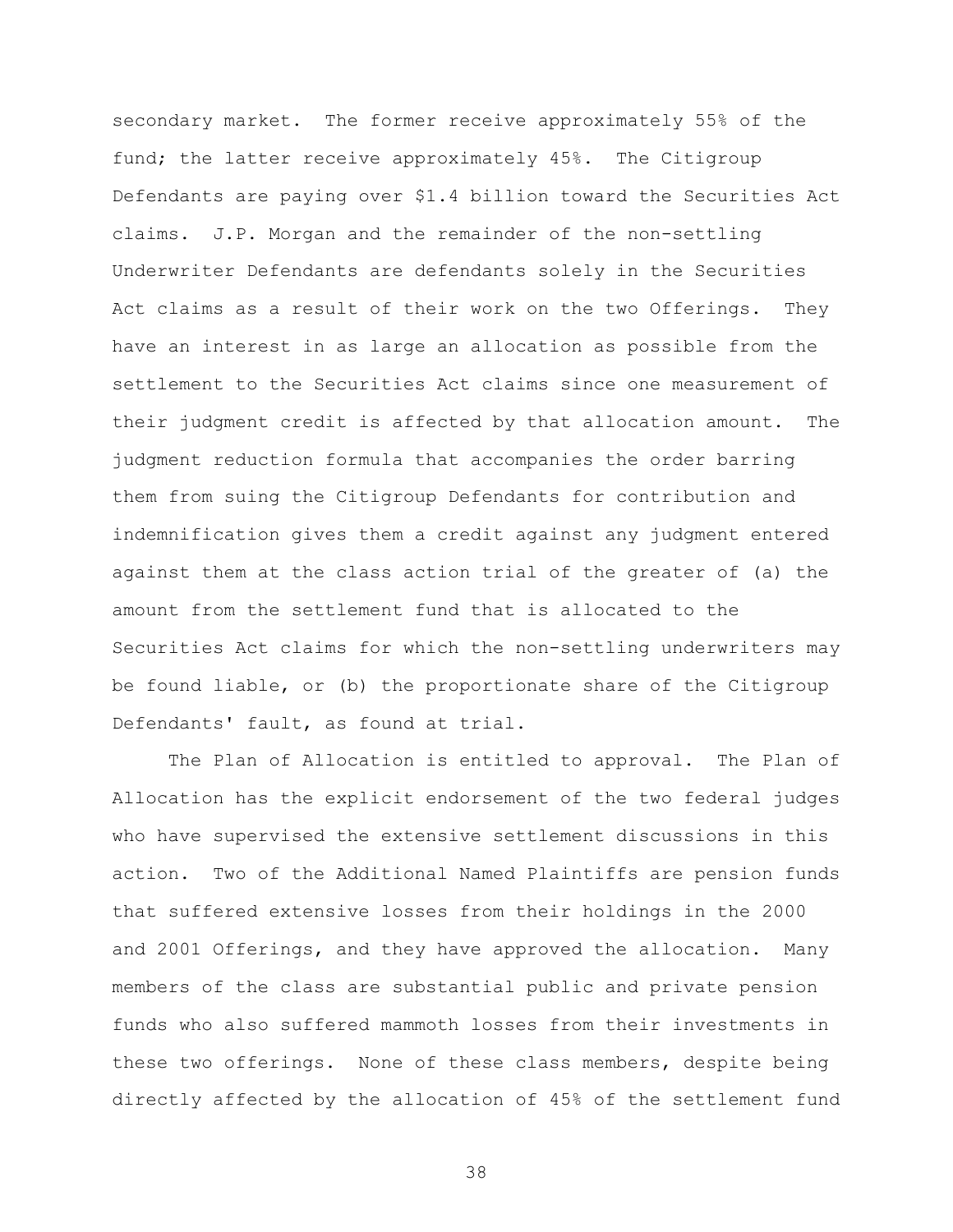to those class members with Exchange Act claims, have objected. Indeed, as already noted, some WorldCom shareholders have objected that bondholders have received too much from the settlement. There is a wealth of information in the hands of all participants in the Securities Litigation from which to assess the allocation. No one has presented any proposal for a better allocation. All of this history supports the conclusion that the Plan of Allocation is entitled to approval.

J.P. Morgan asks only that the Lead Plaintiff be required to present "extensive evidentiary support" of the plan. The submissions of the Lead Plaintiff, given the history recited above, have been more than sufficient to support the Plan of Allocation.<sup>36</sup> The judgment reduction formula will fully protect J.P. Morgan. It gives J.P. Morgan a judgment credit for the amount paid by the Citigroup Defendants to class members on their Securities Act claims.

2. Citigroup Defendants' Duty to Pay Attorney's Fees

J.P. Morgan does not dispute that the proposed bar order properly addresses claims for contribution and indemnification that it may have against the Citigroup Defendants. J.P. Morgan asserts instead that it has an independent contractual claim that

 $36$  The Lead Plaintiff argues that J.P. Morgan cannot take the position that the Citigroup Defendants' payment of \$1.45 billion to settle the Citigroup Defendants Securities Act claims in the class action is inadequate since J.P. Morgan (a) contends in its summary judgment motion that those claims should be dismissed as a matter of law, and (b) refused to settle during the summer of 2004 on the same terms that were accepted by the Citigroup Defendants.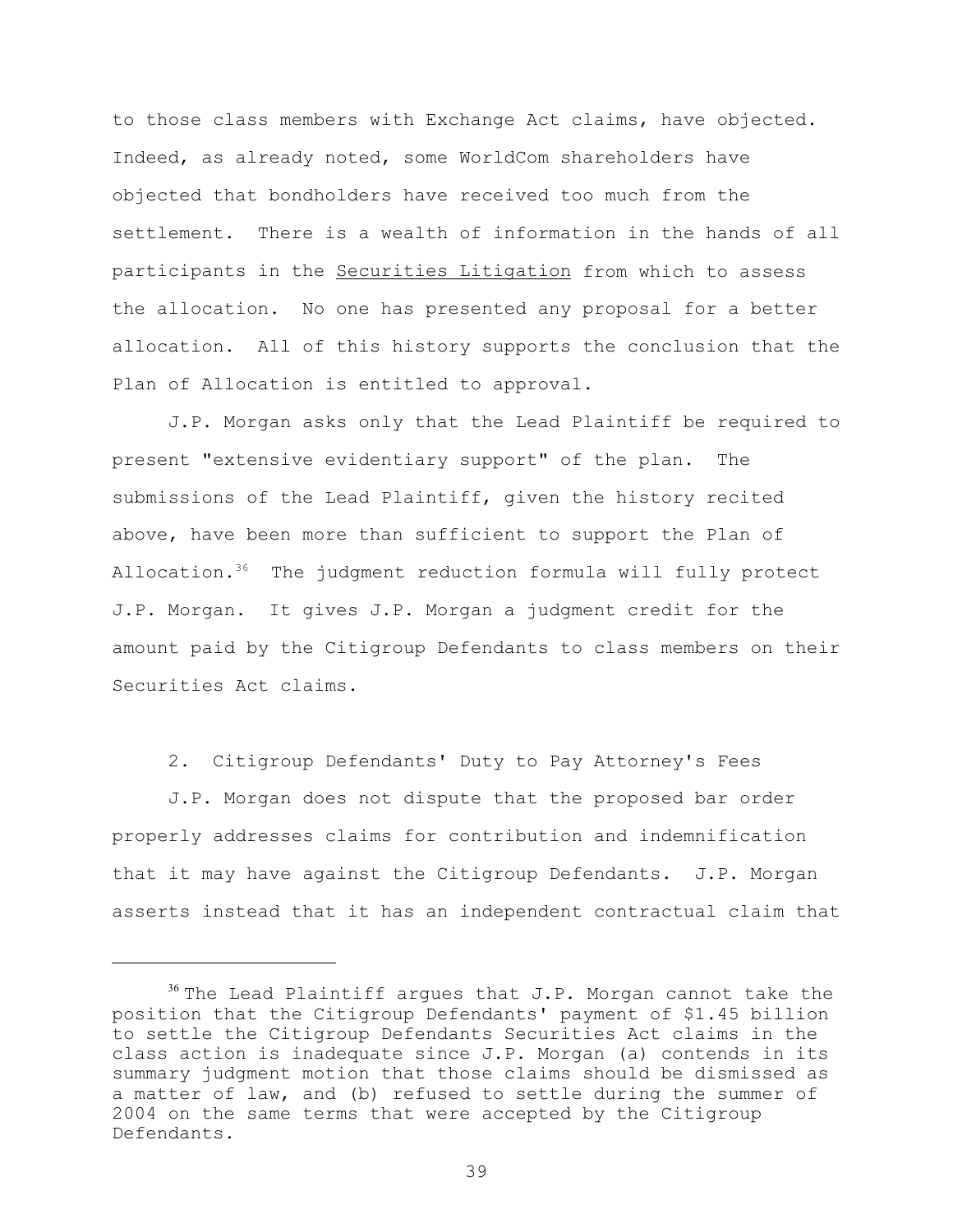cannot be extinguished by the bar order. This claim arises from certain master agreements among the underwriters that are alleged to require the Citigroup Defendants to pay their underwriting percentage of any legal or other expenses incurred in connection with the defense of any claim arising out of the claims in the Securities Litigation.

J.P. Morgan has not shown that approval of the bar order should be withheld or delayed. Since J.P. Morgan has not provided any of the master agreements that are supposedly implicated by the bar order, it is impossible to determine their terms and the extent to which the bar order impacts them. The bar order formula at issue here is consistent with the formula approved recently by the Second Circuit in Gerber v. MTC Elec. Tech. Co., 329 F.3d 297, 307 (2d Cir. 2003). When J.P. Morgan made requests to the Citigroup Defendants for revisions to the bar order in July 2004 it did not make any reference to the contractual obligation in the master agreements regarding attorney's fees and expenses. The first notice it provided of any complaint in this regard was in its October 8 objection.

While it is important that the Court consider the fairness of any settlement agreement to non-settling parties, J.P. Morgan has not shown that the proposed bar order is unfair to them. See See In re WorldCom ERISA Litig., -- F. Supp. 2d --, No. 02 Civ. 4816 (DLC), 2004 WL 2292362, at \*5 (S.D.N.Y. Oct. 13, 2004) (collecting authority). To the extent that it believes in the future that the Citigroup Defendants have breached master agreements, and that it is necessary to litigate the breach, the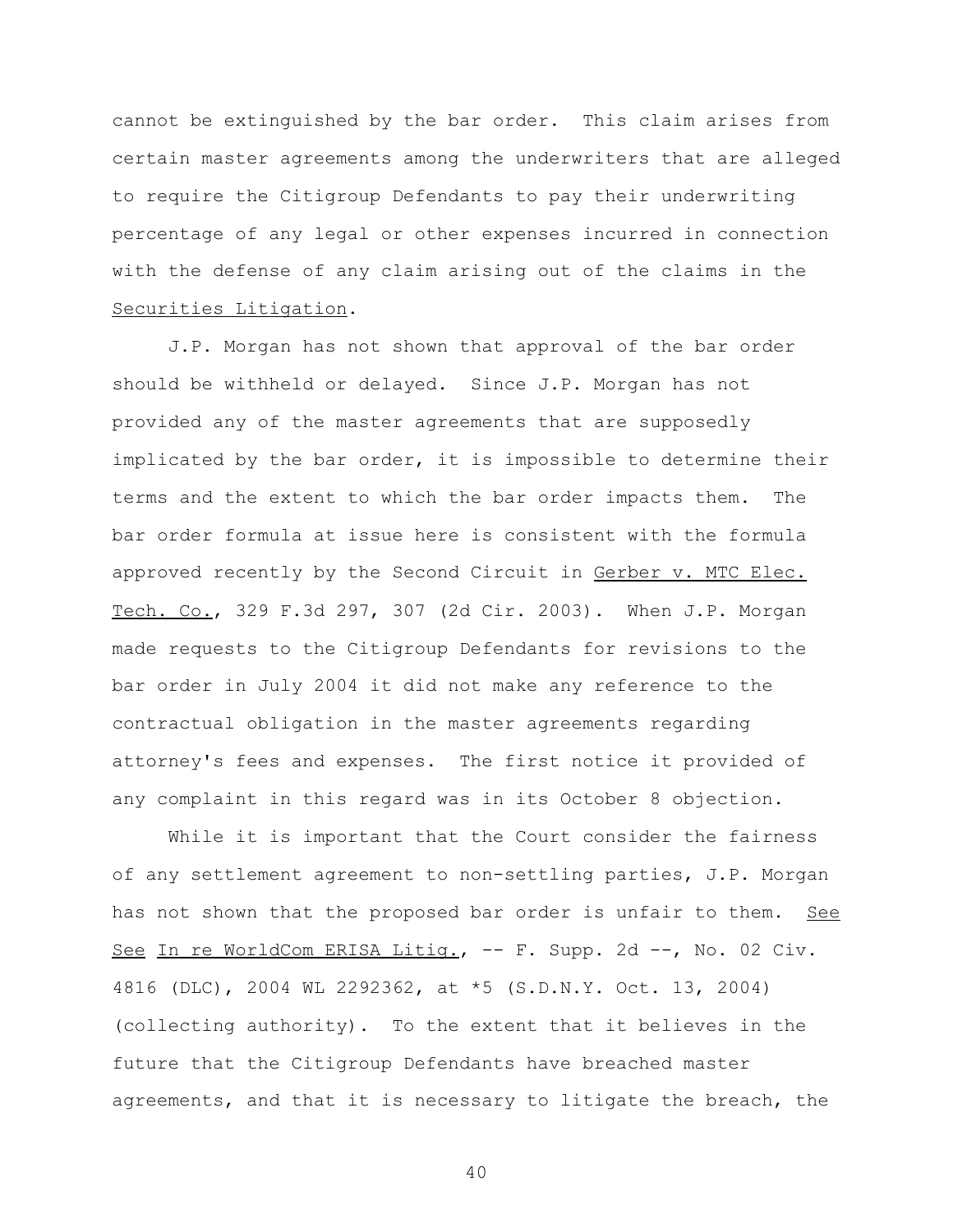parties will have an opportunity to address the interplay between the bar order language and such a claim. $37$ 

3. Cooperation at Trial

J.P. Morgan requests that the proposed judgment be modified to impose the obligation on the Citigroup Defendants to produce witnesses and documents during discovery<sup>38</sup> and trial on the Lead Plaintiffs' claims to the extent that the Citigroup Defendants would have had this obligation "if they remained a party" to the litigation. There is no need to include this provision in the judgment.

The obligation of the Citigroup Defendants to cooperate in the class action trial shall be governed by the Federal Rules of Civil Procedure and applicable law. Imposing any further obligation on the Citigroup Defendants would be inconsistent with the strong federal policy encouraging settlement. J.P. Morgan had a full and complete opportunity to take discovery of the Citigroup Defendants. More than twenty-five witnesses from Citigroup, SSB, and related entities were deposed during the period set aside for fact discovery. J.P. Morgan has not made

 $38$  Fact discovery in the class action ended on July 9, 2004.

 $37$  Lead Plaintiff argues that, since J.P. Morgan and the other non-settling Underwriter Defendants were given an opportunity in the summer of 2004 to settle on the same percentage terms as the Citigroup Defendants and declined to do so, it would not be appropriate for the Citigroup Defendants to pay defense costs incurred since that time. The Citigroup Defendants have not commented on this analysis since they take the position that it is premature to address the merits of any hypothetical dispute over the master agreements.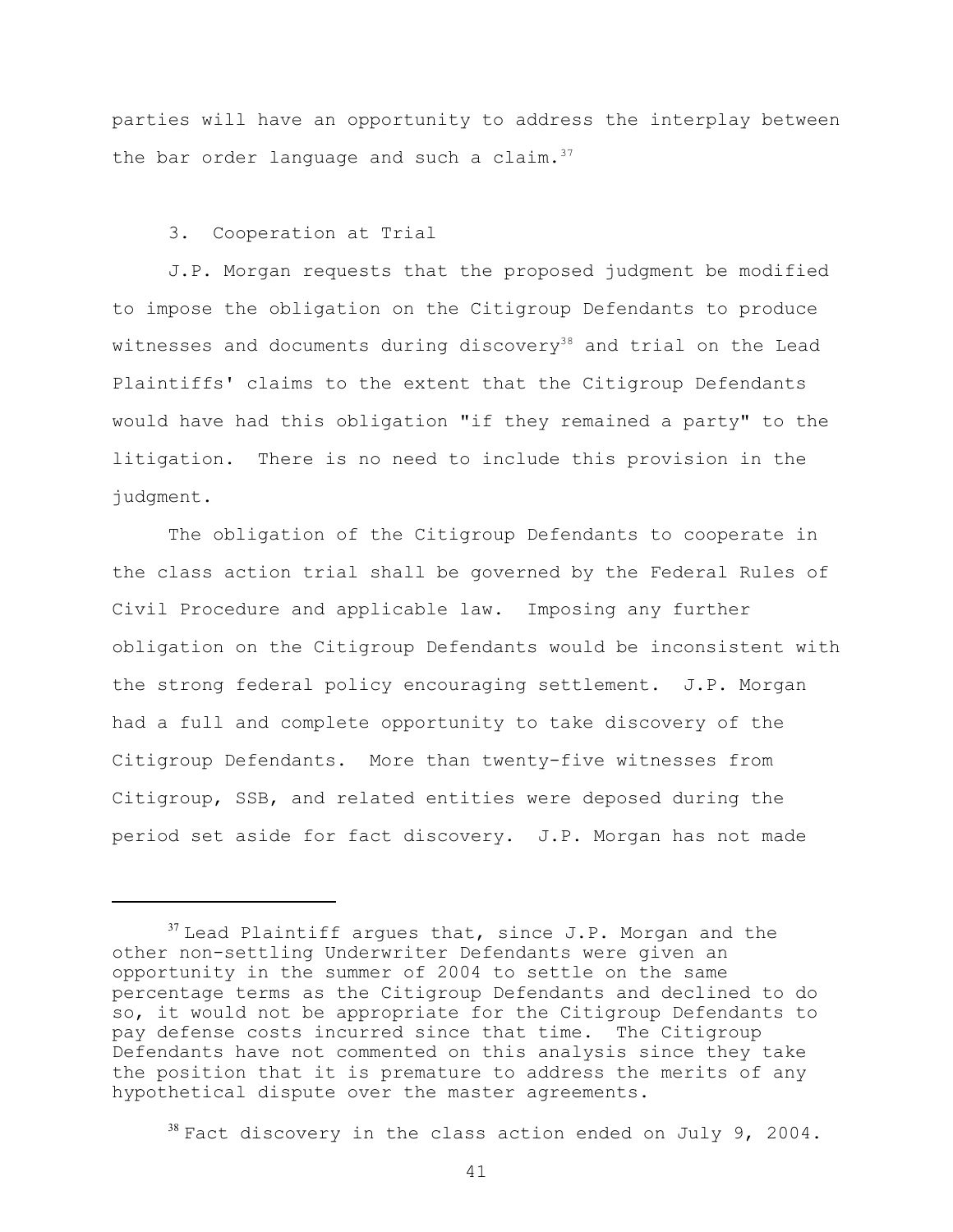any showing that the Citigroup Defendants did not cooperate fully during the discovery period.

## Untimely Objections

Babson seeks to alter the class definition to include sellers of CDS's, instruments bought by WorldCom creditors to hedge their Worldcom debt. Several Underwriter Defendants who had provided WorldCom with a credit facility protected against this risk by purchasing CDS's.

The consolidated class action is not brought on behalf of issuers of CDS's. As noted above, the WorldCom class was certified on October 24, 2003. A December 15, 2003, notice was sent to all class members advising them of the litigation and their right to opt out of the WorldCom securities class action. The notice was also published in several forums and posted on the internet. See In re WorldCom, Inc. Sec. Litig., 2004 WL 113484. Issuers of CDS's, such as Babson, are not members of the class, and prior to their late-filed objection, never petitioned to be included in the class. The class definition will not be amended to include them.

Entenmann and Galitzer have an arbitration pending against SSB. They concede that they received the notice of class action issued in December 2003 and the Notice issued in August 2004. They did not opt out of the class. $39$  They now contend that the

<sup>39</sup> On October 25, 2004, Entenmann and Galitzer sought to extend the period for them to opt out of the class. This was weeks after the September 1 deadline for class members to request exclusion. At an October 29 hearing on the matter, and as reflected in an Order of November 1, Entenmann's and Galitzer's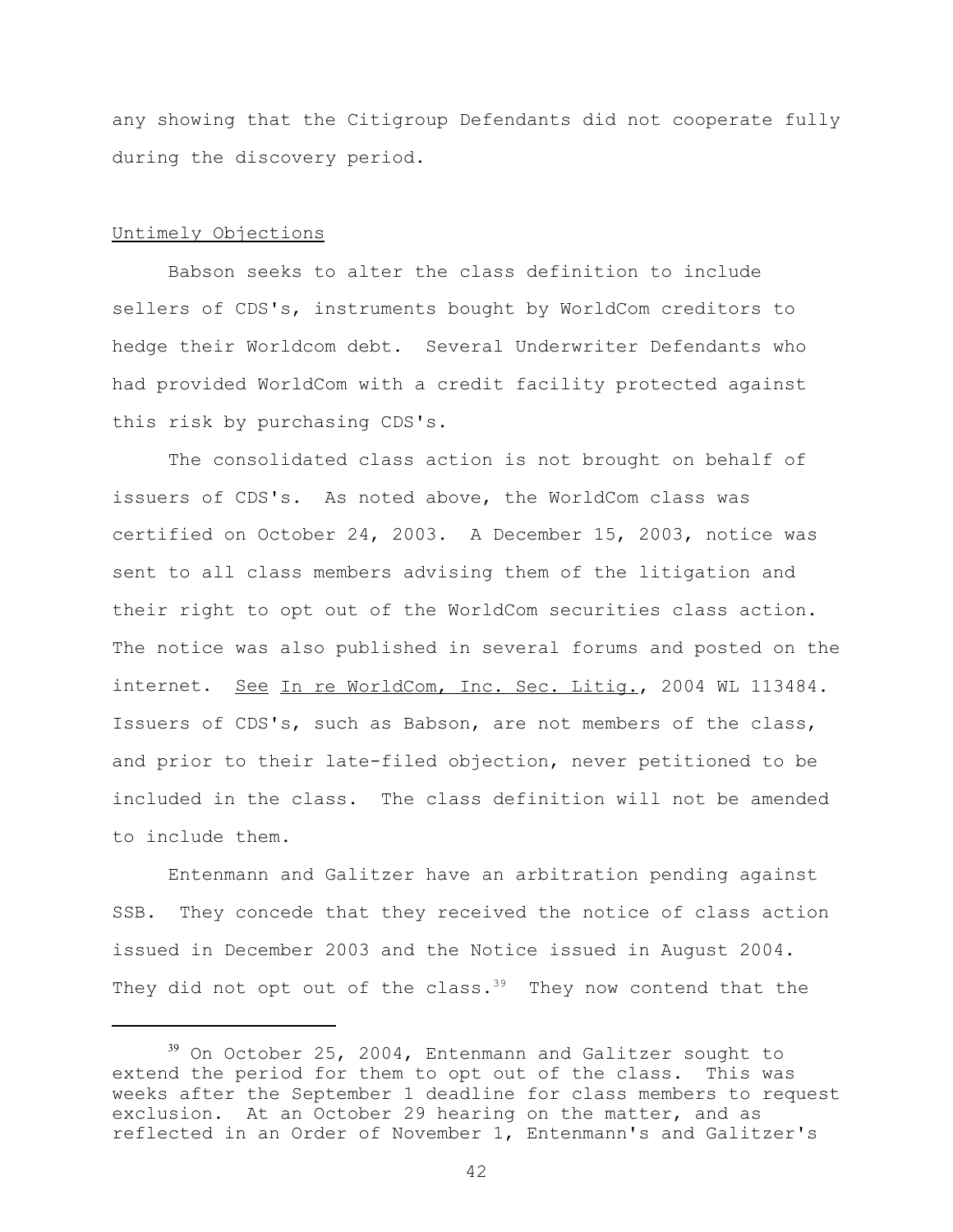notices should have been sent as well to the attorneys representing them in the arbitration.

Rules  $23(c)(2)(B)$  and  $(e)(1)(B)$ , Fed. R. Civ. P., state that notice is to be sent <u>to class members</u>.<sup>40</sup> "Rule 23 does not contemplate giving notice to alleged agents or to any persons other than the members of the class." In re Franklin Nat'l Bank Sec. Litig., 574 F.2d 662, 672 (2d Cir. 1978); see also In re PaineWebber Ltd. P'ships Litig., 147 F.3d 132, 136 (2d Cir. 1998) (adequate notice "did not require the services of a lawyer to permit a lay person to comprehend it"); Weinberger, 698 F.2d at 71. The notice of the class action provided to and received by Entenmann and Galitzer satisfied the requirements of Rule 23, Fed. R. Civ. P.

Entenmann and Galitzer next argue that the release is too broad since it prevents them from pursuing their arbitration against SSB. Entenmann's and Galitzer's filings in their arbitration proceeding, however, establish that the underlying factual predicate of their action is the conflict of interest allegations that underlie the Exchange Act claims against the

request was denied.

 $40$  Rule 23(c)(2)(B) states: "[f]or any class certified under Rule  $23(b)(3)$ , the court must direct to class members the best notice practicable under the circumstances, including individual notice to all members who can be identified by reasonable effort." Rule 23(c)(2)(B), Fed. R. Civ. P. (emphasis supplied). Rule  $23(e)(1)(B)$ , which governs how notice is to be provided prior to the approval of a proposed class action settlement, provides "[t]he court must direct notice in a reasonable manner to all class members who would be bound by a proposed settlement, voluntary dismissal, or compromise." Rule 23(e)(1)(B), Fed. R. Civ. P. (emphasis supplied).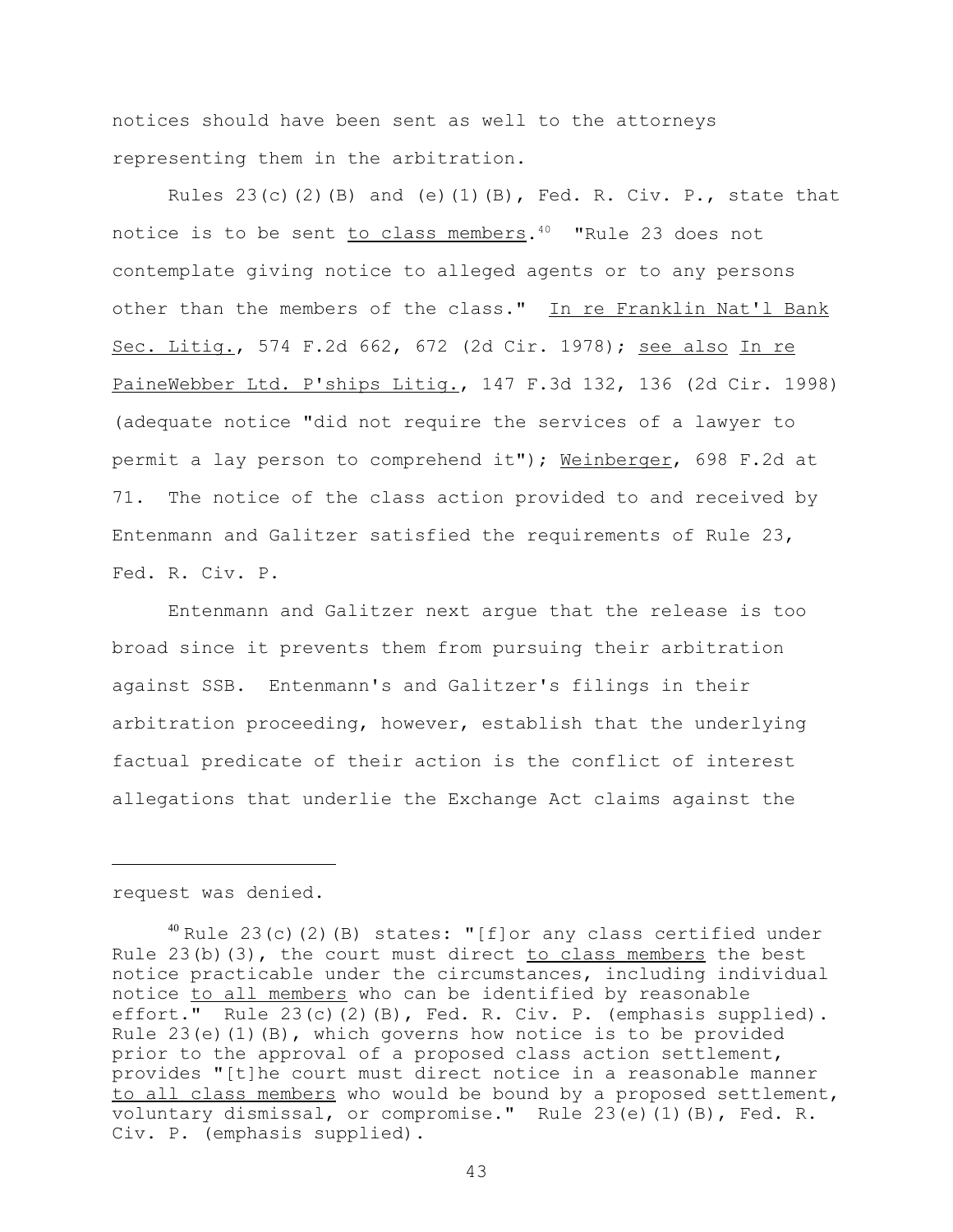Citigroup Defendants in the class action. $41$  They even submitted excerpts from the Amended Complaint to the arbitration panel.

 For the reasons already discussed above in connection with the Norman objection, there is no reason to find that the release in unfair to Entenmann and Galitzer. They have been given notice, their claims against SSB for their WorldCom losses are being compensated, and their arbitration asserts the same conflict of interest claim that permeates the Amended Complaint.

#### Attorney's Fees and Expenses

The legal standard for reviewing an application for an award of attorney's fees is well established in this Circuit, and has recently been described by this Court in connection with the approval of a settlement in the related WorldCom ERISA Litigation. See In re WorldCom ERISA Litig., 2004 WL 2338151, at \*10. That description of the standard is incorporated here.

In brief, when an attorney creates a common fund from which members of a class are compensated for a common injury, the

<sup>41</sup> Entenmann and Galitzer allege that: SSB was "in a conflict of interest with claimants in that WorldCom was a huge client of respondents;" SSB "failed to tell the claimants that they owed financial allegiance to WorldCom;" and that they "were never made aware of the extent and nature of respondents' continuing conflict of interest in connection with WorldCom and were never made aware that this conflict caused respondents to advise claimants to take actions with respect to their WorldCom stock that they should not, as reasonable and prudent investors, have taken." Similarly, in an effort to obtain discovery from SSB for the arbitration, Entenmann and Galitzer stated that their claims were based on their "rel[iance] on the research of Salomon's Research Analyst, Jack Grubman and that this research was tainted because Grubman was more concerned about writing upbeat research to keep his firm's investment banking clients happy than fairly evaluating these companies for retail clients such as Claimants."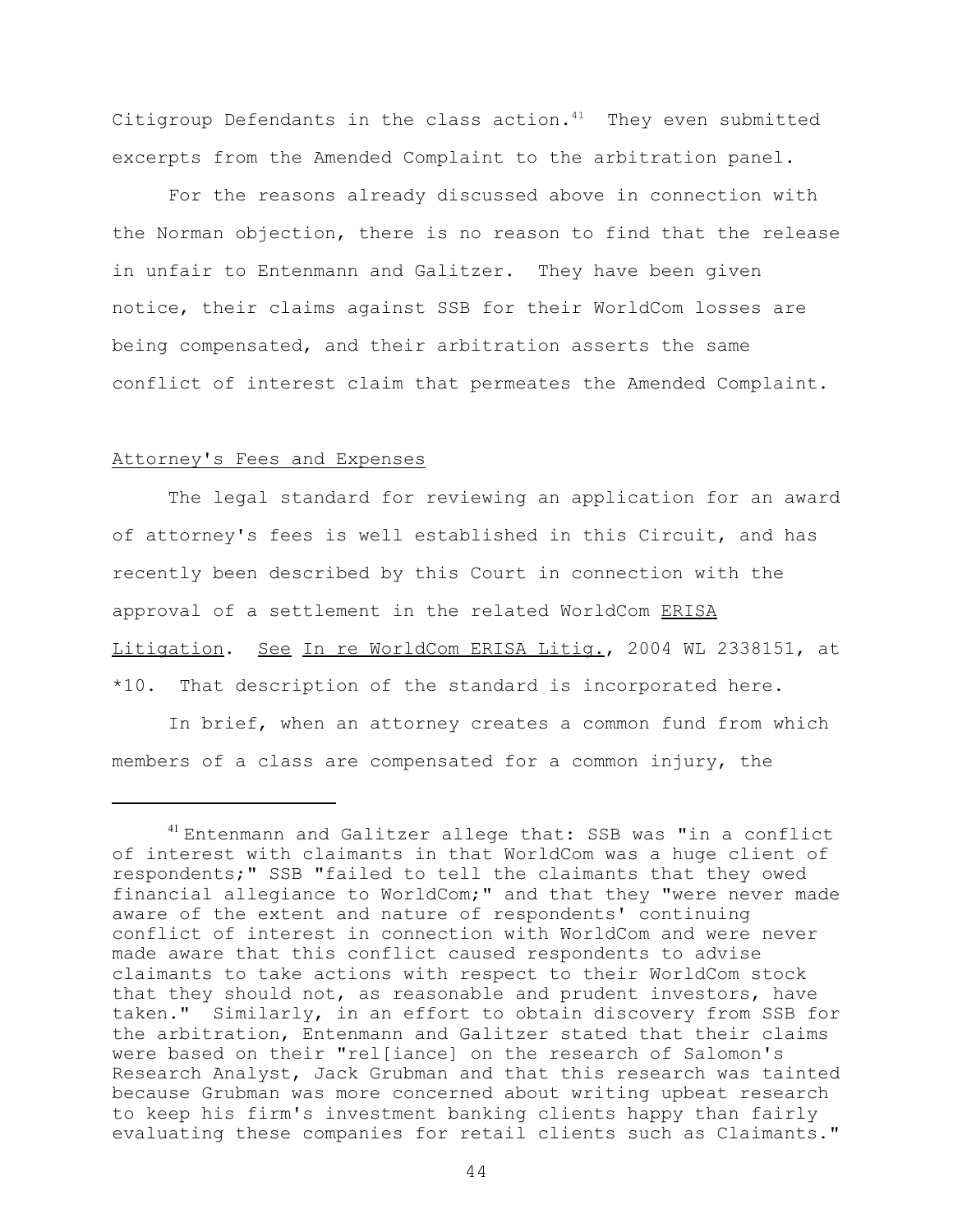attorneys who created the fund are entitled to a reasonable fee. There are two methods by which a district court may calculate reasonable attorney's fees in a class action, the lodestar or percentage method. Under either method, attention should be paid to the following factors: (1) the time and labor expended by counsel; (2) the magnitude and complexities of the litigation; (3) the risk of the litigation; (4) the quality of representation; (5) the requested fee in relation to the settlement; and (6) public policy considerations.

In June of 2002, NYSCRF asked the two firms ultimately selected as Lead Counsel to represent it in this litigation. With the appointement of NYSCRF as Lead Plaintiff on August 15, 2002, their selection of counsel was also approved. Since that time, NYSCRF has diligently supervised the work of Lead Counsel. The General Counsel to the Comptroller of the State of New York, and a staff of four of his attorneys, have been in constant contact with Lead Counsel, have reviewed all significant expenditures, and have received and analyzed quarterly reports on attorney time and expenses.

In the summer of 2003, after the principal motions to dismiss had been decided, Lead Plaintiff and Lead Counsel negotiated a retainer agreement that adopted a fee grid. $42$  The grid allows a higher attorney's fee for recoveries achieved in later stages of the litigation, but at the same time, a lower

 $42$  The retainer agreement was described in the December 11, 2003 notice to the class of the pendency of the class action as well as in the Notice, and is posted on the website maintained for the class action by Lead Counsel.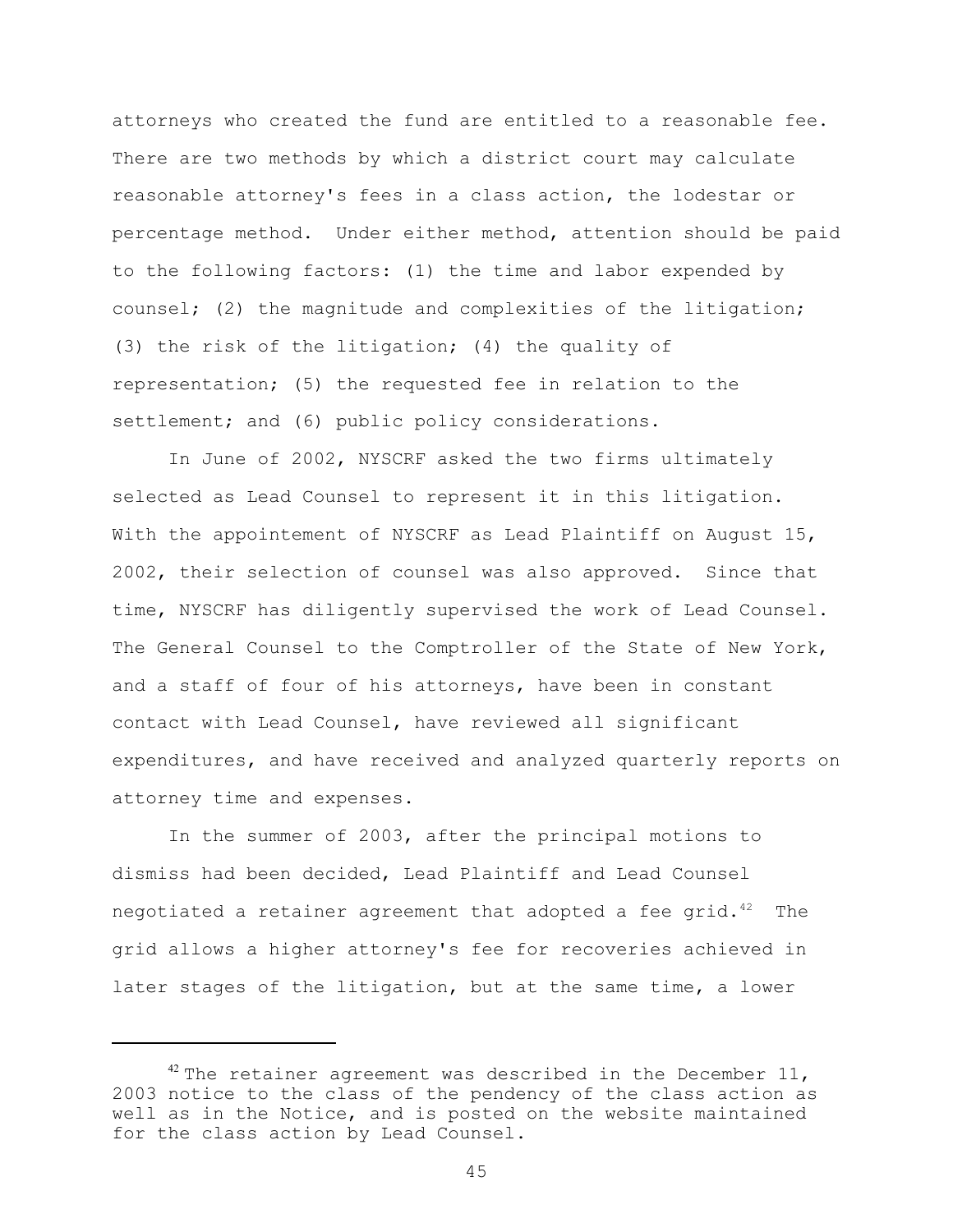percentage of recovery as the amount of recovery for the class increases. The retainer agreement also adopted a lodestar ceiling for attorney's fees. For any recovery for the class that exceeds \$500 million, the attorney's fee will not exceed the lesser of the grid amount or five times the lodestar. At the conclusion of the litigation, the NYSCR may under certain circumstances adjust the fee so that it does not exceed four times the lodestar figure. The retainer agreement also imposes caps on certain expenses.

Adopting the formula contained in the retainer agreement's grid, and with the full approval of Lead Plaintiff, Lead Counsel has applied for attorney's fees of \$141.5 million, which constitutes 5.5% of the settlement fund. $43$  This is equivalent to approximately \$0.028 per share and \$8.30 per \$1000 face amount of each bond covered by the Agreement. As of August 31, 2004, Lead Counsel and the firms approved by Lead Plaintiff and the Court to provide assistance in the prosecution of the case, had expended more than 195,000 hours litigating the action.<sup>44</sup> The lodestar

<sup>&</sup>lt;sup>43</sup> Lead Counsel originally applied for fees of \$144.5 million. After the reduction of the settlement fund by \$75 million to reflect those class members opting out, Lead Counsel reduced its fee request by \$3 million. Following the grid in the retainer agreement, the requested fee is 4% of that portion of the class recovery that exceeds \$1 billion.

<sup>44</sup> The firms assisting Lead Counsel in prosecuting this action are: Berman DeValerio Pease Tabacco Burt & Pucillo; Schoengold & Sporn, P.C.; Lowenstein Sandler P.C.; Upshaw, Williams, Biggers, Beckham & Riddick, LLP; Law Offices of Bernard M. Gross, P.C.; Lockridge Grindal Nauen P.L.L.P.; Mager White & Goldstein, LLP; Law Office of Klari Neuwelt; Pomerantz Haudek Block Grossman Gross LLP; and Trujillo Rodriguez & Richards, LLC. Each of these firms has submitted a detailed breakdown of their expenses and attorney's fees. At an in camera conference with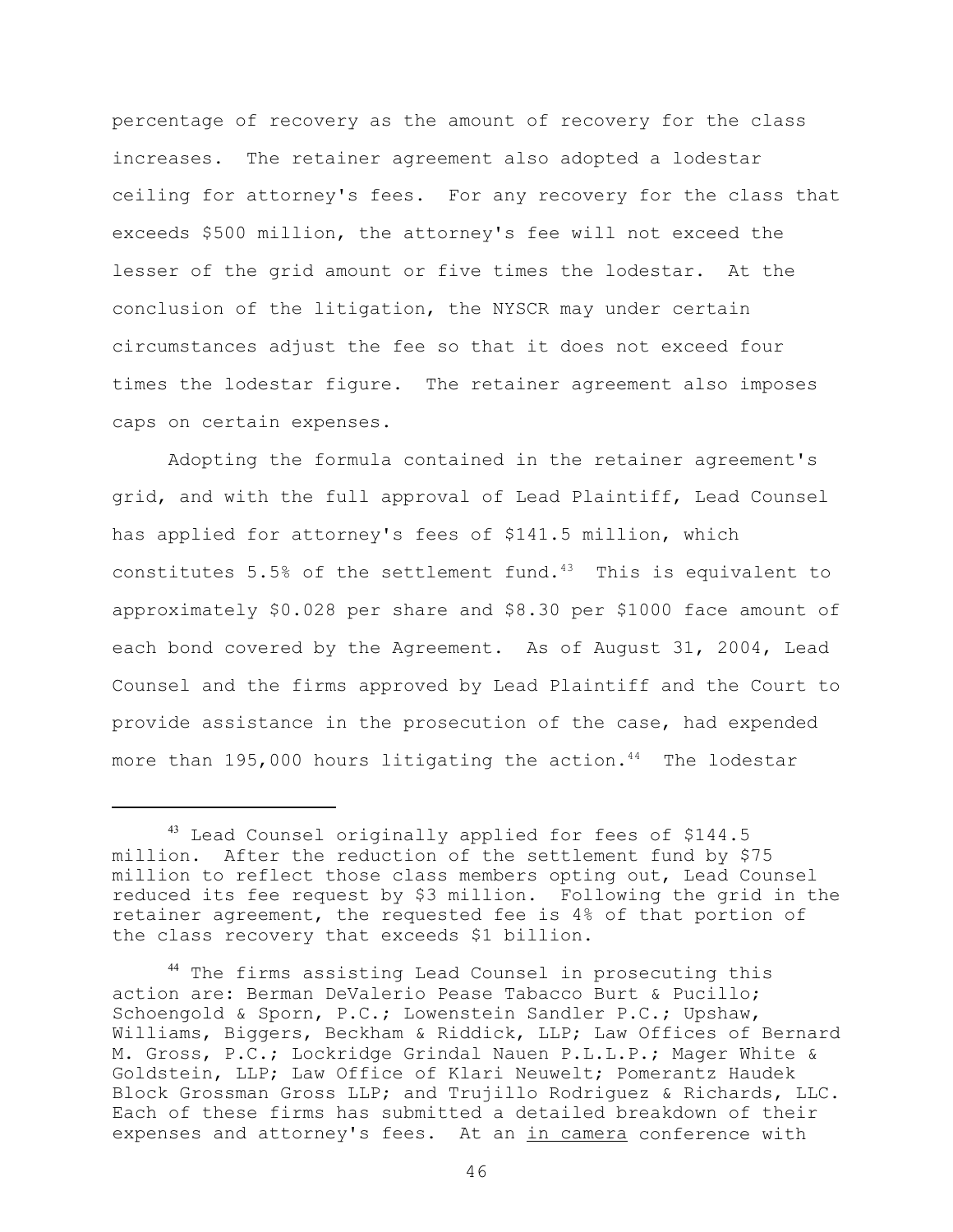figure for this work is over \$57 million. Lead Counsel's own work accounts for approximately \$43 million of the \$57 million figure. A comparison of the fee request with the total lodestar yields a multiplier of approximately 2.46**.**

With the approval of Lead Plaintiff, who completed an audit of the expenses incurred by counsel as well as the claims administrator, Lead Counsel also petitions for payment of out-ofpocket costs and expenses in a total amount of \$13,505,969.99.<sup>45</sup> This includes \$7,056,023.58 for counsel's expenses, of which over \$5 million were incurred by Lead Counsel; \$6,428,331.70 for expenses incurred by the claims and notice administrator; and \$21,615.01 for expenses incurred by Lead Plaintiff. The request for reimbursement of expenses constitutes \$0.001 per share and \$0.41 per \$1000 face amount of each bond.

Lead Counsel also applies, with the approval of Lead Plaintiff, for \$5 million to establish a litigation expense fund to finance the continued prosecution of the consolidated class action against the non-settling defendants. This number constitutes half of the amount that the class was advised in the Notice would be requested for this purpose.

Lead Counsel is entitled to a substantial legal fee for the work it has performed in the Securities Litigation. Lead Counsel

the Court on September 22, 2003, attended by General Counsel for the Lead Plaintiff, the Court authorized Lead Counsel to use other firms to assist in the document review process so long as certain parameters for that work were respected.

<sup>&</sup>lt;sup>45</sup> This request reflects expenses incurred through June or August 2004, depending on the firm submitting the request for reimbursement. The bulk of the request is for reimbursement of Lead Counsel, and reflects their expenses only through June 2004.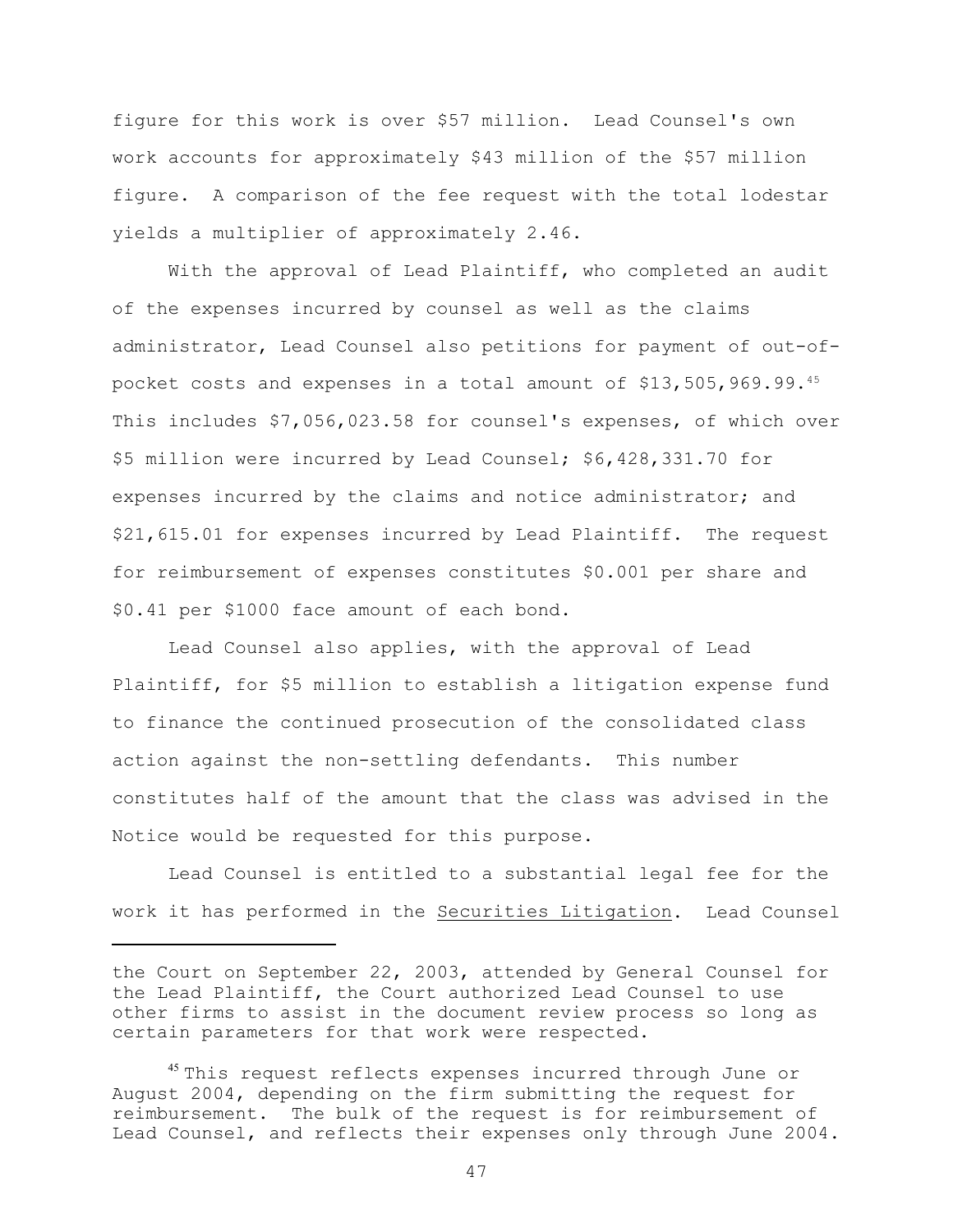has performed its work at every juncture with integrity and competence.It has worked as hard as a litigation of this importance demands, which for some of the attorneys, including the senior attorneys from Lead Counsel on whose shoulders the principal responsibility for this litigation rests, has meant an onerous work schedule for over two years.

Counsel in this action refer to it as the most complex securities litigation ever brought. Whether that is true or not, there is no doubt that it is complex and challenging, and that it has required an enormous commitment from the attorneys for the parties in the class action. At virtually every turn there were unusual or even novel issues of law or procedure that had to be analyzed and briefed. A few examples will suffice. In 2002, not long after NYSCRF was appointed as Lead Plaintiff, Lead Counsel sought and obtained a lifting of the bankruptcy and PSLRA stays in order to obtain documents from WorldCom that it had already provided to governmental bodies and others. See In re WorldCom, Inc. Sec. Litig., 294 F. Supp. 431. Later, Lead Counsel suggested a deposition program that allowed plaintiffs and defendants in the Securities Litigation each to take 60 days of deposition testimony (exclusive of discovery of plaintiffs in Individual Actions), divided into two four-hour components. This proposal was adopted and has worked extremely well. See In re WorldCom, Inc. Sec. Litig., No. 02 Civ. 3288 (DLC), 2003 WL 23456132 (S.D.N.Y. Nov. 14, 2003). In supporting certification of the class, Lead Counsel had to address in the context of the Exchange Act claims whether reliance on the SSB analyst reports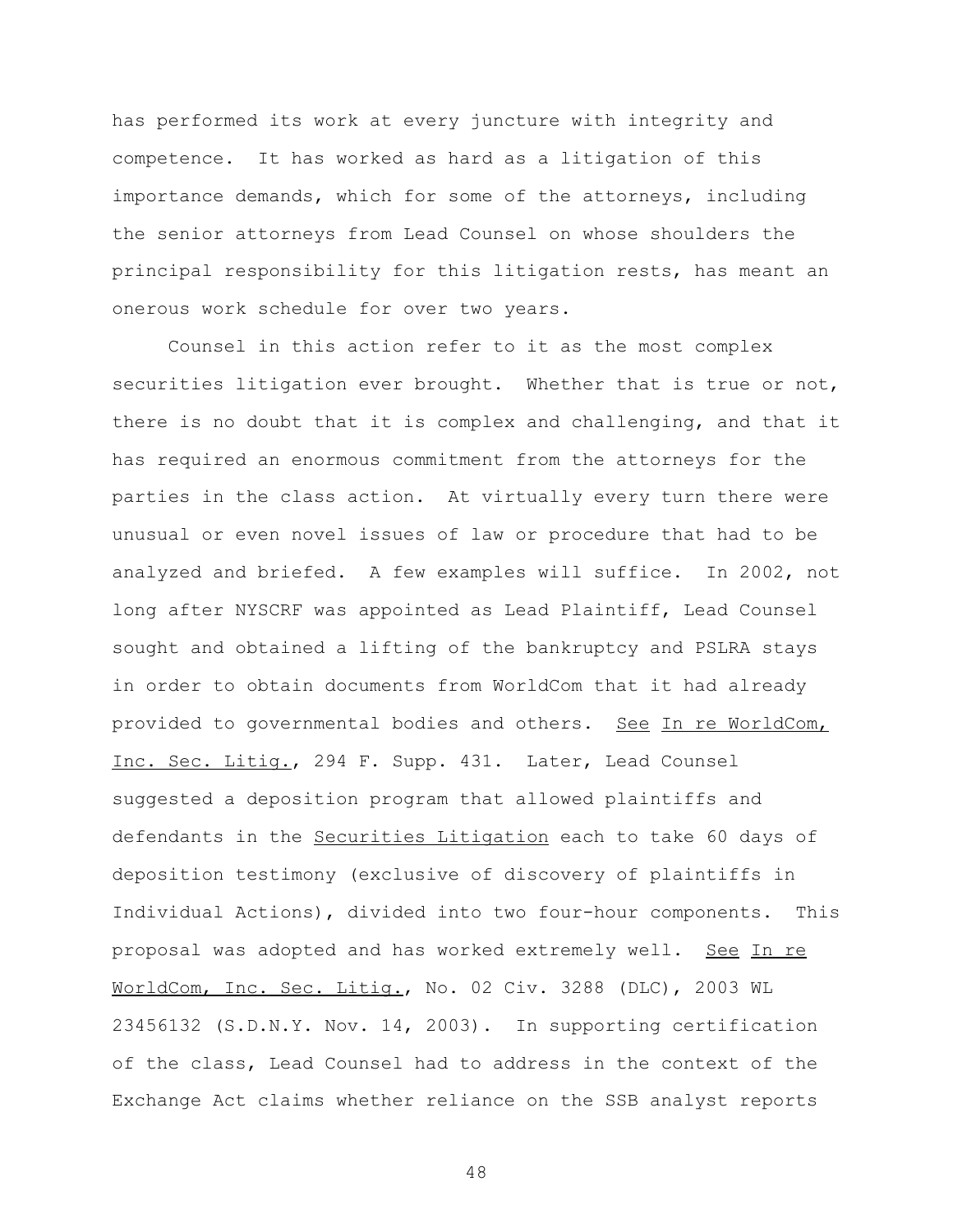could be presumed based on the fraud-on-the-market theory. See In re WorldCom, Inc. Sec. Litig., 219 F.R.D. at 294-97. Lead Counsel has had to resist repeated requests and motions by the defendants to extend the discovery period and to postpone the trial date. When the criminal trial of former WorldCom executive Ebbers was scheduled for November 2004, months after the close of fact discovery, Lead Counsel had to address the Government's desire that certain of its trial witnesses not be deposed until after they testified at the criminal trial. This problem was addressed through Orders reaffirming the cut-off date for fact discovery, but reserving the right for counsel to request an opportunity to depose the "embargoed" witnesses after they testified in the criminal trial. In re WorldCom, Inc. Sec. Litig., 2004 WL 802414; see also In re WorldCom, Inc. Sec. Litig., 2004 WL 2254954.

The risks of litigation have already been discussed in connection with the approval of the settlement itself. As noted, there were significant risks associated with the claims brought against the Citigroup Defendants.

The quality of the representation given by Lead Counsel is unsurpassed in this Court's experience with plaintiffs' counsel in securities litigation. Lead Counsel has been energetic and creative. Its skill has matched that of able and well-funded defense counsel. It has behaved professionally and has taken care not to burden the Court or other parties with needless disputes. Its negotiations with the Citigroup Defendants have resulted in a settlement of historic proportions. It has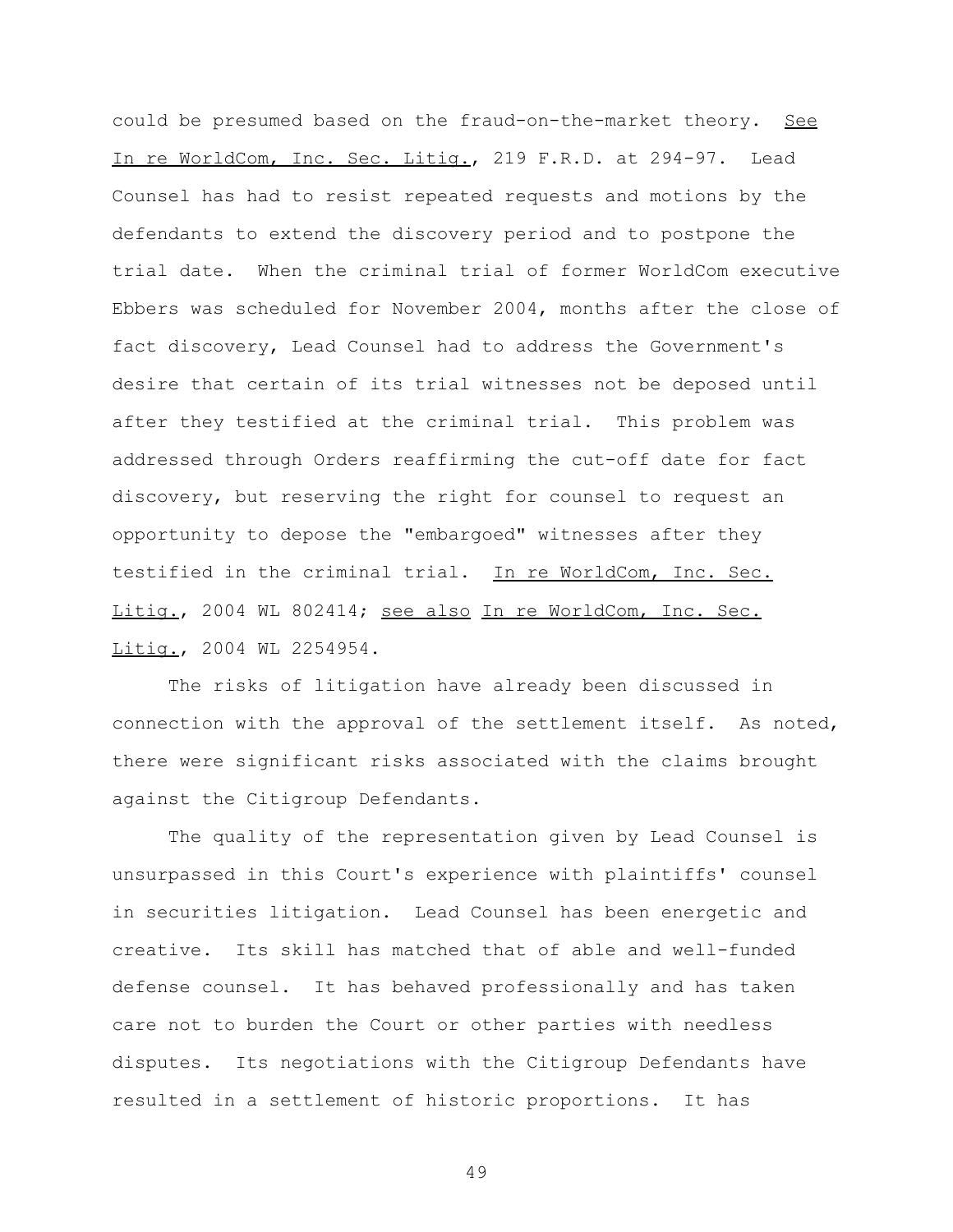cooperated with other counsel in ways that redound to the benefit of the class and those investors who have opted out of the class. The submissions of Lead Counsel to the Court have been written with care and have repeatedly been of great assistance. Again, a few examples help to illustrate these points.

Lead Counsel discovered that a corporate affiliate of SSB loaned several hundred million dollars to an Ebbers-controlled entity and that certain of Ebbers' loans from Citigroup were secured by his WorldCom shares. Its analysis of Grubman's research reports led it to allege that he had modified his model for evaluating WorldCom in order to mask WorldCom's financial condition. See In re WorldCom, Inc. Sec. Litig., 294 F. Supp. 2d at 404-406. Each of these were new allegations that had not been previously publicly disclosed despite the intense scrutiny of WorldCom following the June 25, 2002 announcement.

Lead Counsel has cooperated with government agencies from the beginning of this litigation, and that cooperation has helped to keep this civil litigation on track despite the parallel criminal proceedings. Lead Counsel negotiated an agreement with the Government and the SEC that gave it immediate access to most of the WorldCom documents that had been produced to government agencies and delayed its access to only those relatively few documents that the Government deemed critical to its criminal prosecutions. Lead Counsel invited the SEC to submit an amicus brief in support of class certification of the Exchange Act claims arising from SSB's analyst reports when that issue was before the Court of Appeals for the Second Circuit. The SEC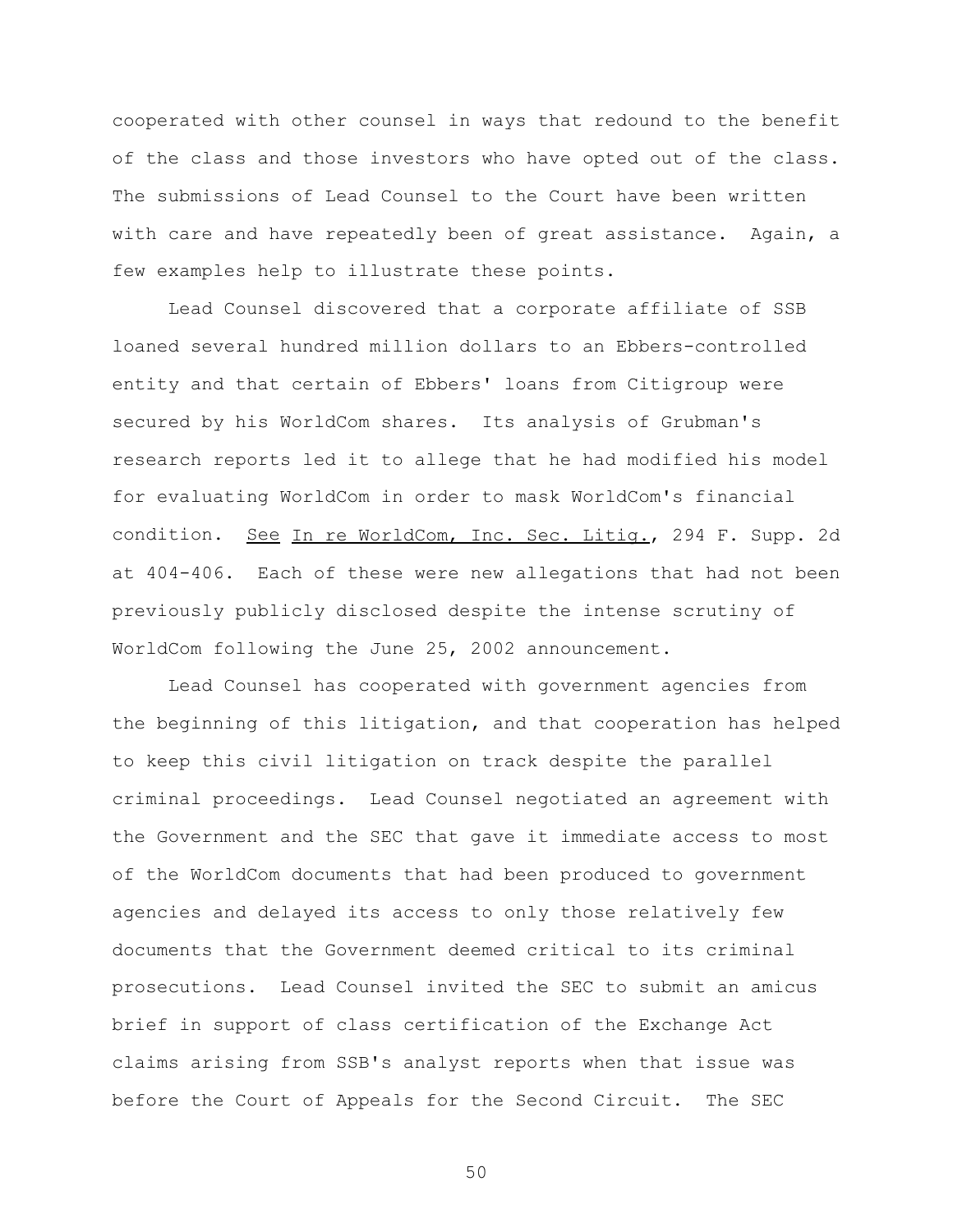brief strongly supported the certification, and would no doubt have been of great assistance to the Court of Appeals had the Citigroup Defendants not settled with Lead Plaintiff and had the appeal gone forward.

The existence of over seventy Individual Actions filed by over twenty-two law firms has presented particular challenges to Lead Counsel and illustrated its success in cooperating with others for the good of the litigation as a whole. Pursuant to the May 28, 2003 Consolidation Order, Lead Counsel was placed in charge of all discovery of the defendants in the Securities Litigation, but required to coordinate the discovery efforts of all plaintiffs. In re WorldCom, Inc. Sec. Litig., No. 02 Civ. 3288 (DLC), 2003 WL 21242882 (S.D.N.Y. May 29, 2003). It set up a website that has been of great assistance not just to class members, but also to plaintiffs' counsel in the Individual Actions. It developed and presented to plaintiffs' counsel in the Individual Actions a proposed deposition plan that was the basis for their ultimate agreement on the depositions that were taken by plaintiffs in the Securities Litigation. It hosted strategy conferences and weekly telephone calls to facilitate communication and decision-making among plaintiffs' counsel. Although Lead Counsel was lead examiner in each of the seventy depositions it scheduled, it shared the responsibility for taking these depositions with one attorney from the Individual Actions. The May 28 Order gave any attorney in an Individual Action the right to apply to the Court for relief in the event that she believed that Lead Counsel had taken a position in discovery with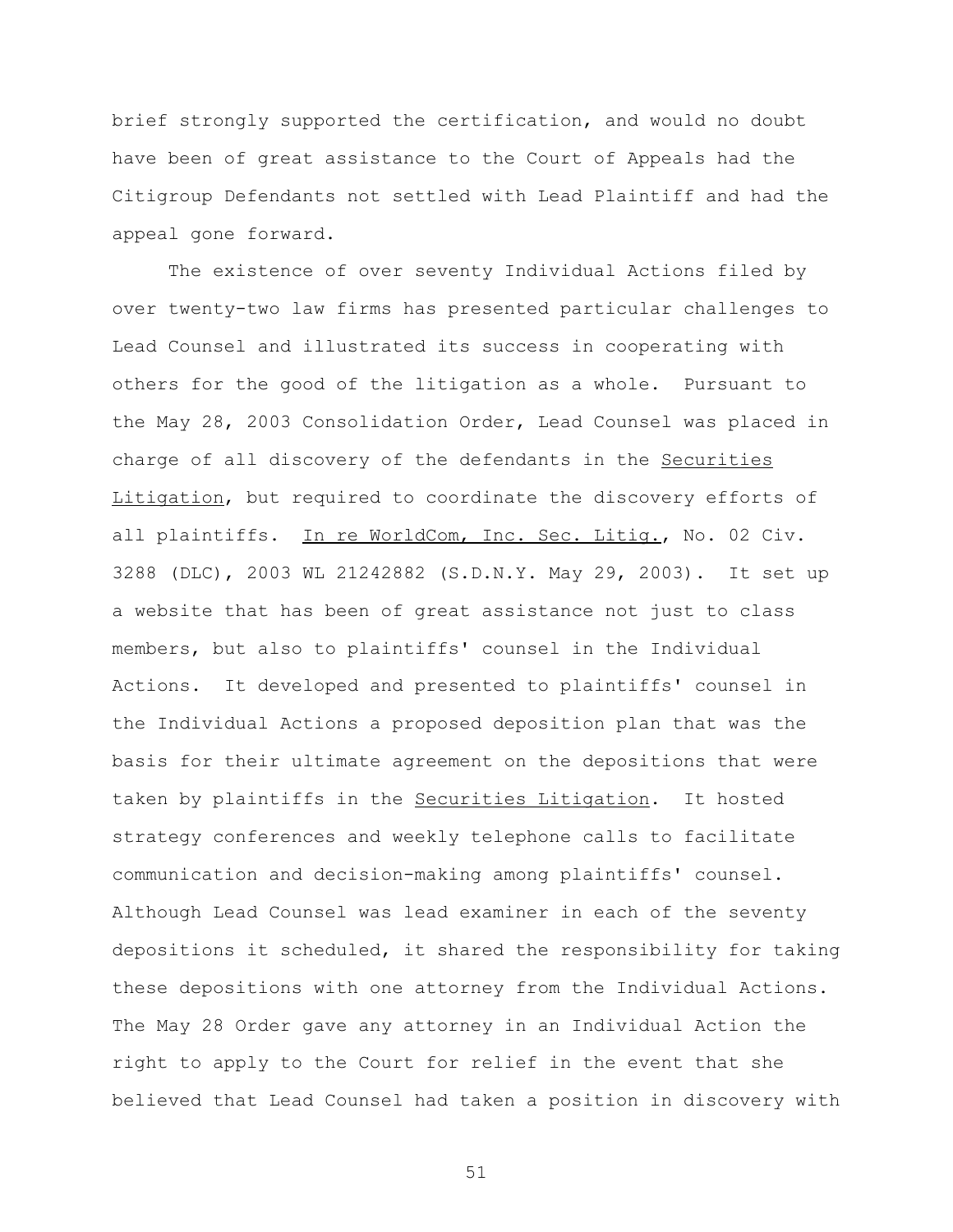which she disagreed. Because of the leadership shown by Lead Counsel and the structures it established, as well as the work done by Liaison Counsel for plaintiffs in the Individual Actions and the cooperative spirit displayed by almost all plaintiffs' counsel, this Court was presented with only one such appeal.<sup>46</sup>

 Perhaps the most striking example of Lead Counsel's leadership on behalf of the class is its effort to resurrect an opportunity for certain pension funds to join the class and share in any recovery obtained by the class. Other counsel had filed Individual Actions on behalf of pension funds that contained time-barred Securities Act claims. Given prevailing law, approximately ten were destined to be dismissed in their entirety with prejudice because the actions were barred by the statute of limitations. In re Worldcom, Inc. Sec. Litig., 294 F. Supp. 2d 431. A dismissal with prejudice would have barred those pension funds from all recovery for their WorldCom losses, at least from the defendants in the Securities Litigation.<sup>47</sup> It was Lead Counsel who proposed that these pension fund plaintiffs be permitted to remain in the class if they voluntarily dismissed their cases and made the commitment that they would not later seek to opt out of the class. The Court adopted that proposal

 $^{46}$  Plaintiffs in Moxley v. Citigroup Global Markets Inc., No. 04 Civ. 232 (DLC), requested an opportunity after the close of fact discovery to take additional depositions of defendants. That request was denied. In re WorldCom, Inc. Sec. Litig., No. 02 Civ. 3288 (DLC), 2004 WL 1836999 (S.D.N.Y. Aug. 17, 2004).

 $47$  The filing of the time-barred claims, and the resulting loss of an opportunity to recover for substantial losses from WorldCom investments, could of course have resulted in claims against those who had counseled the funds to file their lawsuits.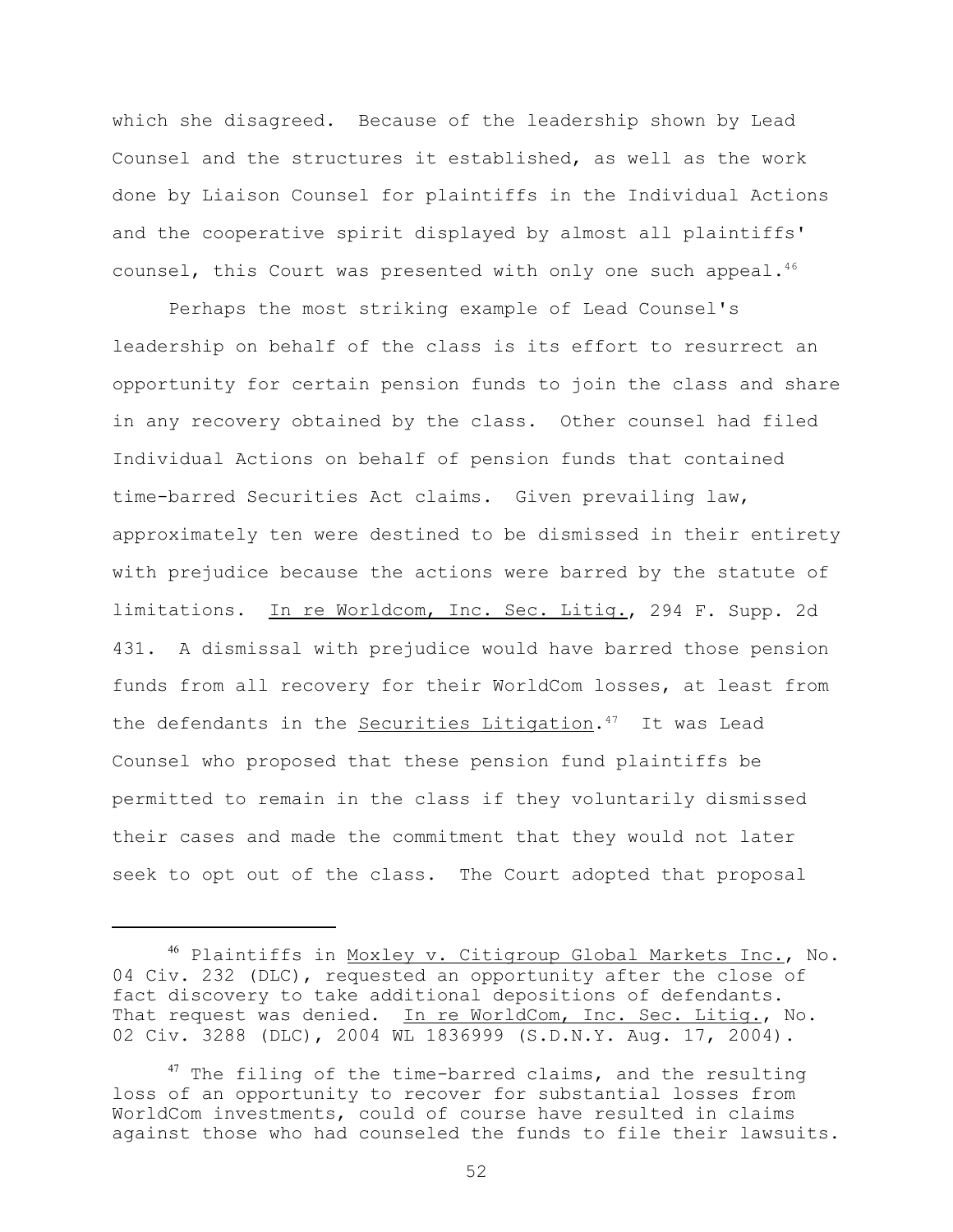over the objection of the defendants. In re WorldCom, Inc. Sec. Litig., 2004 WL 113484.

In sum, the quality of representation that Lead Counsel has provided to the class has been superb. The fee is entirely appropriate in the context of the settlement and under any of the standards by which fee requests are customarily measured.

Finally, there are substantial public policy reasons supporting approval of this award. The PSLRA has set up a mechanism which favors appointment of institutional investors as Lead Plaintiff. Here, the nation's second largest public pension fund was chosen as Lead Plaintiff. It is an experienced lead plaintiff in complex securities class actions and negotiated a detailed retainer agreement on behalf of the class. Lead Plaintiff has conscientiously supervised the work of Lead Counsel and gives its endorsement to the fee request, which adheres in all particulars to the retainer agreement. In these circumstances, the requested fee is entitled to a presumption of reasonableness. In addition, Lead Counsel has performed a valuable public service in prosecuting this action with vigor and skill. It undertook this service on a fully contingent basis. Its risk and effort deserve to be awarded appropriately.

The objections to the fee request center on assertions that: the fee should have reflected a decreasing percentage as the amount of the recovery increased; the fee should be reduced on account of the "uncertain" value of the settlement; Lead Counsel failed to provide lodestar information for a cross-check of the fee request; that the lodestar information it did provide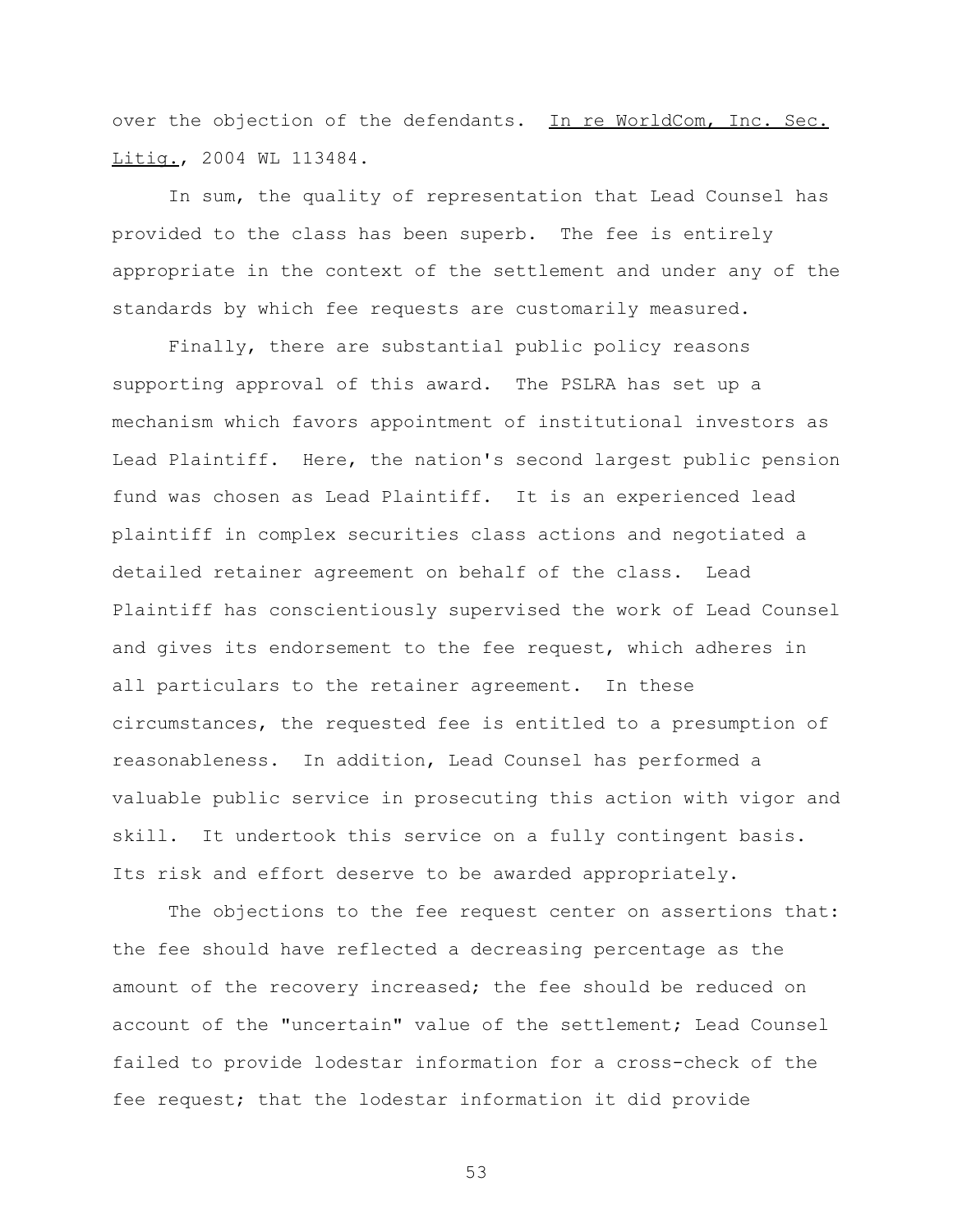indicates that the correctly calculated multiplier for the fee award is 4.71 and not 2.46; and the Notice was misleading by referring to a 20-33% norm for fees in securities class actions. Each of these contentions are meritless.

The retainer agreement and the requested attorney's fee are predicated on a declining percentage formula. There is no uncertainty regarding the magnitude of the class recovery from the settlement fund. The retainer agreement requires a lodestar cross-check, which Lead Counsel easily satisfies. The 20-33% figure cited in the Notice is an accurate statement of fees awarded in many other securities law class action cases.

One objector's comments require more extended discussion. Helfand presented a detailed oral analysis at the fairness hearing to support his assertion that Lead Counsel's lodestar multiplier is 4.71, and that no multiplier is appropriate for certain work such as document review work done by contract attorneys or for work performed after the settlement with the Citigroup Defendants since no risk of recovery remained. He speculated that a close review of the time records would reveal duplicative work or padded hours. He criticized the use of contract paralegals and attorneys and questioned the hourly rate quoted by senior attorneys for Lead Counsel. He argued that the unprecedented size of the settlement was due to the size of damages and that an independent guardian should be appointed to scrutinize Lead Counsel's time records and to recalculate the lodestar figure.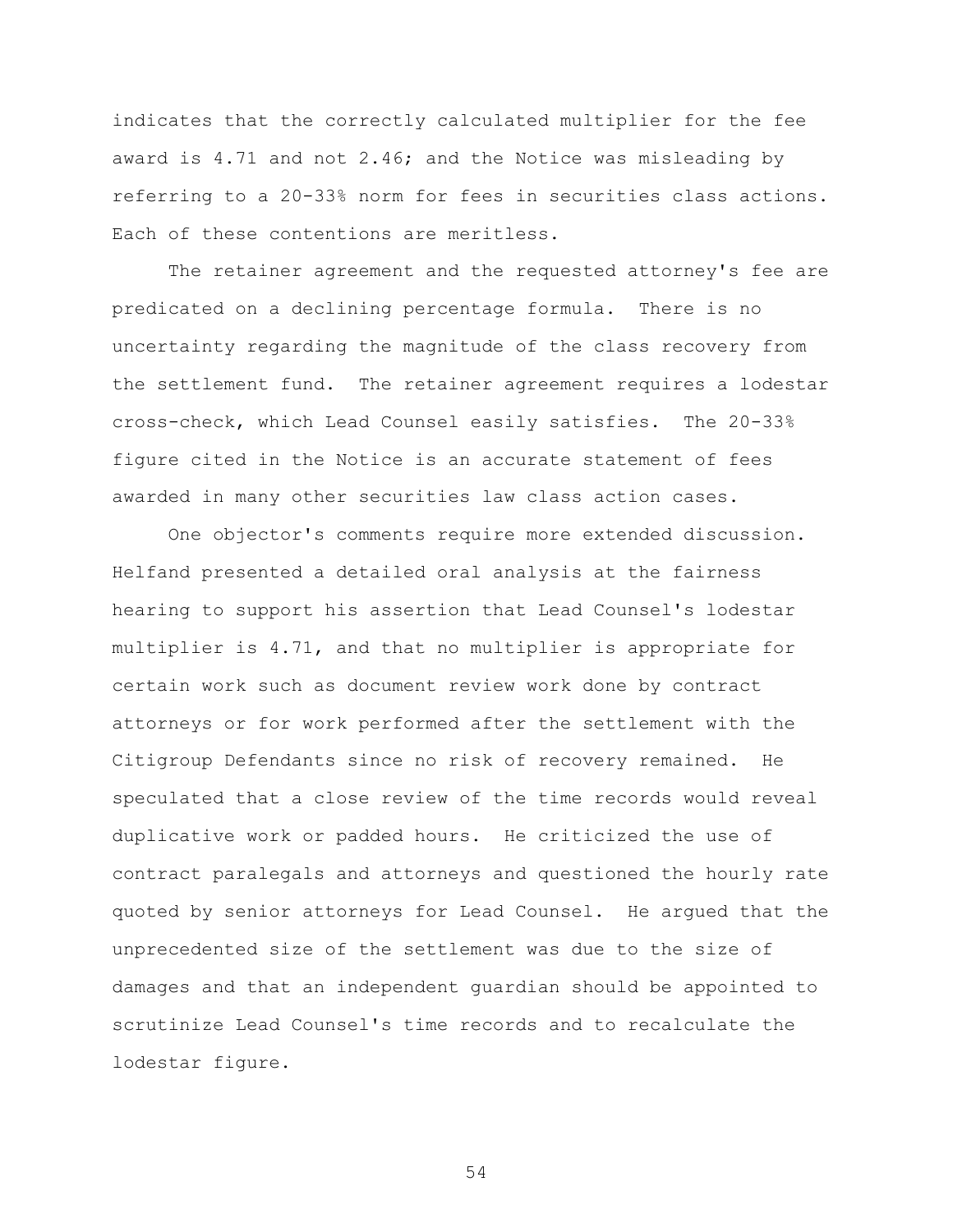Helfand's objections are not persuasive. As noted by Savoie v. Merchants Bank, 166 F.3d 456, 461 n.4 (2d Cir. 1999), one of the benefits of using the percentage-based method for assessing an award of attorney's fees is that it relieves a court of the need to undertake a mind-numbing detailed review of time records and removes some of the incentive to pad those records.<sup>48</sup> It is undisputed that the percentage of the settlement fund represented by this fee application -- 5.5% -- is well within the range of reasonable fee awards, even in megafund cases. $49$  There is certainly no need to retain an independent guardian to undertake a further review of Lead Counsel's time records. Such an appointment would further reduce the amount of money available to distribute to the class, would be redundant of the work already performed by Lead Plaintiff, and is of little value in light of the fee grid in the retainer agreement which is the basis for calculating this award. Finally, the magnitude of this settlement is attributable in significant part to Lead Counsel's advocacy and energy.

<sup>&</sup>lt;sup>48</sup> The Court has reviewed the summary information from the time records, including the total hours worked by each attorney and their hourly rate. The extensive use of contract attorneys was justified by the need to review over ten million pages of documents and was a far more efficient way of proceeding than giving the task to more highly compensated counsel. There is little danger of padded hours in this case given the volume of work that has been done and the pace of the litigation.

<sup>49</sup> The law firm Lerach Coughlin Stoia Geller Rudman & Robbins, which has filed scores of Individual Actions on behalf of public pension funds, has negotiated a retainer agreement which appears to give them a larger fee award from any recovery their clients obtain in the Securities Litigation than Lead Counsel can obtain under the retainer agreement negotiated with NYSCRF.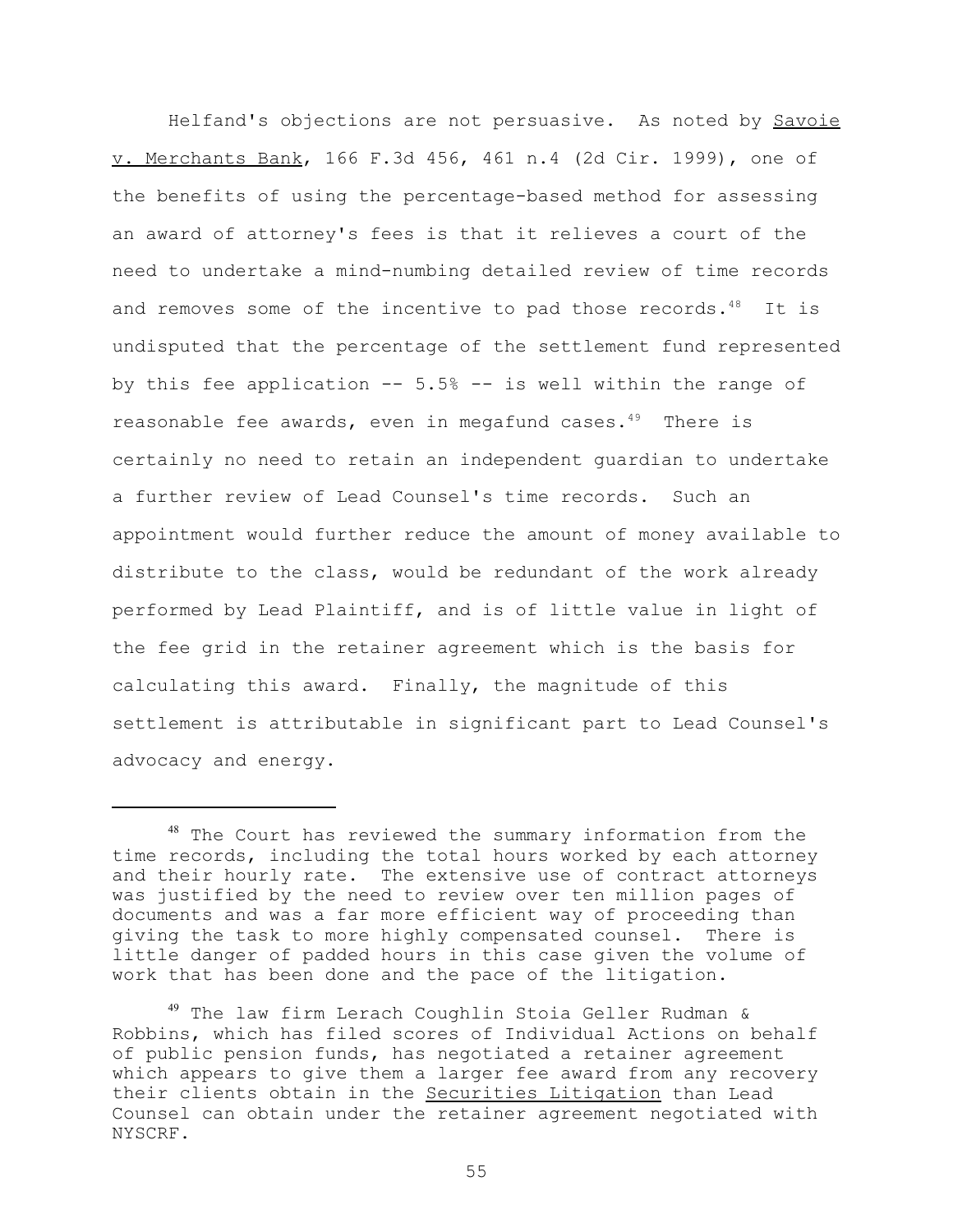Reimbursement of the expenses sought by Lead Counsel is also appropriate. See LeBlanc-Sternberg v. Fletcher, 143 F.3d 748, 763 (2d Cir. 1998). Lead Plaintiff has audited counsel's expenses and has determined that the amount sought is appropriate and is consistent with the expense caps described in the retainer agreement. The \$7,056,023.28 in reimbursable expenses incurred by Lead Counsel and the law firms that assisted in this action are well within the \$16 million maximum described in the Notice. The objection that the Notice failed to describe with sufficient particularity the expenses for which reimbursement is being sought is not well-founded. The categories of expenses were described generally, and the expenses incurred here are identical to those incurred in any complex securities litigation. There was no unusual expense that should have been described in more detail in the Notice. In support of this award, Lead Counsel has submitted documents which catalogue the expenses in substantial detail.

The objection that the reimbursement of expenses should only be permitted for those incurred in connection with the case against the Citigroup Defendants must also denied. The Citigroup Defendants play a central role in all of the allegations in the Amended Complaint. They are defendants in the Securities and Exchange Act claims. They were co-lead underwriter for the 2000 and 2001 Offerings and SSB's research reports are at the heart of the conflict of interest allegations. It would be virtually impossible to segregate the expenses incurred by Lead Plaintiff in prosecuting this action and to eliminate those unconnected to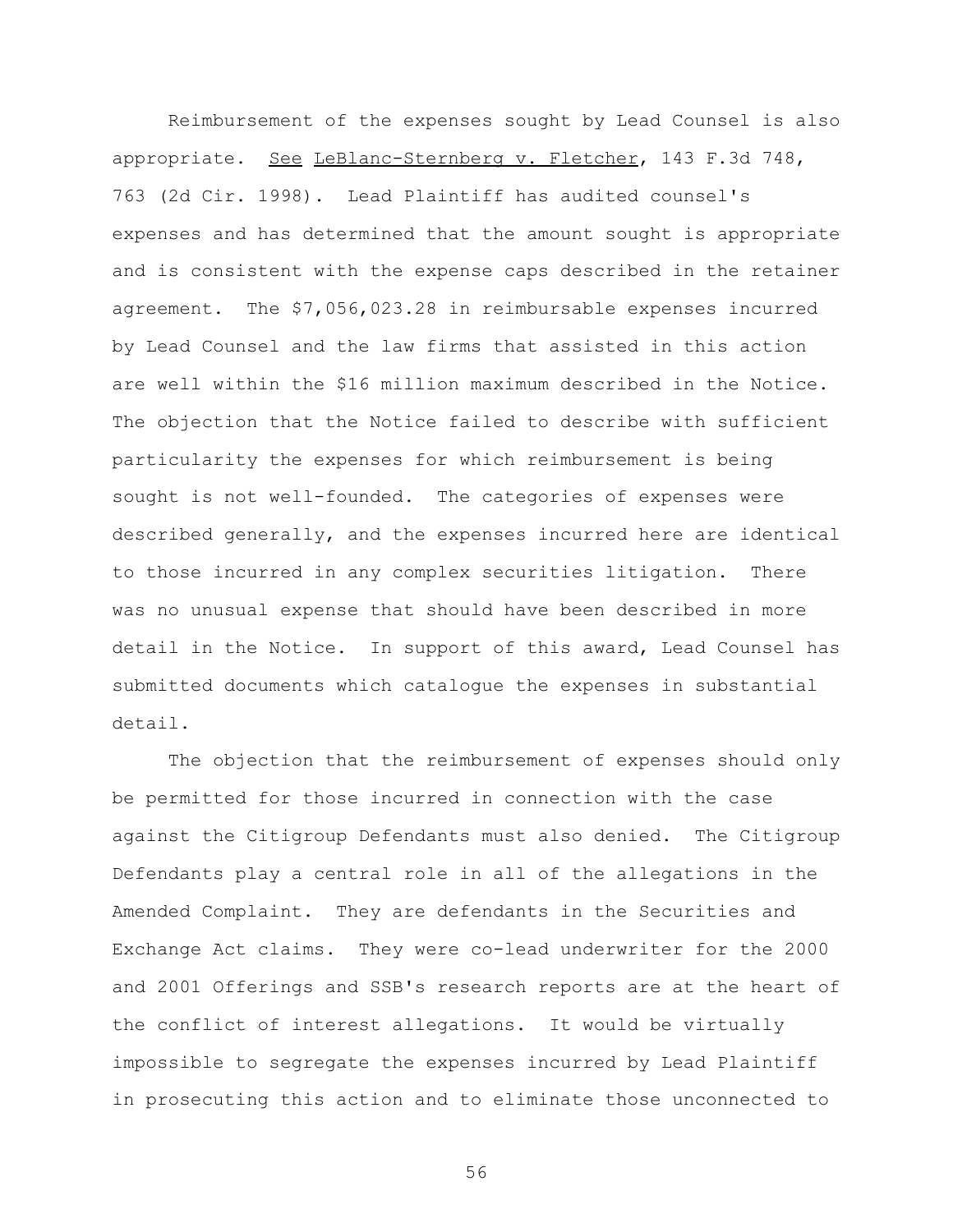its case against the Citigroup Defendants. In addition, it goes without saying that Lead Counsel will not be able to petition for the same expenses twice. Thus, any future recovery by the class against the non-settling defendants will not be reduced by any of the reimbursement now requested by Lead Counsel.

Lastly, Lead Counsel's request for a \$5 million fund to finance the continued prosecution of the consolidated class action against the non-settling defendants is granted. It is appropriate to establish a litigation fund out of the proceeds of a partial settlement. See Teachers' Ret. Sys. of Louisiana v. A.C.L.N. Ltd., 01 Civ. 11814 (MP), 2004 WL 1087261, at \*6 (S.D.N.Y. May 14, 2004); In re Enron Corp. Inc., Derivative & "ERISA" Litig., Civ.A. H-01-3624 (Harmon, J.), 2004 WL 1900294 (S.D. Tex. Aug. 5, 2004).

Objections that this fund would destroy Lead Counsel's contingent-fee arrangement and that if there is no further recovery on behalf of the class, the class will have been improperly denied \$5 million, are misplaced. Lead Counsel will still be prosecuting the case against the non-settling defendants on a contingent-fee basis. In addition, reimbursement from the \$5 million fund will remain subject to approval by both the Lead Plaintiff and the Court.

There has been one objection that is well-founded. Objectors Lutz and Savage complain that the \$5 million fund will principally assist those with Securities Act claims and not shareholders. They object to using this fund to reduce recovery to shareholders. While shareholders will receive approximately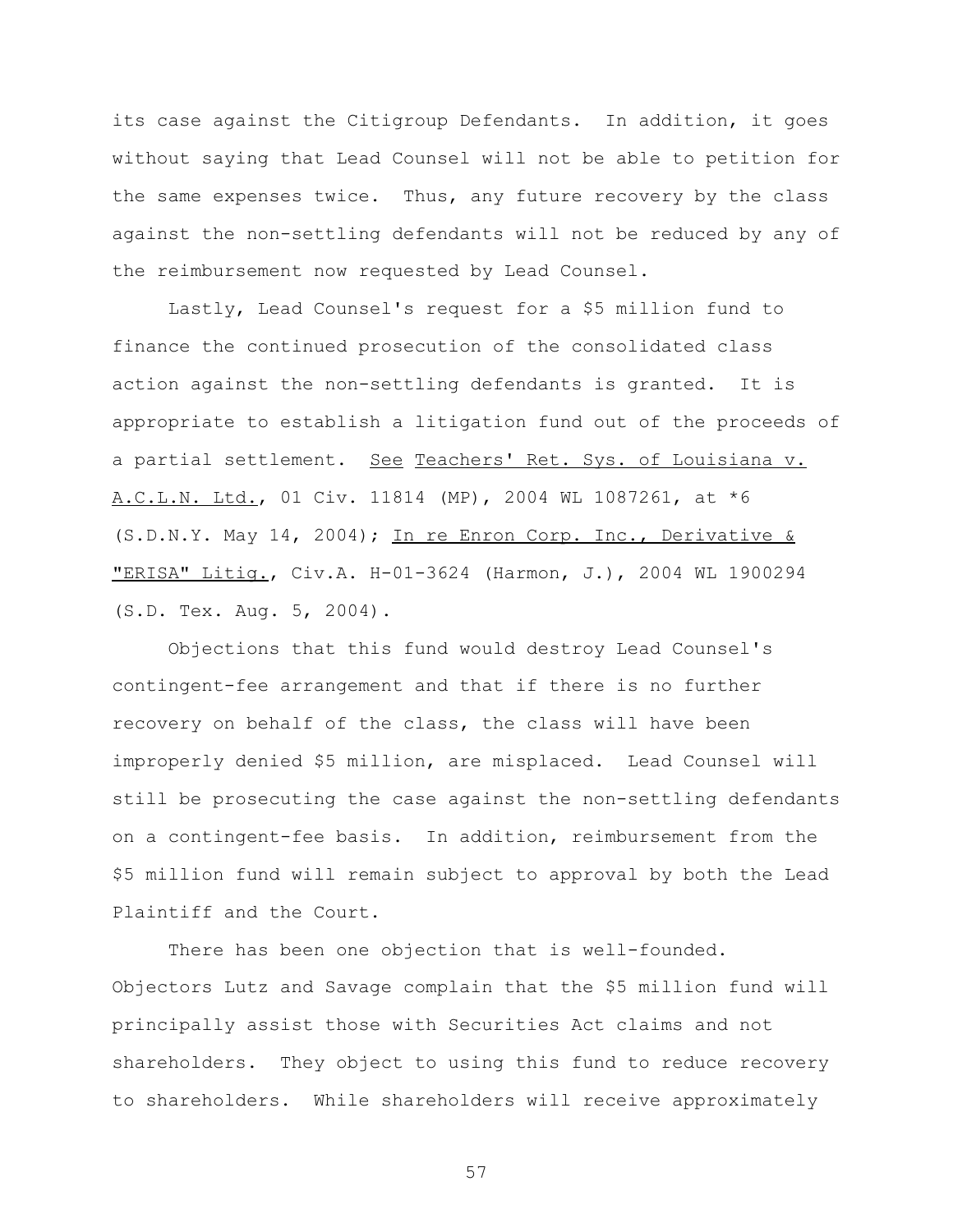45% of the settlement from the Citigroup Defendants, it is highly likely that, taken as a whole, the future recoveries in this litigation will benefit principally those with Securities Act claims. The non-settling defendants with the deepest pockets - the Underwriter Defendants -- are only named in the Securities Act claims. Therefore, the \$5 million fund will be taken exclusively from those settlement monies that would otherwise be distributed to the class members with Securities Act claims.

## Miller Request for Attorney's Fees

Counsel for William H. Miller have submitted an application for attorney's fees and expenses -- \$28,974.34 in fees and expenses in the amount of  $$689.22.^{50}$  Miller filed a putative class action lawsuit against SSB and Grubman on September 4, 2003, which has been consolidated with the class action. Miller's action was the sixteenth of seventeen cases that were originally consolidated under the title Salomon Analyst WorldCom Litigation before another judge of this Court.

Miller's counsel's request for attorney's fees and expenses is denied. They have not shown that any work they performed benefitted the class.

# **Conclusion**

 The petition by Lead Plaintiff for approval of a \$2.575 billion settlement with Citigroup, Inc., Citigroup Global Markets

<sup>50</sup> Counsel for Miller have withdrawn their petition for an incentive award to class plaintiff Miller in the amount of \$1,500.